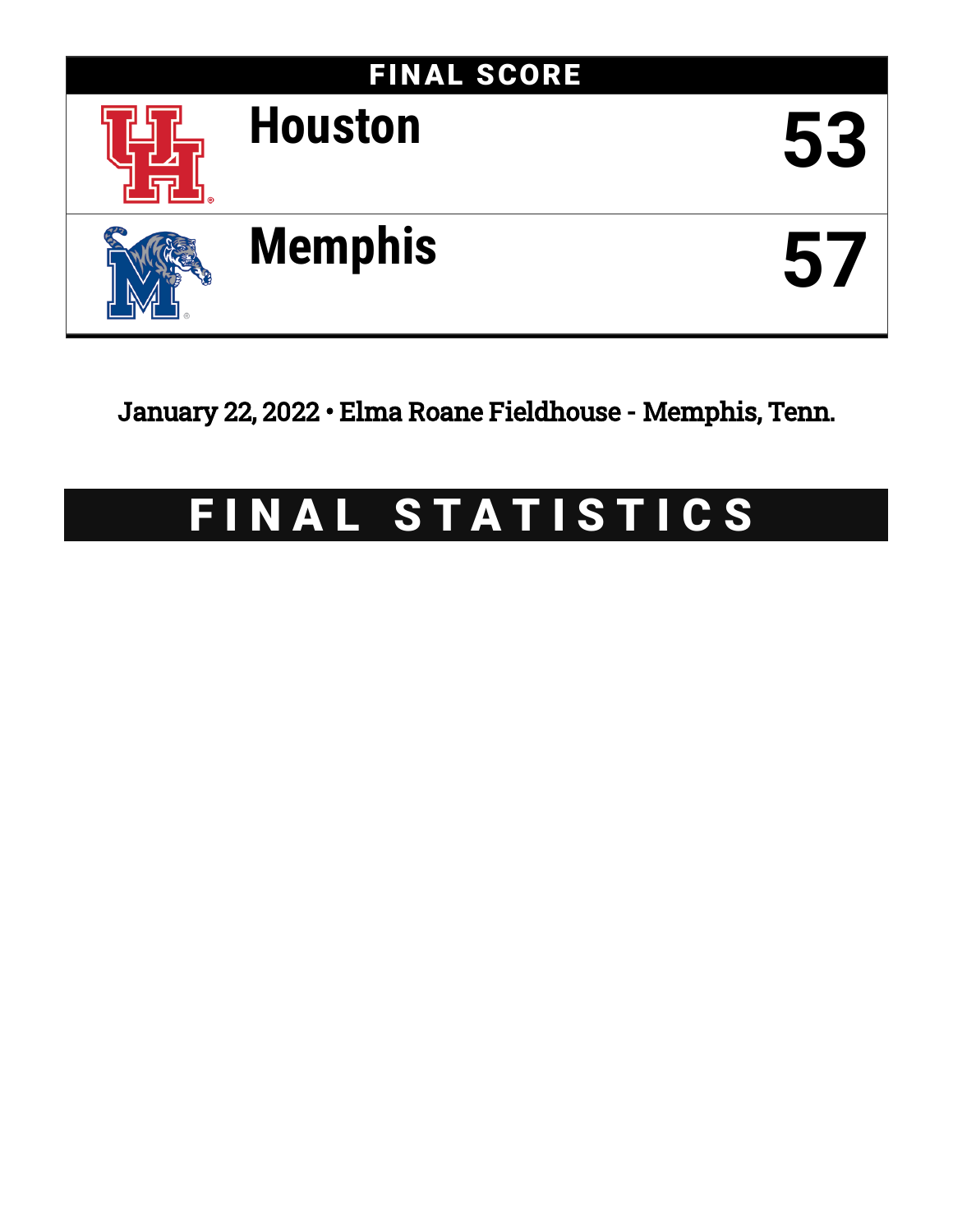#### **Official Box Score Houston vs Memphis Game Totals -- Final Statistics January 22, 2022 at Elma Roane Fieldhouse - Memphis, Tenn.**



#### **Houston 53**

| No. | Player                 | S  | <b>Pts</b> | FG       | 3FG      | FT.      | 0R             | DR | TR | PF             | A        | TO       | <b>B</b> lk | Stl      | Min        | $+/-$          |
|-----|------------------------|----|------------|----------|----------|----------|----------------|----|----|----------------|----------|----------|-------------|----------|------------|----------------|
| 00  | SIDNEY, ERYKA          | G  | 9          | $3-9$    | $1 - 5$  | 2-4      |                |    | 2  | 2              | 3        | 3        |             | 2        | 35         | -6             |
| 14  | <b>BLAIR, LAILA</b>    | G  | 10         | $2 - 12$ | $1 - 4$  | $5-6$    | 3              | 3  | 6  | $\overline{2}$ |          |          | 0           |          | 25         | -1             |
| 23  | BLACKSHELL-FAIR, JULIA | G  |            | $3 - 5$  | $0 - 0$  | $1 - 2$  | 3              | 2  | 5  |                | 3        | 0        | 0           | 0        | 32         | $-4$           |
| 30  | HILL, TATYANA          | F. | 2          | $1 - 3$  | $0 - 0$  | $0 - 2$  | 2              | 1  | 3  | $\mathcal{P}$  | 2        | 0        | 1           | 2        | 28         | -6             |
| 32  | NARD, TAMARA           | F  | 4          | $2 - 8$  | $0 - 0$  | $0 - 0$  | 3              | 1  | 4  | 2              | 0        | 2        | $\Omega$    | 1        | 20         | -8             |
| 02  | YOUNG, TIARA           | G  | 11         | $5 - 13$ | $0 - 2$  | $1 - 2$  | 0              | 3  | 3  | $\overline{2}$ | $\Omega$ | 1        | $\Omega$    |          | 27         | $\overline{4}$ |
| 04  | PURVIS, TAE'LOR        | G  | 0          | $0 - 0$  | $0 - 0$  | $0 - 0$  | 0              | 1  |    |                | 0        |          | 0           | 0        | 4          | -6             |
| 34  | JONES, KAMRYN          | F. | 6          | $3 - 3$  | $0 - 0$  | $0 - 0$  |                |    | 2  |                |          |          | $\Omega$    | $\Omega$ | 17         | 5              |
| 44  | LEWIS, JAZMAINE        | F  | 0          | $0 - 0$  | $0 - 0$  | $0 - 0$  | 0              | 1  |    | 2              | $\Omega$ |          |             | 0        | 2          | $-2$           |
| 45  | DIAGNE, FATOU          | C. | 4          | $2 - 4$  | $0 - 0$  | $0 - 0$  | $\overline{2}$ | 2  | 4  | $\mathcal{P}$  | $\Omega$ | $\Omega$ | $\Omega$    |          | 9          | $\overline{4}$ |
|     | <b>TEAM</b>            |    |            |          |          |          |                | 3  | 4  | 0              |          |          |             |          |            |                |
|     | <b>TOTALS</b>          |    | 53         | 21-57    | $2 - 11$ | $9 - 16$ | 16             | 19 | 35 | 17             | 10       | 11       | 3           | 8        | <b>200</b> |                |

| 2nd Qtr  | $5 - 14$  | 36%   | $0 - 4$  | 00%   | $0 - 2$  | 00%   |
|----------|-----------|-------|----------|-------|----------|-------|
| 3rd Qtr  | $7 - 16$  | 44%   | $0 - 2$  | 00%   | $5-8$    | 63%   |
| 4th Qtr  | $2 - 12$  | 17%   | $0 - 3$  | 00%   | $0 - 2$  | 00%   |
| 1st Half | $12 - 29$ | 41%   | $2 - 6$  | 33%   | $4-6$    | 67%   |
| 2nd Half | $9 - 28$  | 32%   | $0 - 5$  | 00%   | $5 - 10$ | 50%   |
| Game     | $21 - 57$ | 36.8% | $2 - 11$ | 18.2% | $9 - 16$ | 56.3% |

#### *Deadball Rebounds:* 2,3 *Last FG:* 4th-04:23 *Biggest Run:* 6-0 *Largest lead:* By 4 at 3rd-00:06 *Technical Fouls:* None.

#### **Memphis 57**

| No. | Plaver                   | S  | Pts | FG.     | 3FG     | FT        | 0 <sub>R</sub> | DR | TR | РF       | A        | TO                    | Blk          | Stl          | Min | $+/-$        |
|-----|--------------------------|----|-----|---------|---------|-----------|----------------|----|----|----------|----------|-----------------------|--------------|--------------|-----|--------------|
| 02  | <b>GRIGGS, MADISON</b>   | G  | 13  | $4-9$   | $3-6$   | 2-2       | 0              |    |    |          | 0        |                       | 0            | 2            | 38  | 4            |
| 05  | JEFFERSON, EMANI         | G  | 13  | $3-9$   | $1 - 1$ | $6 - 8$   |                | 6  | 7  | 3        | 4        | 0                     | $\mathbf{0}$ | 2            | 36  | 6            |
| 23  | SHUTES, JAMIRAH          | G  | 8   | $2 - 5$ | $0 - 2$ | $4-6$     | 0              | 0  | 0  | 2        | 5        | 5                     | 0            | 0            | 34  | 8            |
| 33  | DAVIS, ALANA             | F  | 6   | $3 - 8$ | $0 - 0$ | $0 - 0$   | $\overline{2}$ | 4  | 6  | 2        | 0        | 3                     | $\mathbf{0}$ | $\mathbf{0}$ | 29  | 3            |
| 53  | <b>WILLIAMS, LANETTA</b> | F. | 6   | $3 - 5$ | $0 - 0$ | $0 - 0$   | 0              | 8  | 8  |          |          | $\mathbf{2}^{\prime}$ | 2            |              | 31  | 5            |
| 03  | JONES, JATYJIA           | G  | 0   | $0 - 0$ | $0 - 0$ | $0 - 0$   | 0              | 0  | 0  |          | 0        | 0                     | $\Omega$     | $\Omega$     | 3   | -1           |
| 04  | STOVALL, MAYA            | G  | 3   | $1 - 2$ | $1 - 1$ | $0 - 0$   | $\Omega$       | 0  | 0  | 2        |          | 0                     | $\Omega$     | $\Omega$     | 9   | -6           |
| 11  | <b>FRIERSON, TYLER</b>   | С  | 8   | $3 - 5$ | $0 - 0$ | $2 - 2$   |                | 5  | 6  | 4        | $\Omega$ | 0                     | $\Omega$     | 1            | 18  | 1            |
| 15  | <b>BECK, CORIAH</b>      | G  | 0   | $0 - 1$ | $0 - 0$ | $0 - 0$   | 0              | 0  | 0  | $\Omega$ | 0        |                       | 0            | 0            | 1   | $\Omega$     |
| 24  | <b>BROOKS, MAKAIYA</b>   | G  | 0   | $0 - 0$ | $0 - 0$ | $0 - 0$   | 0              |    |    | $\Omega$ | $\Omega$ |                       | $\Omega$     | $\Omega$     | 2   | $\mathbf{0}$ |
|     | TEAM                     |    |     |         |         |           | 2              | 0  | 2  | $\Omega$ |          | 0                     |              |              |     |              |
|     | <b>TOTALS</b>            |    | 57  | 19-44   | $5-10$  | $14 - 18$ | 6              | 25 | 31 | 16       | 11       | 13                    | $\mathbf 2$  | 6            | 200 |              |

| <b>Shooting By Period</b> |           |       |         |       |          |       |
|---------------------------|-----------|-------|---------|-------|----------|-------|
| Period                    | FG        | FG%   | 3FG     | 3FG%  | FT       | FT%   |
| 1st Qtr                   | 7-12      | 58%   | $2 - 2$ | 100%  | $2 - 2$  | 100%  |
| 2nd Qtr                   | $6 - 15$  | 40%   | $1-5$   | 20%   | $3-6$    | 50%   |
| 3rd Qtr                   | $3-8$     | 38%   | $1 - 2$ | 50%   | $4 - 4$  | 100%  |
| 4th Qtr                   | $3-9$     | 33%   | $1 - 1$ | 100%  | $5-6$    | 83%   |
| 1st Half                  | $13 - 27$ | 48%   | $3 - 7$ | 43%   | $5 - 8$  | 63%   |
| 2nd Half                  | $6 - 17$  | 35%   | $2 - 3$ | 67%   | $9 - 10$ | 90%   |
| Game                      | 19-44     | 43.2% | $5-10$  | 50.0% | 14-18    | 77.8% |

*Deadball Rebounds:* 1,0 *Last FG:* 4th-02:06 *Biggest Run:* 5-0 *Largest lead:* By 7 at 3rd-09:38 *Technical Fouls:* None.

| Game Notes:     |                                                 |
|-----------------|-------------------------------------------------|
|                 | Officials: Eric Brewton, Nykesha Thompson, Saif |
| Esho            |                                                 |
| Attendance: 651 |                                                 |

Start Time: **02:02 PM ET** End Time: **03:59 PM ET** Game Duration: **1:57** Conference Game;

| <b>Score</b> |    | 1st 2nd 3rd 4th |    |    | <b>TOT</b> |
|--------------|----|-----------------|----|----|------------|
| UН           | 20 | 10              | 19 | 4  | 53         |
| LIM.         | 18 | 16              | 11 | ィク | 57         |

## **UH led for 14:26. UM led for 19:09. Game was tied for 6:22.** Times tied: **8** Lead Changes: **12**

| <b>Points</b>     | UH             | UM             |
|-------------------|----------------|----------------|
| In the Paint      | 24             | 20             |
| Off Turns         | 10             | 8              |
| 2nd Chance        | 15             | 6              |
| <b>Fast Break</b> | 14             | 5              |
| Bench             | 21             | 11             |
| Per Poss          | 0.914<br>26/58 | 0.983<br>26/58 |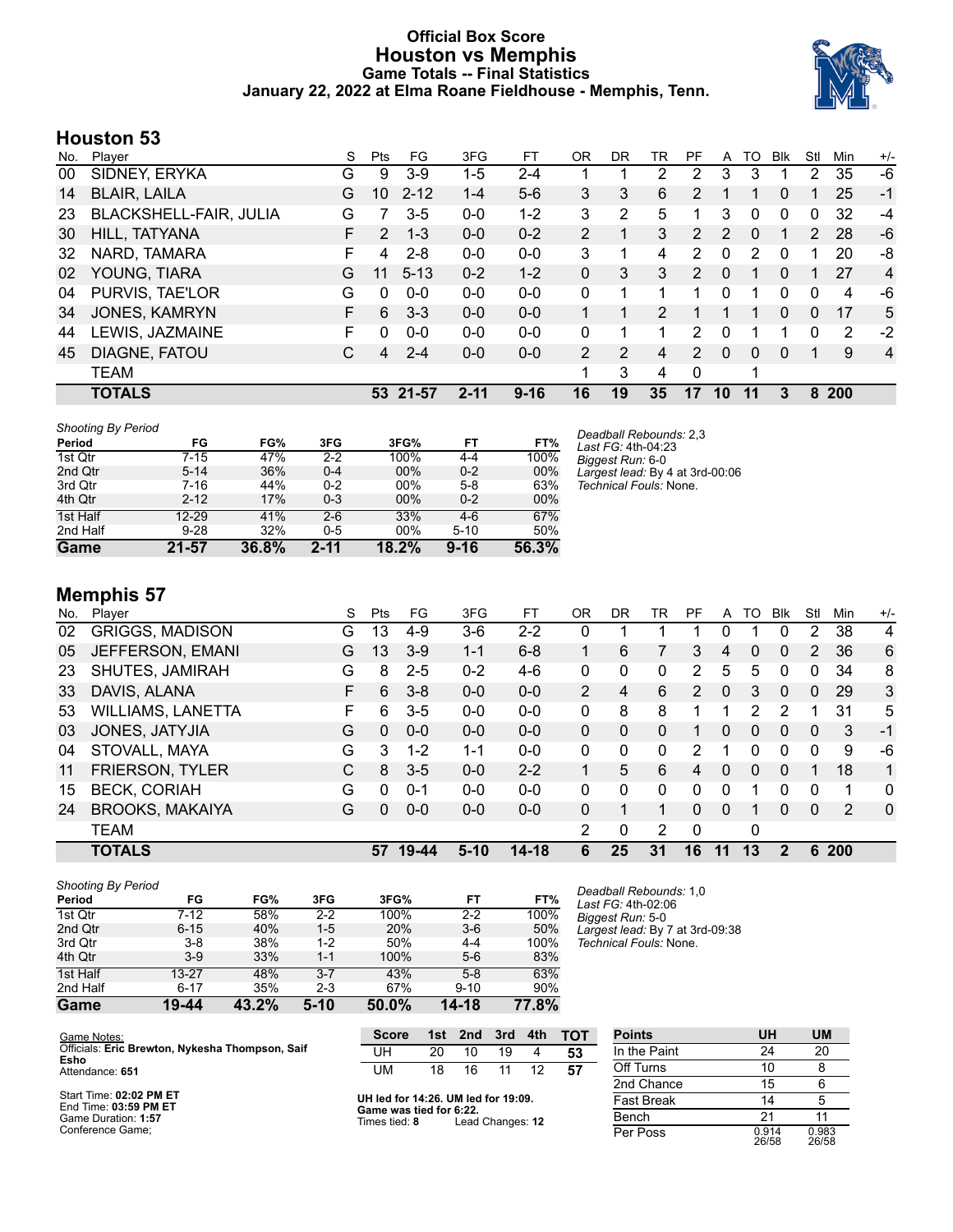#### **Official Box Score Houston vs Memphis First Half Statistics Only January 22, 2022 at Elma Roane Fieldhouse - Memphis, Tenn.**



#### **Houston 30**

| No. | Plaver                 | S  | <b>Pts</b>    | FG        | 3FG     | <b>FT</b> | <b>OR</b> | <b>DR</b> | TR           | PF       | A              | TO       | <b>Blk</b> | Stl          | <b>Min</b> | $+/-$          |
|-----|------------------------|----|---------------|-----------|---------|-----------|-----------|-----------|--------------|----------|----------------|----------|------------|--------------|------------|----------------|
| 00  | SIDNEY, ERYKA          | G  | 5             | $1 - 3$   | $1 - 2$ | $2 - 4$   |           |           | 2            |          | 2              |          | 0          |              | 17         | $-4$           |
| 02  | YOUNG, TIARA           | G  | 4             | $2 - 5$   | $0 - 1$ | $0 - 0$   | 0         | 2         | 2            | 0        | 0              | $\Omega$ | 0          |              | 11         | $\overline{7}$ |
| 04  | PURVIS, TAE'LOR        | G  | $\Omega$      | $0-0$     | $0 - 0$ | $0-0$     | 0         |           |              | 0        | 0              |          | 0          | 0            | 4          | $-7$           |
| 14  | <b>BLAIR, LAILA</b>    | G  | 7             | $2-9$     | $1 - 3$ | $2 - 2$   |           | 0         |              |          | 0              |          | 0          | 0            | 14         | $-7$           |
| 23  | BLACKSHELL-FAIR, JULIA | G  | 4             | $2 - 2$   | $0 - 0$ | $0 - 0$   |           | 2         | 3            |          | 2              | 0        | 0          | 0            | 14         | -1             |
| 30  | HILL, TATYANA          | F  | $\mathcal{P}$ | $1 - 1$   | $0 - 0$ | $0 - 0$   | 0         | 0         | $\mathbf{0}$ | $\Omega$ | $\overline{2}$ | 0        | 0          | 0            | 13         | $-3$           |
| 32  | NARD, TAMARA           | F  | 4             | $2 - 5$   | $0 - 0$ | $0 - 0$   |           | 1         | 2            |          | 0              |          | 0          | 1            | 11         | -9             |
| 34  | <b>JONES, KAMRYN</b>   | F. | 2             | $1 - 1$   | $0 - 0$ | $0 - 0$   | 0         | 0         | 0            |          |                |          | 0          | $\mathbf{0}$ | 9          | 5              |
| 44  | LEWIS, JAZMAINE        | F  | 0             | $0 - 0$   | $0 - 0$ | $0-0$     | 0         | 1         | 1            | 2        | 0              |          |            | 0            | 2          | $-2$           |
| 45  | DIAGNE, FATOU          | C  | $\mathcal{P}$ | $1 - 3$   | $0 - 0$ | $0 - 0$   | 1         | 2         | 3            | 0        | 0              | $\Omega$ | 0          | 1            | 4          | $\mathbf 1$    |
|     | <b>TEAM</b>            |    | 0             | $0 - 0$   | $0 - 0$ | $0 - 0$   |           | 2         | 3            | $\Omega$ | 0              |          | 0          | 0            | 0          |                |
|     | <b>TOTALS</b>          |    | 30            | $12 - 29$ | $2 - 6$ | $4 - 6$   | 6         | 12        | 18           |          | 7              | 7        |            | 4            | 100        |                |

| <b>Shooting By Period</b><br>Period | FG        | FG%   | 3FG      | 3FG%  | FТ       | FT%    |
|-------------------------------------|-----------|-------|----------|-------|----------|--------|
| 1st Otr                             | 7-15      | 47%   | 2-2      | 100%  | 4-4      | 100%   |
| 2nd Otr                             | $5 - 14$  | 36%   | በ-4      | 00%   | $0 - 2$  | $00\%$ |
| 1st Half                            | $12 - 29$ | 41%   | $2-6$    | 33%   | $4-6$    | 67%    |
| Game                                | 21-57     | 36.8% | $2 - 11$ | 18.2% | $9 - 16$ | 56.3%  |

#### *Deadball Rebounds:* 2,3 *Last FG Half:* UH 2nd-01:06

## **Memphis 34**

| No. | Plaver                   | S  | <b>Pts</b> | <b>FG</b> | 3FG     | <b>FT</b> | <b>OR</b> | DR       | TR       | PF           | A | TO | <b>B</b> lk | Stl            | Min          | $+/-$        |
|-----|--------------------------|----|------------|-----------|---------|-----------|-----------|----------|----------|--------------|---|----|-------------|----------------|--------------|--------------|
| 02  | <b>GRIGGS, MADISON</b>   | G  | 3          | $1 - 5$   | 1-3     | $0 - 0$   | 0         |          |          | 0            | 0 | 0  | 0           |                | 18           | 4            |
| 03  | JONES, JATYJIA           | G  | 0          | $0 - 0$   | $0 - 0$ | $0 - 0$   | 0         | 0        | 0        | 0            | 0 | 0  | 0           | 0              | $\mathbf{0}$ | $\mathbf{0}$ |
| 04  | STOVALL, MAYA            | G  | 3          | $1 - 2$   | $1 - 1$ | $0 - 0$   | 0         | 0        | 0        | 2            |   | 0  | 0           | 0              | 7            | $-2$         |
| 05  | JEFFERSON, EMANI         | G  | 9          | $3 - 5$   | 1-1     | $2 - 4$   |           | 3        | 4        |              | 2 | 0  | 0           | 2              | 16           | 6            |
| 11  | <b>FRIERSON, TYLER</b>   | С  | 6          | $3 - 3$   | $0 - 0$ | $0 - 0$   |           |          | 2        |              | 0 | 0  | 0           | 0              | 9            | 0            |
| 15  | <b>BECK, CORIAH</b>      | G  | 0          | $0 - 1$   | $0 - 0$ | $0 - 0$   | 0         | 0        | 0        | 0            | 0 | 1  | 0           | $\Omega$       | 1            | $\mathbf{0}$ |
| 23  | SHUTES, JAMIRAH          | G  | 3          | $0 - 2$   | $0 - 2$ | $3 - 4$   | 0         | $\Omega$ | $\Omega$ | $\Omega$     | 4 | 2  | 0           | 0              | 17           | 4            |
| 24  | <b>BROOKS, MAKAIYA</b>   | G  | 0          | $0 - 0$   | $0 - 0$ | $0 - 0$   | 0         |          | 1        | 0            | 0 | 1  | 0           | $\Omega$       | 2            | $\mathbf{0}$ |
| 33  | DAVIS, ALANA             | F  | 6.         | $3-6$     | $0 - 0$ | $0 - 0$   | 1         | 2        | 3        | <sup>0</sup> | 0 | 1  | 0           | 0              | 17           | 5            |
| 53  | <b>WILLIAMS, LANETTA</b> | F. | 4          | $2 - 3$   | $0 - 0$ | $0 - 0$   | $\Omega$  | 4        | 4        | $\Omega$     | 0 |    | 0           |                | 15           | 3            |
|     | <b>TEAM</b>              |    | 0          | $0-0$     | $0 - 0$ | $0 - 0$   |           | 0        | 1        | 0            | 0 | 0  | 0           | 0              | 0            |              |
|     | <b>TOTALS</b>            |    |            | 34 13-27  | $3 - 7$ | $5-8$     | 4         | 12       | 16       | 4            |   | 6  | 0           | $\overline{4}$ | 100          |              |

| <b>Shooting By Period</b><br>Period | FG        | FG%   | 3FG     | 3FG%     | FТ      | FT%   |
|-------------------------------------|-----------|-------|---------|----------|---------|-------|
| 1st Otr                             | 7-12      | 58%   | $2-2$   | 100%     | $2-2$   | 100%  |
| 2nd Otr                             | $6 - 15$  | 40%   | $1 - 5$ | 20%      | $3-6$   | 50%   |
| 1st Half                            | $13 - 27$ | 48%   | $3-7$   | 43%      | $5 - 8$ | 63%   |
| Game                                | 19-44     | 43.2% | $5-10$  | $50.0\%$ | 14-18   | 77 ጸ% |

*Deadball Rebounds:* 1,0 *Last FG Half:* UM 2nd-00:09

| Game Notes:                                             | <b>Score</b> | 1st l | 3rd<br>2nd |    |  | <b>TOT</b> | <b>Points from (This Period)</b> | UH UM |    |
|---------------------------------------------------------|--------------|-------|------------|----|--|------------|----------------------------------|-------|----|
| Officials: Eric Brewton, Nykesha Thompson, Saif<br>Esho | UH           | 20    | 10         | 19 |  | 53         | In the Paint                     | 12    | 18 |
| Attendance: 651                                         | UM           | 18    | 16         |    |  | 57         | Off Turns                        |       |    |
|                                                         |              |       |            |    |  |            | 2nd Chance                       |       |    |
| Start Time: 02:02 PM ET<br>End Time: 03:59 PM ET        |              |       |            |    |  |            | <b>Fast Break</b>                |       |    |
| Game Duration: 1:57<br>Conference Game;                 |              |       |            |    |  |            | Bench                            |       |    |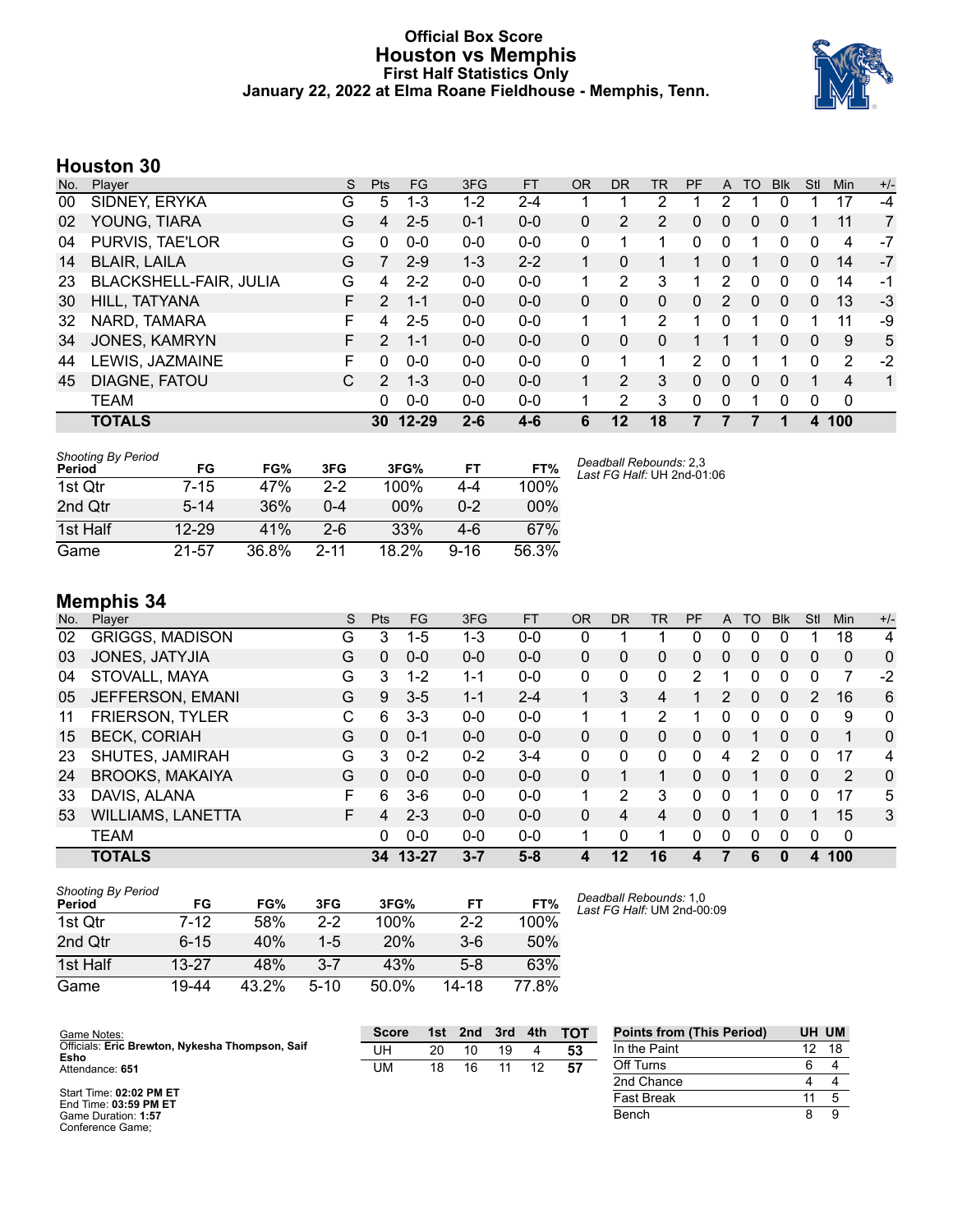#### **Official Box Score Houston vs Memphis First Quarter Statistics Only January 22, 2022 at Elma Roane Fieldhouse - Memphis, Tenn.**



#### **Houston 20**

| No. | Player                        | S  | <b>Pts</b>   | FG       | 3FG     | <b>FT</b> | 0R           | DR.      | TR           | <b>PF</b> | A        | TO       | <b>B</b> lk | Stl          | Min | $+/-$ |
|-----|-------------------------------|----|--------------|----------|---------|-----------|--------------|----------|--------------|-----------|----------|----------|-------------|--------------|-----|-------|
| 00  | SIDNEY, ERYKA                 | G  | 5            | 1-1      | 1-1     | $2 - 2$   | 0            |          |              | 0         | 2        |          | 0           |              |     | 2     |
| 14  | <b>BLAIR, LAILA</b>           | G  | 5            | $1 - 4$  | $1 - 1$ | $2 - 2$   |              | 0        |              |           | 0        |          | 0           | 0            | 9   | 2     |
| 23  | <b>BLACKSHELL-FAIR, JULIA</b> | G  | 2            | 1-1      | $0 - 0$ | $0 - 0$   |              |          | 2            | 0         | 0        | 0        | 0           | 0            | 8   | $-2$  |
| 30  | HILL, TATYANA                 | F  | 0            | $0 - 0$  | $0 - 0$ | $0 - 0$   | $\Omega$     | 0        | 0            | $\Omega$  |          | 0        | 0           | 0            | 8   | 2     |
| 32  | NARD, TAMARA                  | F. | 2            | $1 - 4$  | $0 - 0$ | $0 - 0$   | 1.           | 0        | 1            | 0         | $\Omega$ |          | 0           |              | 6   | -4    |
| 02  | YOUNG, TIARA                  | G  | 4            | $2 - 3$  | $0 - 0$ | $0 - 0$   | $\mathbf{0}$ |          | 1            | $\Omega$  | $\Omega$ | $\Omega$ | 0           |              | 6   | 4     |
| 04  | PURVIS, TAE'LOR               | G  | $\Omega$     | $0 - 0$  | $0 - 0$ | $0 - 0$   | $\mathbf{0}$ | $\Omega$ | 0            | 0         | $\Omega$ | 0        | 0           | 0            | 0   | 0     |
| 34  | JONES, KAMRYN                 | F  | $\mathbf{0}$ | $0 - 0$  | $0 - 0$ | $0 - 0$   | $\Omega$     | 0        | 0            |           |          |          | 0           | $\Omega$     | 4   | 6     |
| 44  | LEWIS, JAZMAINE               | F  | 0            | $0 - 0$  | $0 - 0$ | $0 - 0$   | $\mathbf{0}$ | 0        | 0            | 0         | 0        | 0        | 0           | 0            | 0   | 0     |
| 45  | DIAGNE, FATOU                 | C  | 2            | $1 - 2$  | $0-0$   | $0 - 0$   | 1            | 0        | $\mathbf{1}$ | $\Omega$  | $\Omega$ | $\Omega$ | 0           | $\mathbf{0}$ | 2   | 0     |
|     | <b>TEAM</b>                   |    |              |          |         |           | 1            | 1        | 2            | 0         |          | 1        |             |              |     |       |
|     | <b>TOTALS</b>                 |    | 20           | $7 - 15$ | $2 - 2$ | $4 - 4$   | 5            | 4        | 9            | 2         | 4        | 5        | 0           | 3            | 50  |       |

| <b>Shooting By Period</b><br>Period | FG        | FG%   | 3FG      | 3FG%   | FT       | FT%   | Deadball Rebounds: 2,3 |
|-------------------------------------|-----------|-------|----------|--------|----------|-------|------------------------|
| 1st Qtr                             | 7-15      | 47%   | $2 - 2$  | 100%   | 4-4      | 100%  |                        |
| 2nd Qtr                             | $5 - 14$  | 36%   | $0 - 4$  | $00\%$ | $0 - 2$  | 00%   |                        |
| 1st Half                            | $7 - 15$  | 47%   | $2 - 2$  | 100%   | 4-4      | 100%  |                        |
| 1st Half                            | $12 - 29$ | 41%   | $2-6$    | 33%    | 4-6      | 67%   |                        |
| Game                                | $21 - 57$ | 36.8% | $2 - 11$ | 18.2%  | $9 - 16$ | 56.3% |                        |

#### **Memphis 18**

| No. | Player                   | S  | Pts      | FG       | 3FG     | <b>FT</b> | <b>OR</b> | <b>DR</b> | TR       | PF             | A | <b>TO</b> | <b>Blk</b> | Stl | Min      | $+/-$          |
|-----|--------------------------|----|----------|----------|---------|-----------|-----------|-----------|----------|----------------|---|-----------|------------|-----|----------|----------------|
| 02  | <b>GRIGGS, MADISON</b>   | G  | 3        | $1 - 3$  | 1-1     | $0 - 0$   | 0         | 0         | 0        | 0              | 0 | 0         |            | 0   | 8        | $-2$           |
| 05  | JEFFERSON, EMANI         | G  | 6        | $2 - 3$  | $0 - 0$ | $2 - 2$   | 0         | 0         | 0        | 0              | 0 | 0         | 0          | 2   | 8        | 2              |
| 23  | SHUTES, JAMIRAH          | G  | 0        | $0-0$    | $0 - 0$ | $0-0$     | 0         | 0         | 0        | 0              | 3 | 2         | 0          | 0   | 8        | $-2$           |
| 33  | DAVIS, ALANA             | F. | 2        | $1 - 2$  | $0 - 0$ | $0 - 0$   | 0         |           | 1        | 0              | 0 |           | 0          | 0   | 9        | $-2$           |
| 53  | <b>WILLIAMS, LANETTA</b> | F  | 4        | $2 - 2$  | $0 - 0$ | $0-0$     | 0         | 1         | 1        | 0              | 0 | 0         | 0          | 1   | 8        | $\overline{2}$ |
| 03  | JONES, JATYJIA           | G  | $\Omega$ | $0 - 0$  | $0 - 0$ | $0 - 0$   | 0         | 0         | $\Omega$ | $\Omega$       | 0 | $\Omega$  | $\Omega$   | 0   | $\Omega$ | $\mathbf{0}$   |
| 04  | STOVALL, MAYA            | G  | 3        | $1 - 2$  | $1 - 1$ | $0 - 0$   | $\Omega$  | 0         | 0        |                | 0 | 0         | 0          | 0   | 5        | $-4$           |
| 11  | <b>FRIERSON, TYLER</b>   | С  | $\Omega$ | $0 - 0$  | $0 - 0$ | $0 - 0$   | 0         | 0         | 0        |                | 0 | 0         | 0          | 0   | 3        | $-4$           |
| 15  | <b>BECK, CORIAH</b>      | G  | 0        | $0 - 0$  | $0 - 0$ | $0 - 0$   | 0         | 0         | 0        | 0              | 0 | 0         | 0          | 0   | 0        | 0              |
| 24  | <b>BROOKS, MAKAIYA</b>   | G  | 0        | $0 - 0$  | $0 - 0$ | $0 - 0$   | 0         | 1         | 1        | 0              | 0 |           | 0          | 0   | 2        | $\mathbf{0}$   |
|     | <b>TEAM</b>              |    |          |          |         |           | 1         | 0         | 1        | $\Omega$       |   | 0         |            |     |          |                |
|     | <b>TOTALS</b>            |    | 18       | $7 - 12$ | $2 - 2$ | $2 - 2$   |           | 3         | 4        | $\overline{2}$ | 3 | 4         | 0          | 3   | 50       |                |

| <b>Shooting By Period</b> |           |       |          |            |         |       | De |
|---------------------------|-----------|-------|----------|------------|---------|-------|----|
| Period                    | FG        | FG%   | 3FG      | 3FG%       | FT      | FT%   |    |
| 1st Qtr                   | 7-12      | 58%   | $2-2$    | 100%       | $2 - 2$ | 100%  |    |
| 2nd Qtr                   | $6 - 15$  | 40%   | $1 - 5$  | <b>20%</b> | $3-6$   | 50%   |    |
| 1st Half                  | $7-12$    | 58%   | $2-2$    | 100%       | $2 - 2$ | 100%  |    |
| 1st Half                  | $13 - 27$ | 48%   | $3 - 7$  | 43%        | $5-8$   | 63%   |    |
| Game                      | 19-44     | 43.2% | $5 - 10$ | 50.0%      | 14-18   | 77.8% |    |

*Deadball Rebounds:* 1,0

| Game Notes:                                             | <b>Score</b> | 1st | 2nd | 3rd | 4th | <b>TOT</b> | <b>Points (This Period)</b> | UH            | <b>UM</b>     |
|---------------------------------------------------------|--------------|-----|-----|-----|-----|------------|-----------------------------|---------------|---------------|
| Officials: Eric Brewton, Nykesha Thompson, Saif<br>Esho | UH           | 20  | 10  | 19  |     | 53         | In the Paint                |               |               |
| Attendance: 651                                         | UM           | 18  | 16  |     |     | 57         | Off Turns                   |               |               |
|                                                         |              |     |     |     |     |            | 2nd Chance                  |               |               |
| Start Time: 02:02 PM ET<br>End Time: 03:59 PM ET        |              |     |     |     |     |            | <b>Fast Break</b>           |               |               |
| Game Duration: 1:57                                     |              |     |     |     |     |            | Bench                       |               |               |
| Conference Game;                                        |              |     |     |     |     |            | Per Poss                    | l.176<br>9/17 | 1.125<br>8/16 |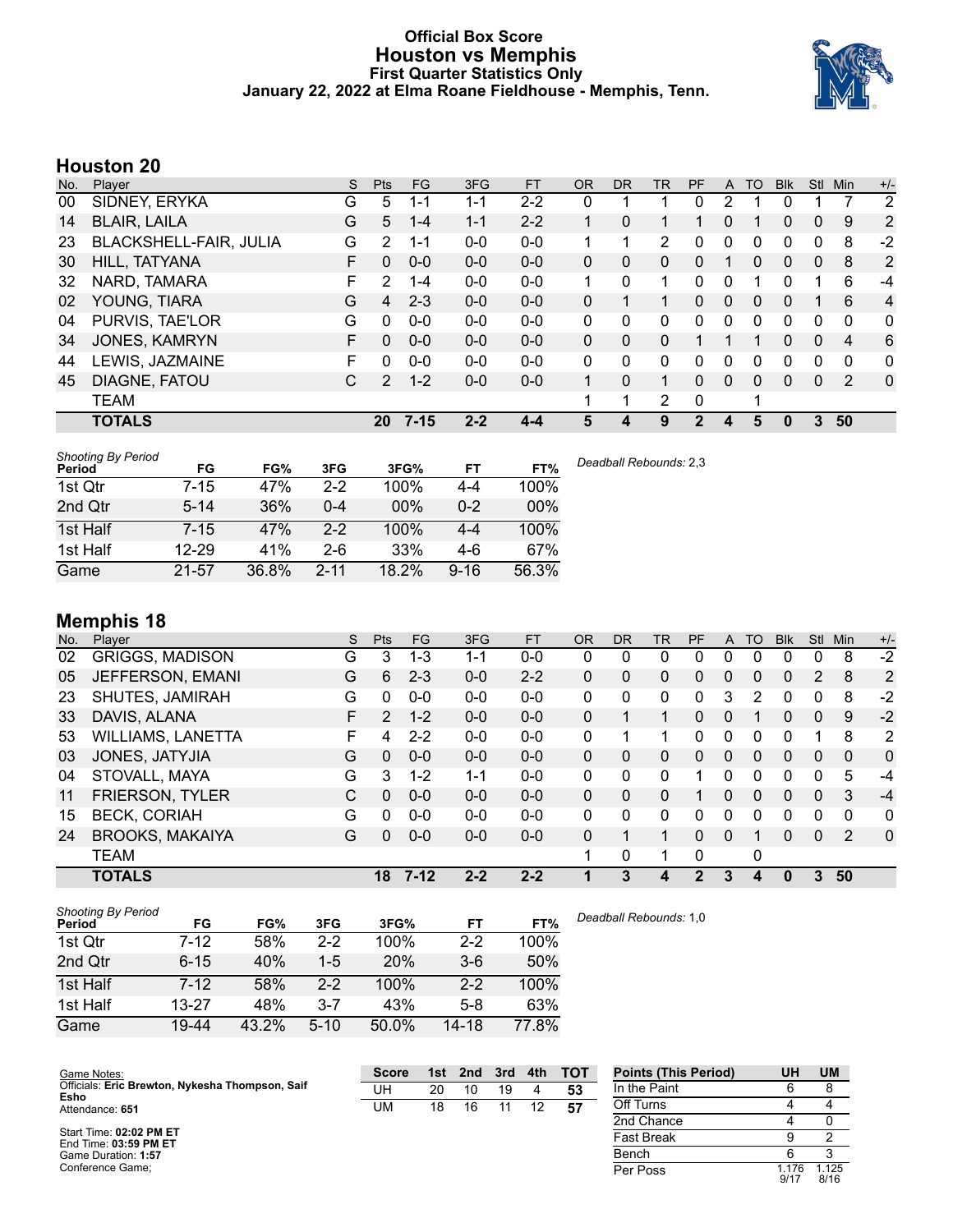#### **Official Play-By-Play Houston vs Memphis First Quarter January 22, 2022 at Elma Roane Fieldhouse - Memphis, Tenn.**



#### **Period 1**

<mark>Startersː</mark><br>Houston: 0 SIDNEY,ERYKA (G); 14 BLAIR,LAILA (G); 23 BLACKSHELL-FAIR,JULIA (G); 30 HILL,TATYANA (F); 32 NARD,TAMARA (F);<br>**Memphis**: 2 GRIGGS,MADISON (G); 5 JEFFERSON,EMANI (G); 23 SHUTES,JAMIRAH (G); 33 DAVIS,AL

| Time           | <b>VISITORS: Houston</b>                | <b>Score</b> | <b>Margin</b>  | <b>HOME: Memphis</b>                   |
|----------------|-----------------------------------------|--------------|----------------|----------------------------------------|
| 09:45          | MISSED LAYUP by NARD, TAMARA            |              |                |                                        |
| 09:39          | REBOUND (OFF) by NARD, TAMARA           |              |                |                                        |
| 09:39          | MISSED LAYUP by NARD, TAMARA            |              |                |                                        |
| 09:38          |                                         |              |                | REBOUND (DEF) by WILLIAMS, LANETTA     |
| 09:12          |                                         | $2 - 0$      | H <sub>2</sub> | GOOD! LAYUP by WILLIAMS, LANETTA       |
| 09:12          |                                         |              |                | ASSIST by SHUTES, JAMIRAH              |
| 08:59          | TURNOVER (LOSTBALL) by SIDNEY, ERYKA    |              |                |                                        |
| 08:59          |                                         |              |                | STEAL by JEFFERSON, EMANI              |
| 08:55          |                                         | $4 - 0$      | H <sub>4</sub> | GOOD! LAYUP by JEFFERSON, EMANI [FB]   |
| 08:34          | MISSED JUMPER by BLAIR, LAILA           |              |                |                                        |
| 08:33          | REBOUND (OFF) by TEAM                   |              |                |                                        |
| 08:24          | TURNOVER (BADPASS) by BLAIR, LAILA      |              |                |                                        |
| 08:24          |                                         |              |                | STEAL by WILLIAMS, LANETTA             |
| 08:14          |                                         |              |                | MISSED LAYUP by DAVIS, ALANA           |
| 08:13          |                                         |              |                | REBOUND (OFF) by TEAM                  |
| 08:11          |                                         |              |                | TURNOVER (BADPASS) by SHUTES, JAMIRAH  |
| 08:11          | STEAL by NARD, TAMARA                   |              |                |                                        |
| 08:08          | TURNOVER (LOSTBALL) by NARD, TAMARA     |              |                |                                        |
| 08:08          |                                         |              |                | STEAL by JEFFERSON, EMANI              |
| 07:50          |                                         |              |                | MISSED LAYUP by GRIGGS, MADISON        |
| 07:46          | REBOUND (DEF) by SIDNEY, ERYKA          |              |                |                                        |
| 07:43          | GOOD! 3PTR by BLAIR, LAILA [FB]         | $4 - 3$      | H <sub>1</sub> |                                        |
| 07:43          | ASSIST by SIDNEY, ERYKA                 |              |                |                                        |
| 07:23          |                                         |              |                | MISSED JUMPER by JEFFERSON, EMANI      |
| 07:21          | REBOUND (DEF) by BLACKSHELL-FAIR, JULIA |              |                |                                        |
| 07:17          | MISSED JUMPER by NARD, TAMARA           |              |                |                                        |
| 07:11          | REBOUND (OFF) by BLACKSHELL-FAIR, JULIA |              |                |                                        |
| 07:11          | GOOD! LAYUP by BLACKSHELL-FAIR, JULIA   | $4 - 5$      | V <sub>1</sub> |                                        |
| 06:56          |                                         | $7-5$        | H <sub>2</sub> | GOOD! 3PTR by GRIGGS, MADISON          |
| 06:56          |                                         |              |                | ASSIST by SHUTES, JAMIRAH              |
| 06:22          | TURNOVER (SHOTCLOCK) by TEAM            |              |                |                                        |
| 06:22          |                                         |              |                | SUB OUT: JEFFERSON, EMANI              |
| 06:22          |                                         |              |                | SUB OUT: WILLIAMS, LANETTA             |
| 06:22          |                                         |              |                | SUB IN: STOVALL, MAYA                  |
| 06:22          |                                         |              |                | SUB IN: FRIERSON, TYLER                |
| 06:22          | SUB OUT: BLACKSHELL-FAIR, JULIA         |              |                |                                        |
| 06:22<br>05:54 | SUB IN: YOUNG, TIARA                    |              |                |                                        |
| 05:54          | STEAL by SIDNEY, ERYKA                  |              |                | TURNOVER (LOSTBALL) by DAVIS, ALANA    |
| 05:49          |                                         |              |                | FOUL (PERSONAL) by STOVALL, MAYA       |
| 05:49          | SUB OUT: NARD, TAMARA                   |              |                |                                        |
| 05:49          | SUB IN: JONES, KAMRYN                   |              |                |                                        |
| 05:49          | GOOD! FT by SIDNEY, ERYKA [FB]          | $7 - 6$      | H <sub>1</sub> |                                        |
| 05:49          | GOOD! FT by SIDNEY, ERYKA [FB]          | $7 - 7$      | T.             |                                        |
|                |                                         |              | H <sub>3</sub> | GOOD! 3PTR by STOVALL, MAYA            |
| 05:19<br>05:19 |                                         | $10 - 7$     |                | ASSIST by SHUTES, JAMIRAH              |
| 05:02          | GOOD! 3PTR by SIDNEY, ERYKA             | $10 - 10$    | T              |                                        |
| 04:46          |                                         |              |                | TURNOVER (LOSTBALL) by SHUTES, JAMIRAH |
| 04:46          | STEAL by YOUNG, TIARA                   |              |                |                                        |
| 04:41          | GOOD! LAYUP by YOUNG, TIARA [FB]        | $10-12$      | V <sub>2</sub> |                                        |
| 04:08          |                                         |              |                | MISSED LAYUP by GRIGGS, MADISON        |
| 04:07          | REBOUND (DEF) by TEAM                   |              |                |                                        |
| 04:07          |                                         |              |                |                                        |
| 04:07          |                                         |              |                | SUB OUT: SHUTES, JAMIRAH               |
| 04:07          |                                         |              |                | SUB OUT: DAVIS, ALANA                  |
| 04:07          |                                         |              |                | SUB IN: JEFFERSON, EMANI               |
| 04:07          |                                         |              |                | SUB IN: WILLIAMS, LANETTA              |
| 04:07          | SUB OUT: SIDNEY, ERYKA                  |              |                |                                        |
| 04:07          | SUB IN: BLACKSHELL-FAIR, JULIA          |              |                |                                        |
| 04:00          | TURNOVER (LOSTBALL) by JONES, KAMRYN    |              |                |                                        |
| 03:43          |                                         | $12 - 12$    | T              | GOOD! JUMPER by WILLIAMS, LANETTA      |
| 03:13          | GOOD! JUMPER by YOUNG, TIARA            | $12 - 14$    | V <sub>2</sub> |                                        |
| 03:13          | ASSIST by HILL, TATYANA                 |              |                |                                        |
| 03:04          |                                         |              |                | MISSED JUMPER by STOVALL, MAYA         |
| 03:02          | REBOUND (DEF) by YOUNG, TIARA           |              |                |                                        |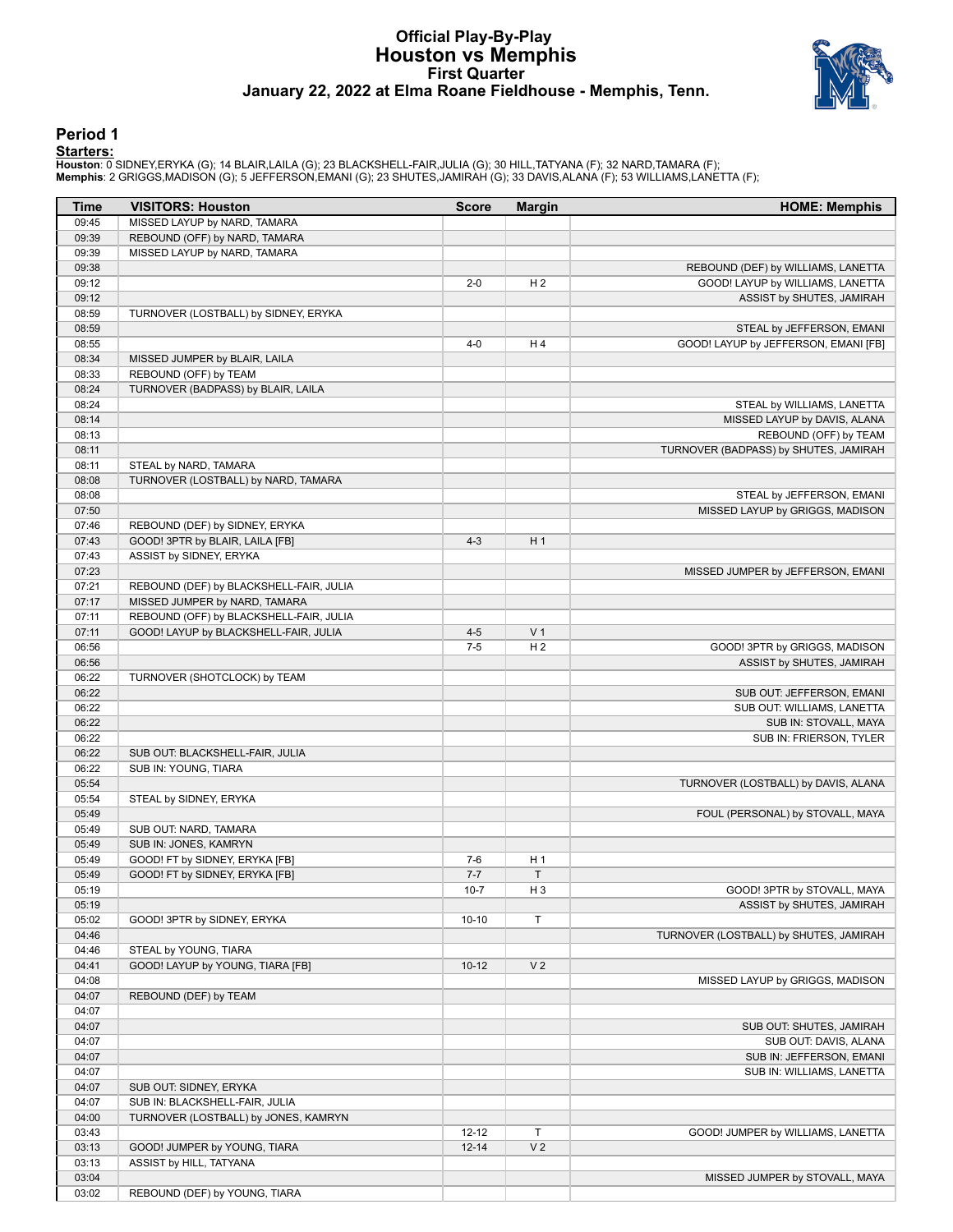| <b>Time</b> | <b>VISITORS: Houston</b>         | <b>Score</b> | <b>Margin</b>  | <b>HOME: Memphis</b>                   |
|-------------|----------------------------------|--------------|----------------|----------------------------------------|
| 02:59       |                                  |              |                | FOUL (PERSONAL) by FRIERSON, TYLER     |
| 02:59       |                                  |              |                | SUB OUT: FRIERSON, TYLER               |
| 02:59       |                                  |              |                | SUB IN: DAVIS, ALANA                   |
| 02:59       | GOOD! FT by BLAIR, LAILA [FB]    | $12 - 15$    | V <sub>3</sub> |                                        |
| 02:59       | GOOD! FT by BLAIR, LAILA [FB]    | $12 - 16$    | V <sub>4</sub> |                                        |
| 02:41       |                                  | $14 - 16$    | V <sub>2</sub> | GOOD! LAYUP by JEFFERSON, EMANI        |
| 02:24       | MISSED JUMPER by BLAIR, LAILA    |              |                |                                        |
| 02:19       | REBOUND (OFF) by BLAIR, LAILA    |              |                |                                        |
| 02:16       |                                  |              |                | SUB OUT: GRIGGS, MADISON               |
| 02:16       |                                  |              |                | SUB IN: SHUTES, JAMIRAH                |
| 02:16       | SUB OUT: HILL, TATYANA           |              |                |                                        |
| 02:16       | SUB IN: DIAGNE, FATOU            |              |                |                                        |
| 02:02       | GOOD! LAYUP by DIAGNE, FATOU     | $14 - 18$    | V <sub>4</sub> |                                        |
| 02:02       | ASSIST by JONES, KAMRYN          |              |                |                                        |
| 01:51       | FOUL (PERSONAL) by JONES, KAMRYN |              |                |                                        |
| 01:51       | SUB OUT: JONES, KAMRYN           |              |                |                                        |
| 01:51       | SUB IN: NARD, TAMARA             |              |                |                                        |
| 01:51       |                                  | $15 - 18$    | $V_3$          | GOOD! FT by JEFFERSON, EMANI           |
| 01:51       |                                  | $16-18$      | V <sub>2</sub> | GOOD! FT by JEFFERSON, EMANI           |
| 01:34       |                                  |              |                | SUB OUT: STOVALL, MAYA                 |
| 01:34       |                                  |              |                | SUB IN: BROOKS, MAKAIYA                |
| 01:26       | MISSED LAYUP by BLAIR, LAILA     |              |                |                                        |
| 01:24       |                                  |              |                | REBOUND (DEF) by BROOKS, MAKAIYA       |
| 01:06       | FOUL (PERSONAL) by BLAIR, LAILA  |              |                |                                        |
| 01:01       |                                  |              |                | TURNOVER (LOSTBALL) by BROOKS, MAKAIYA |
| 01:01       | SUB OUT: BLAIR, LAILA            |              |                |                                        |
| 01:01       | SUB IN: SIDNEY, ERYKA            |              |                |                                        |
| 00:38       | MISSED LAYUP by YOUNG, TIARA     |              |                |                                        |
| 00:32       | REBOUND (OFF) by DIAGNE, FATOU   |              |                |                                        |
| 00:32       | MISSED LAYUP by DIAGNE, FATOU    |              |                |                                        |
| 00:31       |                                  |              |                | REBOUND (DEF) by DAVIS, ALANA          |
| 00:10       |                                  | $18-18$      | T.             | GOOD! LAYUP by DAVIS, ALANA            |
| 00:00       | GOOD! JUMPER by NARD, TAMARA     | 18-20        | V <sub>2</sub> |                                        |
| 00:00       | ASSIST by SIDNEY, ERYKA          |              |                |                                        |

#### **Houston 20, Memphis 18**

| <b>Points (This Period)</b> | UH            | UM            |
|-----------------------------|---------------|---------------|
| In the Paint                |               |               |
| Off Turns                   |               |               |
| 2nd Chance                  |               |               |
| <b>Fast Break</b>           |               |               |
| Bench                       |               |               |
| Per Poss                    | 1.176<br>9/17 | 1.125<br>8/16 |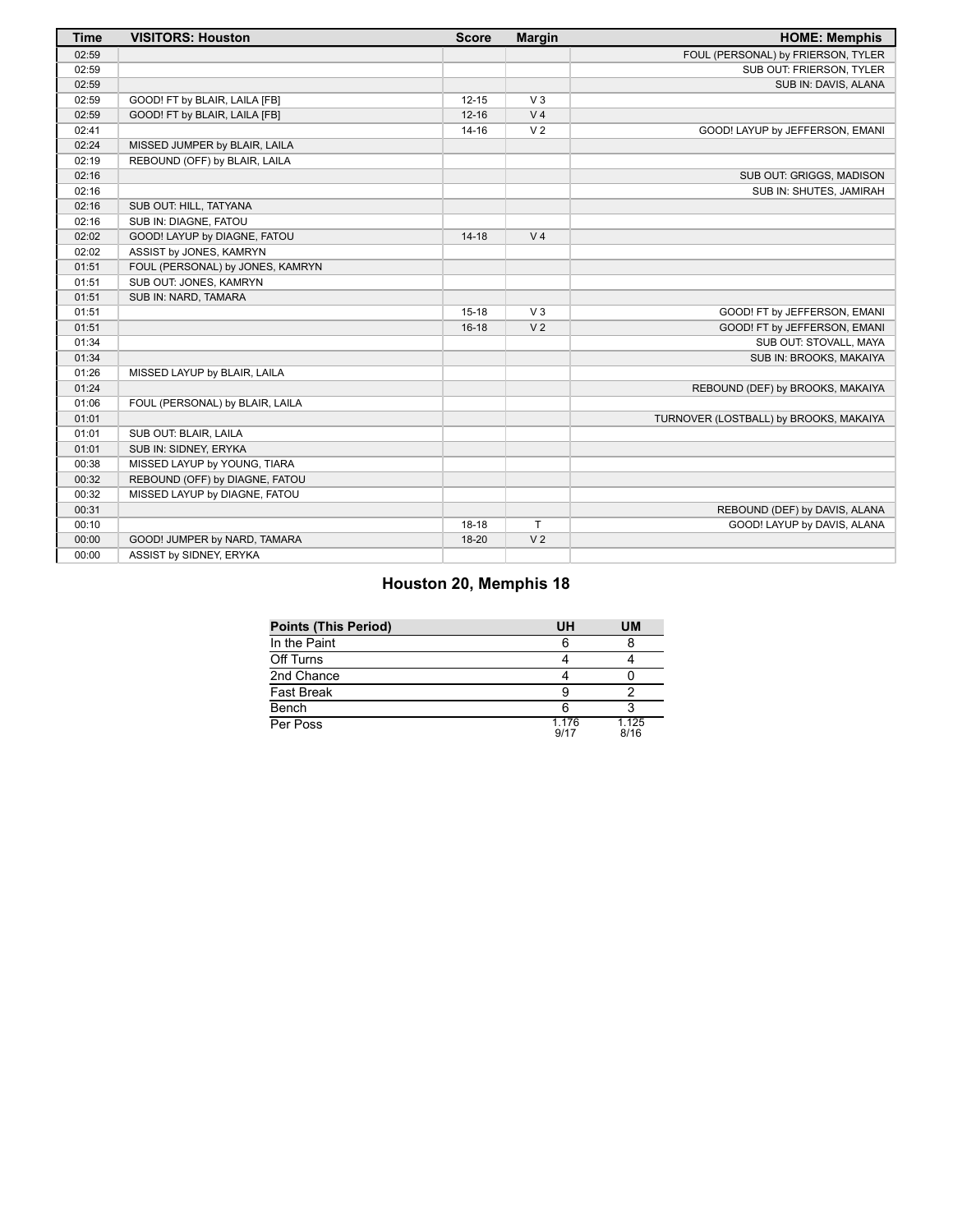#### **Official Box Score Houston vs Memphis Second Quarter Statistics Only January 22, 2022 at Elma Roane Fieldhouse - Memphis, Tenn.**



#### **Houston 10**

| No. | Player                        | S  | <b>Pts</b>     | <b>FG</b> | 3FG     | <b>FT</b> | <b>OR</b> | <b>DR</b>    | TR | PF            | A        | TO | <b>Blk</b> | Stl          | Min | $+/-$ |
|-----|-------------------------------|----|----------------|-----------|---------|-----------|-----------|--------------|----|---------------|----------|----|------------|--------------|-----|-------|
| 00  | SIDNEY, ERYKA                 | G  | 0              | $0 - 2$   | $0 - 1$ | $0 - 2$   |           | 0            |    |               | 0        | 0  | 0          | 0            | 10  | -6    |
| 14  | <b>BLAIR, LAILA</b>           | G  | $\overline{2}$ | $1 - 5$   | $0 - 2$ | $0 - 0$   | 0         | 0            | 0  | 0             | 0        | 0  | 0          | 0            | 5   | -9    |
| 23  | <b>BLACKSHELL-FAIR, JULIA</b> | G  | 2              | 1-1       | $0 - 0$ | $0 - 0$   | 0         |              |    | 1             |          | 0  | 0          | 0            | 6   | 1     |
| 30  | HILL, TATYANA                 | F  | $\mathcal{P}$  | $1 - 1$   | $0 - 0$ | $0 - 0$   | $\Omega$  | 0            | 0  | 0             |          | 0  | 0          | $\mathbf{0}$ | 5   | $-5$  |
| 32  | NARD, TAMARA                  | F  | 2              | $1 - 1$   | $0 - 0$ | $0 - 0$   | $\Omega$  |              |    | 1             | $\Omega$ | 0  | 0          | $\Omega$     | 5   | $-5$  |
| 02  | YOUNG, TIARA                  | G  | $\Omega$       | $0 - 2$   | $0 - 1$ | $0 - 0$   | $\Omega$  |              | 1  | 0             | $\Omega$ | 0  | 0          | $\Omega$     | 5   | 3     |
| 04  | PURVIS, TAE'LOR               | G  | 0              | $0 - 0$   | $0 - 0$ | $0 - 0$   | $\Omega$  |              |    | 0             | $\Omega$ |    | 0          | $\Omega$     | 4   | $-7$  |
| 34  | <b>JONES, KAMRYN</b>          | F. | $\overline{2}$ | $1 - 1$   | $0 - 0$ | $0 - 0$   | $\Omega$  | $\mathbf{0}$ | 0  | 0             | $\Omega$ | 0  | 0          | $\mathbf{0}$ | 5   | -1    |
| 44  | LEWIS, JAZMAINE               | F  | 0              | $0 - 0$   | $0 - 0$ | $0 - 0$   | 0         |              |    | $\mathcal{P}$ | $\Omega$ |    |            | $\Omega$     | 2   | $-2$  |
| 45  | DIAGNE, FATOU                 | С  | 0              | $0 - 1$   | $0 - 0$ | $0 - 0$   | 0         | 2            | 2  | $\Omega$      | $\Omega$ | 0  | 0          |              | 2   | 1     |
|     | <b>TEAM</b>                   |    |                |           |         |           | $\Omega$  | 1            | 1  | 0             |          | 0  |            |              |     |       |
|     | <b>TOTALS</b>                 |    | 10             | $5 - 14$  | $0 - 4$ | $0 - 2$   |           | 8            | 9  | 5             | 3        | 2  |            |              | 50  |       |

| <b>Shooting By Period</b><br>Period | FG        | FG%   | 3FG      | 3FG%   | FT       | FT%    | Deadball Rebounds: 2,3 |
|-------------------------------------|-----------|-------|----------|--------|----------|--------|------------------------|
| 3rd Qtr                             | 7-16      | 44%   | $0 - 2$  | $00\%$ | $5-8$    | 63%    |                        |
| 4th Qtr                             | $2 - 12$  | 17%   | $0 - 3$  | 00%    | $0 - 2$  | $00\%$ |                        |
| 2nd Half                            | 5-14      | 36%   | 0-4      | $00\%$ | $0 - 2$  | 00%    |                        |
| 2nd Half                            | $9 - 28$  | 32%   | $0 - 5$  | $00\%$ | $5 - 10$ | 50%    |                        |
| Game                                | $21 - 57$ | 36.8% | $2 - 11$ | 18.2%  | $9 - 16$ | 56.3%  |                        |

## **Memphis 16**

| No. | Plaver                   | S  | Pts      | FG       | 3FG     | <b>FT</b> | <b>OR</b> | <b>DR</b> | <b>TR</b>      | PF           | A | TO          | <b>Blk</b> | Stl | Min      | $+/-$          |
|-----|--------------------------|----|----------|----------|---------|-----------|-----------|-----------|----------------|--------------|---|-------------|------------|-----|----------|----------------|
| 02  | <b>GRIGGS, MADISON</b>   | G  | 0        | $0 - 2$  | $0 - 2$ | $0-0$     | 0         |           |                | 0            | 0 | 0           |            |     | 10       | 6              |
| 05  | JEFFERSON, EMANI         | G  | 3        | $1 - 2$  | $1 - 1$ | $0 - 2$   |           | 3         | 4              |              | 2 | 0           | 0          | 0   | 8        | 4              |
| 23  | SHUTES, JAMIRAH          | G  | 3        | $0 - 2$  | $0 - 2$ | $3 - 4$   | 0         | 0         | 0              | 0            |   | 0           | 0          | 0   | 9        | 6              |
| 33  | DAVIS, ALANA             | F  | 4        | $2 - 4$  | $0 - 0$ | $0 - 0$   |           |           | $\overline{2}$ | 0            | 0 | 0           | $\Omega$   | 0   | 8        | $\overline{7}$ |
| 53  | <b>WILLIAMS, LANETTA</b> | F. | $\Omega$ | $0 - 1$  | $0 - 0$ | $0-0$     | 0         | 3         | 3              | 0            | 0 | 1           | 0          | 0   | 7        | 1              |
| 03  | JONES, JATYJIA           | G  | $\Omega$ | $0 - 0$  | $0 - 0$ | $0 - 0$   | 0         | $\Omega$  | $\Omega$       | $\Omega$     | 0 | $\Omega$    | $\Omega$   | 0   | $\Omega$ | $\mathbf{0}$   |
| 04  | STOVALL, MAYA            | G  | $\Omega$ | $0 - 0$  | $0 - 0$ | $0-0$     | $\Omega$  | 0         | 0              |              |   | 0           | 0          | 0   | 2        | 2              |
| 11  | <b>FRIERSON, TYLER</b>   | C  | 6        | $3 - 3$  | $0 - 0$ | $0 - 0$   |           |           | $\overline{2}$ | $\Omega$     | 0 | $\Omega$    | 0          | 0   | 6        | $\overline{4}$ |
| 15  | <b>BECK, CORIAH</b>      | G  | 0        | $0 - 1$  | $0 - 0$ | $0 - 0$   | 0         | 0         | 0              | 0            | 0 |             | 0          | 0   |          | 0              |
| 24  | <b>BROOKS, MAKAIYA</b>   | G  | 0        | $0 - 0$  | $0 - 0$ | $0 - 0$   | 0         | 0         | $\Omega$       | 0            | 0 | 0           | 0          | 0   | $\Omega$ | $\mathbf 0$    |
|     | <b>TEAM</b>              |    |          |          |         |           | 0         | 0         | 0              | $\mathbf{0}$ |   | $\mathbf 0$ |            |     |          |                |
|     | <b>TOTALS</b>            |    | 16       | $6 - 15$ | $1 - 5$ | $3 - 6$   | 3         | 9         | 12             | 2            | 4 | 2           | 0          | 1   | 50       |                |

| <b>Shooting By Period</b><br>Period | FG       | FG%   | 3FG      | 3FG%       | FT        | FT%   | Deadball Rebounds: 1,0 |
|-------------------------------------|----------|-------|----------|------------|-----------|-------|------------------------|
| 3rd Qtr                             | $3 - 8$  | 38%   | $1 - 2$  | 50%        | 4-4       | 100%  |                        |
| 4th Qtr                             | $3-9$    | 33%   | 1-1      | 100%       | $5-6$     | 83%   |                        |
| 2nd Half                            | $6 - 15$ | 40%   | $1-5$    | <b>20%</b> | $3-6$     | 50%   |                        |
| 2nd Half                            | $6 - 17$ | 35%   | $2 - 3$  | 67%        | $9 - 10$  | 90%   |                        |
| Game                                | 19-44    | 43.2% | $5 - 10$ | 50.0%      | $14 - 18$ | 77.8% |                        |

| Game Notes:                                             | <b>Score</b> |    | 1st 2nd | $\blacksquare$ 3rd $\blacksquare$ | 4th | <b>TOT</b> | <b>Points (This Period)</b> | UH            | <b>UM</b>     |
|---------------------------------------------------------|--------------|----|---------|-----------------------------------|-----|------------|-----------------------------|---------------|---------------|
| Officials: Eric Brewton, Nykesha Thompson, Saif<br>Esho | UH           | 20 | 10      | 19                                |     | 53         | In the Paint                |               | 10            |
| Attendance: 651                                         | UM           | 18 | 16      |                                   | 12  | 57         | Off Turns                   |               |               |
|                                                         |              |    |         |                                   |     |            | 2nd Chance                  |               |               |
| Start Time: 02:02 PM ET<br>End Time: 03:59 PM ET        |              |    |         |                                   |     |            | <b>Fast Break</b>           |               |               |
| Game Duration: 1:57                                     |              |    |         |                                   |     |            | Bench                       |               |               |
| Conference Game:                                        |              |    |         |                                   |     |            | Per Poss                    | 0.625<br>5/16 | 1.000<br>8/16 |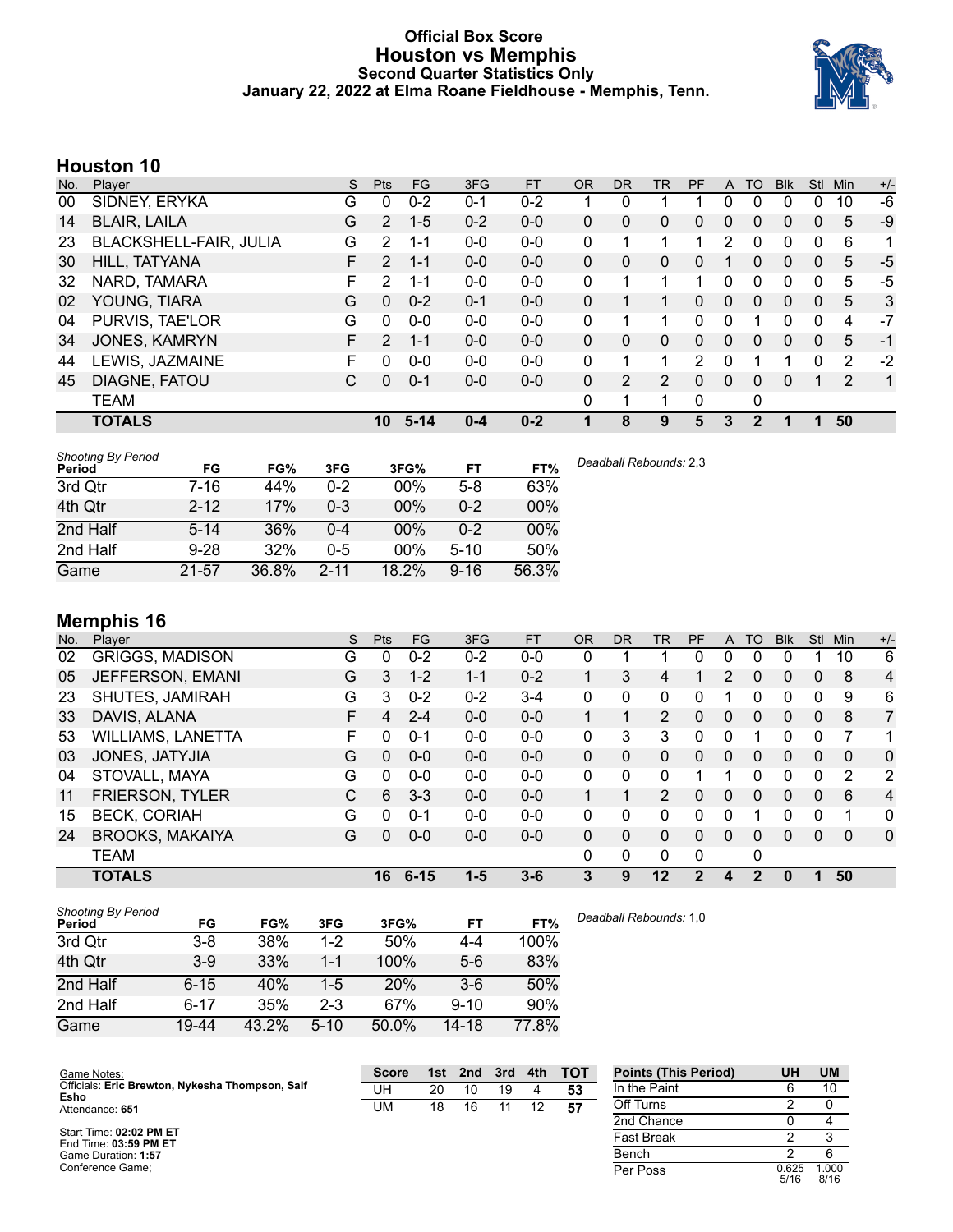#### **Official Play-By-Play Houston vs Memphis Second Quarter January 22, 2022 at Elma Roane Fieldhouse - Memphis, Tenn.**



#### **Period 2**

<mark>Startersː</mark><br>Houston: 0 SIDNEY,ERYKA (G); 14 BLAIR,LAILA (G); 23 BLACKSHELL-FAIR,JULIA (G); 30 HILL,TATYANA (F); 32 NARD,TAMARA (F);<br>**Memphis**: 2 GRIGGS,MADISON (G); 5 JEFFERSON,EMANI (G); 23 SHUTES,JAMIRAH (G); 33 DAVIS,AL

| Time           | <b>VISITORS: Houston</b>                  | <b>Score</b> | <b>Margin</b>  | <b>HOME: Memphis</b>                |
|----------------|-------------------------------------------|--------------|----------------|-------------------------------------|
| 10:00          |                                           |              |                | SUB OUT: BROOKS, MAKAIYA            |
| 10:00          |                                           |              |                | SUB IN: GRIGGS, MADISON             |
| 10:00          | SUB OUT: DIAGNE, FATOU                    |              |                |                                     |
| 10:00          | SUB IN: HILL, TATYANA                     |              |                |                                     |
| 09:45          |                                           |              |                | MISSED JUMPER by DAVIS, ALANA       |
| 09:42          | REBOUND (DEF) by BLACKSHELL-FAIR, JULIA   |              |                |                                     |
| 09:25          | MISSED 3PTR by YOUNG, TIARA               |              |                |                                     |
| 09:20          | REBOUND (OFF) by SIDNEY, ERYKA            |              |                |                                     |
| 09:03          | MISSED LAYUP by SIDNEY, ERYKA             |              |                |                                     |
| 09:02          |                                           |              |                | REBOUND (DEF) by WILLIAMS, LANETTA  |
| 09:02          | FOUL (PERSONAL) by SIDNEY, ERYKA          |              |                |                                     |
| 08:33<br>08:29 | REBOUND (DEF) by TEAM                     |              |                | MISSED 3PTR by SHUTES, JAMIRAH      |
| 08:12          |                                           |              |                | SUB OUT: WILLIAMS, LANETTA          |
| 08:12          |                                           |              |                | SUB IN: FRIERSON, TYLER             |
| 07:59          | GOOD! LAYUP by HILL, TATYANA              | 18-22        | V <sub>4</sub> |                                     |
| 07:59          | ASSIST by BLACKSHELL-FAIR, JULIA          |              |                |                                     |
| 07:41          | FOUL (PERSONAL) by BLACKSHELL-FAIR, JULIA |              |                |                                     |
| 07:41          | SUB OUT: YOUNG, TIARA                     |              |                |                                     |
| 07:41          | SUB OUT: BLACKSHELL-FAIR, JULIA           |              |                |                                     |
| 07:41          | SUB IN: PURVIS, TAE'LOR                   |              |                |                                     |
| 07:41          | SUB IN: BLAIR, LAILA                      |              |                |                                     |
| 07:41          |                                           | 19-22        | $V_3$          | GOOD! FT by SHUTES, JAMIRAH         |
| 07:41          |                                           | $20 - 22$    | V <sub>2</sub> | GOOD! FT by SHUTES, JAMIRAH         |
| 07:26          | TURNOVER (LOSTBALL) by PURVIS, TAE'LOR    |              |                |                                     |
| 07:26          |                                           |              |                | STEAL by GRIGGS, MADISON            |
| 07:15          |                                           |              |                | MISSED 3PTR by GRIGGS, MADISON      |
| 07:12          | REBOUND (DEF) by NARD, TAMARA             |              |                |                                     |
| 07:05          | MISSED 3PTR by BLAIR, LAILA               |              |                |                                     |
| 07:02          |                                           |              |                | REBOUND (DEF) by JEFFERSON, EMANI   |
| 06:38          |                                           | 23-22        | H <sub>1</sub> | GOOD! 3PTR by JEFFERSON, EMANI      |
| 06:38          |                                           |              |                | ASSIST by SHUTES, JAMIRAH           |
| 06:12          | GOOD! JUMPER by NARD, TAMARA [PNT]        | 23-24        | V <sub>1</sub> |                                     |
| 06:12          | ASSIST by HILL, TATYANA                   |              |                |                                     |
| 06:01          |                                           | 25-24        | H <sub>1</sub> | GOOD! LAYUP by FRIERSON, TYLER [FB] |
| 06:01          |                                           |              |                | ASSIST by JEFFERSON, EMANI          |
| 05:37          | MISSED LAYUP by BLAIR, LAILA              |              |                |                                     |
| 05:35          |                                           |              |                | REBOUND (DEF) by FRIERSON, TYLER    |
| 05:25          |                                           |              |                | MISSED JUMPER by DAVIS, ALANA       |
| 05:20          |                                           |              |                | REBOUND (OFF) by FRIERSON, TYLER    |
| 05:20<br>04:57 |                                           | $27 - 24$    | H <sub>3</sub> | GOOD! LAYUP by FRIERSON, TYLER      |
| 04:54          | MISSED 3PTR by SIDNEY, ERYKA              |              |                | REBOUND (DEF) by JEFFERSON, EMANI   |
| 04:51          |                                           |              |                | MISSED LAYUP by JEFFERSON, EMANI    |
| 04:49          |                                           |              |                | REBOUND (OFF) by JEFFERSON, EMANI   |
| 04:49          | FOUL (PERSONAL) by NARD, TAMARA           |              |                |                                     |
| 04:49          |                                           |              |                |                                     |
| 04:49          |                                           |              |                | SUB OUT: FRIERSON, TYLER            |
| 04:49          |                                           |              |                | SUB OUT: SHUTES, JAMIRAH            |
| 04:49          |                                           |              |                | SUB IN: BECK, CORIAH                |
| 04:49          |                                           |              |                | SUB IN: WILLIAMS, LANETTA           |
| 04:49          | SUB OUT: HILL, TATYANA                    |              |                |                                     |
| 04:49          | SUB OUT: NARD, TAMARA                     |              |                |                                     |
| 04:49          | SUB IN: JONES, KAMRYN                     |              |                |                                     |
| 04:49          | SUB IN: LEWIS, JAZMAINE                   |              |                |                                     |
| 04:49          |                                           |              |                | MISSED FT by JEFFERSON, EMANI       |
| 04:49          |                                           |              |                | REBOUND (OFF) by TEAM               |
| 04:49          |                                           |              |                | MISSED FT by JEFFERSON, EMANI       |
| 04:48          | REBOUND (DEF) by PURVIS, TAE'LOR          |              |                |                                     |
| 04:37          |                                           |              |                | FOUL (PERSONAL) by JEFFERSON, EMANI |
| 04:37          |                                           |              |                | SUB OUT: JEFFERSON, EMANI           |
| 04:37          |                                           |              |                | SUB IN: STOVALL, MAYA               |
| 04:33          | GOOD! JUMPER by BLAIR, LAILA              | 27-26        | H <sub>1</sub> |                                     |
| 04:24          |                                           | 29-26        | $H_3$          | GOOD! LAYUP by DAVIS, ALANA         |
| 04:24          |                                           |              |                | ASSIST by STOVALL, MAYA             |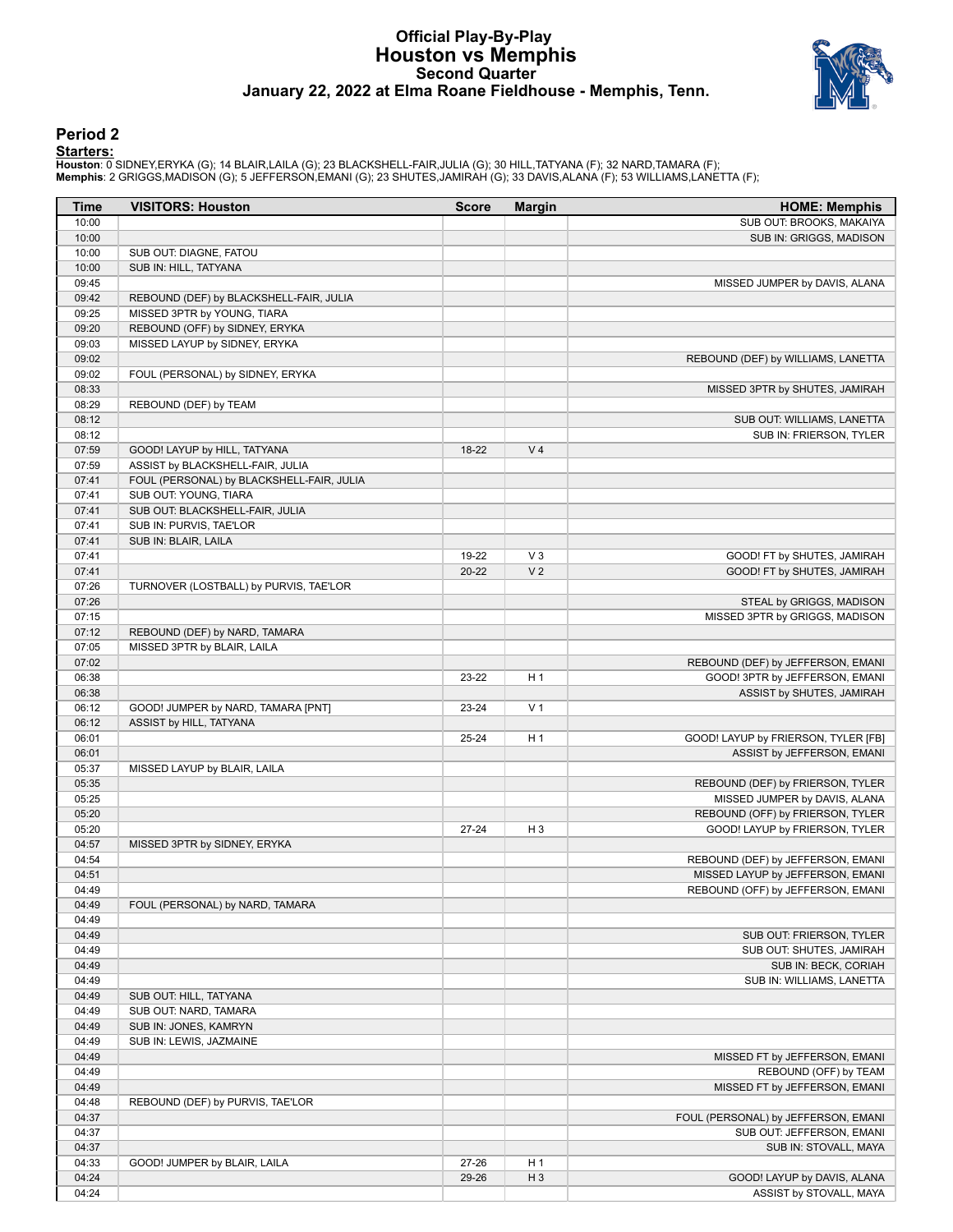| <b>Time</b>    | <b>VISITORS: Houston</b>                    | <b>Score</b> | <b>Margin</b>  | <b>HOME: Memphis</b>                                                          |
|----------------|---------------------------------------------|--------------|----------------|-------------------------------------------------------------------------------|
| 04:08          | FOUL (OFF) by LEWIS, JAZMAINE               |              |                |                                                                               |
| 04:08          | TURNOVER (OFFENSIVE) by LEWIS, JAZMAINE     |              |                |                                                                               |
| 04:08          | SUB OUT: PURVIS, TAE'LOR                    |              |                |                                                                               |
| 04:08          | SUB IN: BLACKSHELL-FAIR, JULIA              |              |                |                                                                               |
| 03:42          |                                             |              |                | MISSED JUMPER by BECK, CORIAH                                                 |
| 03:42          | BLOCK by LEWIS, JAZMAINE                    |              |                |                                                                               |
| 03:36          | REBOUND (DEF) by LEWIS, JAZMAINE            |              |                |                                                                               |
| 03:33          | MISSED 3PTR by BLAIR, LAILA                 |              |                |                                                                               |
| 03:28          |                                             |              |                | REBOUND (DEF) by WILLIAMS, LANETTA                                            |
| 03:20          |                                             |              |                | TURNOVER (OUTOFBOUNDS) by BECK, CORIAH                                        |
| 03:20          |                                             |              |                | SUB OUT: BECK, CORIAH                                                         |
| 03:20          |                                             |              |                | SUB IN: SHUTES, JAMIRAH                                                       |
| 03:09          |                                             |              |                | FOUL (PERSONAL) by STOVALL, MAYA                                              |
| 03:09          | MISSED FT by SIDNEY, ERYKA                  |              |                |                                                                               |
| 03:09          | REBOUND (OFF) by TEAM                       |              |                |                                                                               |
| 03:09          | MISSED FT by SIDNEY, ERYKA                  |              |                |                                                                               |
| 03:07          |                                             |              |                | REBOUND (DEF) by GRIGGS, MADISON                                              |
| 02:58          |                                             |              |                | MISSED LAYUP by WILLIAMS, LANETTA                                             |
| 02:54          |                                             |              |                | REBOUND (OFF) by DAVIS, ALANA                                                 |
| 02:54          |                                             | $31 - 26$    | H <sub>5</sub> | GOOD! LAYUP by DAVIS, ALANA                                                   |
| 02:35          | MISSED LAYUP by BLAIR, LAILA                |              |                |                                                                               |
| 02:32          |                                             |              |                | REBOUND (DEF) by DAVIS, ALANA                                                 |
| 02:28          | FOUL (PERSONAL) by LEWIS, JAZMAINE          |              |                |                                                                               |
| 02:28          |                                             |              |                | SUB OUT: STOVALL, MAYA                                                        |
| 02:28          |                                             |              |                | SUB OUT: DAVIS, ALANA                                                         |
| 02:28          |                                             |              |                | SUB IN: JEFFERSON, EMANI                                                      |
| 02:28          |                                             |              |                | SUB IN: FRIERSON, TYLER                                                       |
| 02:28          | SUB OUT: BLAIR, LAILA                       |              |                |                                                                               |
| 02:28          | SUB OUT: LEWIS, JAZMAINE                    |              |                |                                                                               |
| 02:28          | SUB IN: YOUNG, TIARA                        |              |                |                                                                               |
| 02:28          | SUB IN: DIAGNE, FATOU                       |              |                |                                                                               |
| 02:28          |                                             | 32-26        | H <sub>6</sub> | GOOD! FT by SHUTES, JAMIRAH [FB]                                              |
| 02:28          |                                             |              |                | MISSED FT by SHUTES, JAMIRAH                                                  |
| 02:28<br>02:13 | REBOUND (DEF) by DIAGNE, FATOU              |              |                |                                                                               |
| 02:11          | MISSED JUMPER by DIAGNE, FATOU              |              |                |                                                                               |
| 01:45          |                                             |              |                | REBOUND (DEF) by WILLIAMS, LANETTA<br>TURNOVER (BADPASS) by WILLIAMS, LANETTA |
| 01:45          | STEAL by DIAGNE, FATOU                      |              |                |                                                                               |
| 01:37          | GOOD! JUMPER by JONES, KAMRYN [FB]          | 32-28        | H4             |                                                                               |
| 01:37          | ASSIST by BLACKSHELL-FAIR, JULIA            |              |                |                                                                               |
| 01:17          |                                             |              |                | MISSED 3PTR by SHUTES, JAMIRAH                                                |
| 01:14          | REBOUND (DEF) by DIAGNE, FATOU              |              |                |                                                                               |
| 01:06          | GOOD! LAYUP by BLACKSHELL-FAIR, JULIA [PNT] | 32-30        | H <sub>2</sub> |                                                                               |
| 00:48          |                                             |              |                | MISSED 3PTR by GRIGGS, MADISON                                                |
| 00:45          | REBOUND (DEF) by YOUNG, TIARA               |              |                |                                                                               |
| 00:41          | MISSED JUMPER by YOUNG, TIARA               |              |                |                                                                               |
| 00:37          |                                             |              |                | REBOUND (DEF) by JEFFERSON, EMANI                                             |
| 00:09          |                                             | 34-30        | H4             | GOOD! LAYUP by FRIERSON, TYLER                                                |
| 00:09          |                                             |              |                | ASSIST by JEFFERSON, EMANI                                                    |
|                |                                             |              |                |                                                                               |

#### **Houston 30, Memphis 34**

| <b>Points (This Period)</b> | UH            | UM            |
|-----------------------------|---------------|---------------|
| In the Paint                |               | 10            |
| Off Turns                   |               |               |
| 2nd Chance                  |               |               |
| <b>Fast Break</b>           |               |               |
| Bench                       |               |               |
| Per Poss                    | 0.625<br>5/16 | 1.000<br>8/16 |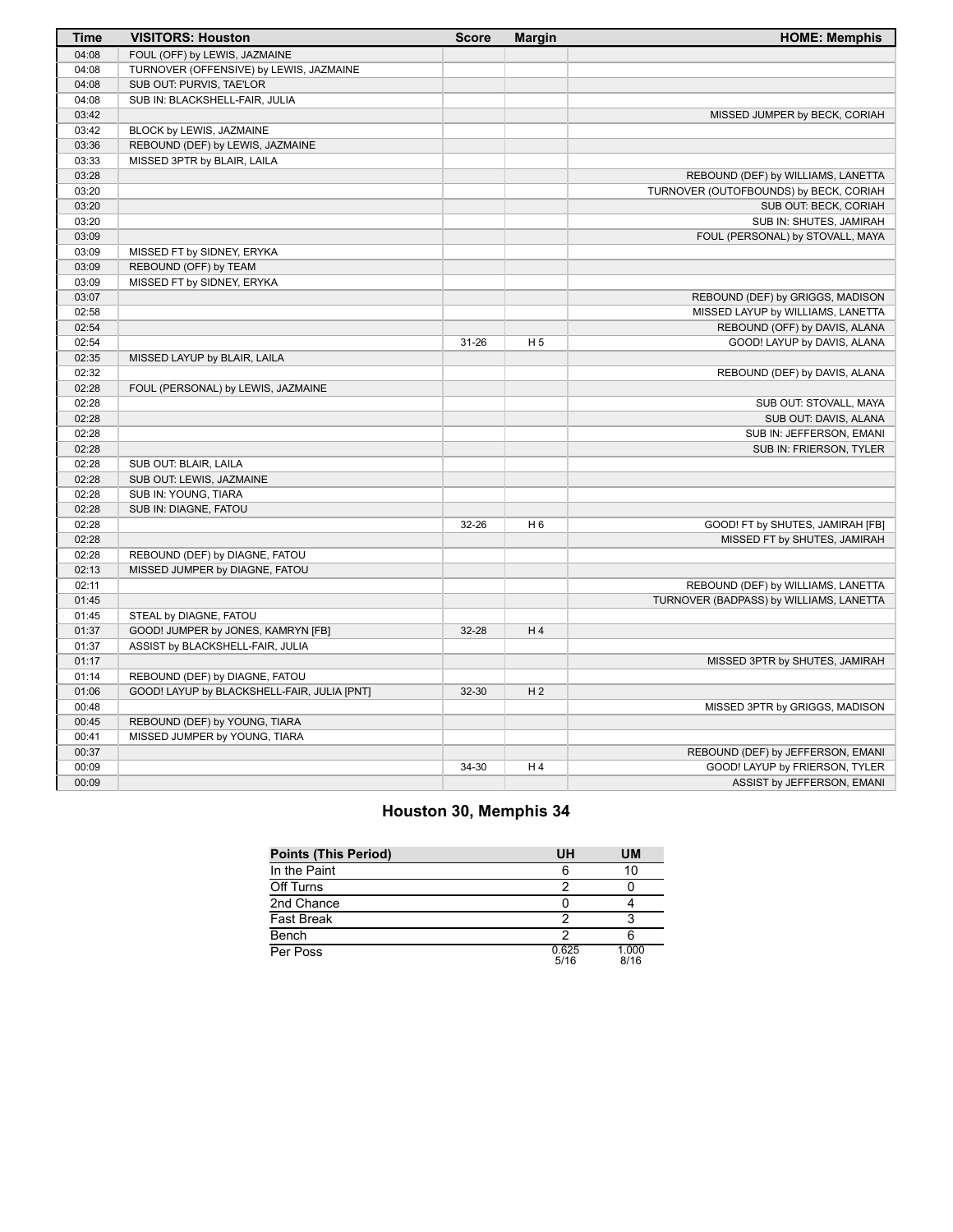#### **Official Box Score Houston vs Memphis Second Half Statistics Only January 22, 2022 at Elma Roane Fieldhouse - Memphis, Tenn.**



#### **Houston 23**

| No. | Player                        | S  | Pts           | FG       | 3FG     | <b>FT</b> | 0R             | <b>DR</b> | TR             | PF            | A | TO       | <b>B</b> lk | Stl      | Min | $+/-$ |
|-----|-------------------------------|----|---------------|----------|---------|-----------|----------------|-----------|----------------|---------------|---|----------|-------------|----------|-----|-------|
| 00  | SIDNEY, ERYKA                 | G  | 4             | $2 - 6$  | $0 - 3$ | $0-0$     | 0              | 0         | 0              |               |   |          |             |          | 19  | $-2$  |
| 02  | YOUNG, TIARA                  | G  |               | $3 - 8$  | $0 - 1$ | $1 - 2$   | 0              |           |                | 2             | 0 |          | 0           | 0        | 15  | $-3$  |
| 04  | PURVIS, TAE'LOR               | G  | 0             | $0-0$    | $0 - 0$ | $0 - 0$   | 0              | 0         | 0              |               | 0 | 0        | 0           | 0        | 0   | 1     |
| 14  | <b>BLAIR, LAILA</b>           | G  | 3             | $0 - 3$  | 0-1     | $3 - 4$   | $\overline{2}$ | 3         | 5              |               |   | $\Omega$ | 0           |          | 11  | 6     |
| 23  | <b>BLACKSHELL-FAIR, JULIA</b> | G  | 3             | $1 - 3$  | $0 - 0$ | $1 - 2$   | 2              | 0         | 2              | 0             |   | ი        | 0           | 0        | 18  | -3    |
| 30  | HILL, TATYANA                 | F  | 0             | $0 - 2$  | $0 - 0$ | $0 - 2$   | 2              | 1         | 3              | $\mathcal{P}$ | 0 | $\Omega$ |             | 2        | 16  | $-3$  |
| 32  | NARD, TAMARA                  | F  | $\Omega$      | $0 - 3$  | $0 - 0$ | $0 - 0$   | $\mathcal{P}$  | 0         | $\overline{2}$ | 1             | 0 | 1        | 0           | $\Omega$ | 9   | 1     |
| 34  | JONES, KAMRYN                 | F. | 4             | $2 - 2$  | $0 - 0$ | $0 - 0$   | 1              | 1         | 2              | $\Omega$      | 0 | $\Omega$ | $\Omega$    | $\Omega$ | 8   | 0     |
| 44  | LEWIS, JAZMAINE               | F. | <sup>0</sup>  | $0 - 0$  | $0 - 0$ | $0 - 0$   | $\Omega$       | 0         | 0              | $\Omega$      | 0 | 0        | 0           | 0        | 0   | 0     |
| 45  | DIAGNE, FATOU                 | C  | $\mathcal{P}$ | $1 - 1$  | $0 - 0$ | $0 - 0$   | 1.             | $\Omega$  | 1              | $\mathcal{P}$ | 0 | $\Omega$ | $\Omega$    | 0        | 4   | 3     |
|     | TEAM                          |    | 0             | $0 - 0$  | $0 - 0$ | $0 - 0$   | 0              |           |                | 0             | 0 | $\Omega$ | $\Omega$    | $\Omega$ | 0   |       |
|     | <b>TOTALS</b>                 |    | 23            | $9 - 28$ | $0 - 5$ | $5 - 10$  | 10             |           | 17             | 10            | 3 | 4        | 2           | 4        | 100 |       |

| <b>Shooting By Period</b><br>Period | FG        | FG%   | 3FG      | 3FG%   | FT       | FT%   | Deadball Rebounds: 2,3<br>Last FG Half: UH 4th-04:23 |
|-------------------------------------|-----------|-------|----------|--------|----------|-------|------------------------------------------------------|
| 3rd Qtr                             | 7-16      | 44%   | 0-2      | $00\%$ | $5-8$    | 63%   |                                                      |
| 4th Qtr                             | $2 - 12$  | 17%   | $0 - 3$  | 00%    | 0-2      | 00%   |                                                      |
| 2nd Half                            | $9 - 28$  | 32%   | $0 - 5$  | $00\%$ | $5-10$   | 50%   |                                                      |
| Game                                | $21 - 57$ | 36.8% | $2 - 11$ | 18.2%  | $9 - 16$ | 56.3% |                                                      |

#### **Memphis 23**

| No. | Player                   | S  | <b>Pts</b>    | <b>FG</b> | 3FG     | <b>FT</b> | <b>OR</b>    | DR       | <b>TR</b>    | PF             | A | TO | <b>B</b> lk  | Stl      | Min      | $+/-$        |
|-----|--------------------------|----|---------------|-----------|---------|-----------|--------------|----------|--------------|----------------|---|----|--------------|----------|----------|--------------|
| 02  | <b>GRIGGS, MADISON</b>   | G  | 10            | $3 - 4$   | $2 - 3$ | $2 - 2$   | 0            | 0        | 0            |                | 0 |    | 0            |          | 20       | 0            |
| 03  | JONES, JATYJIA           | G  | 0             | $0 - 0$   | $0 - 0$ | $0 - 0$   | $\mathbf{0}$ | 0        | $\Omega$     |                | 0 | 0  | $\mathbf{0}$ | 0        | 3        | $-1$         |
| 04  | STOVALL, MAYA            | G  | 0             | $0 - 0$   | $0 - 0$ | $0 - 0$   | 0            | 0        | $\Omega$     | 0              | 0 | 0  | $\Omega$     | 0        | 2        | $-4$         |
| 05  | JEFFERSON, EMANI         | G  | 4             | $0 - 4$   | $0 - 0$ | $4 - 4$   | 0            | 3        | 3            | $\overline{2}$ | 2 | 0  | 0            | 0        | 20       | $\mathbf{0}$ |
| 11  | <b>FRIERSON, TYLER</b>   | С  | 2             | $0 - 2$   | $0 - 0$ | $2 - 2$   | 0            | 4        | 4            | 3              | 0 | 0  | $\Omega$     |          | 9        | 1            |
| 15  | <b>BECK, CORIAH</b>      | G  | 0             | $0 - 0$   | $0 - 0$ | $0 - 0$   | $\Omega$     | 0        | $\mathbf{0}$ | 0              | 0 | 0  | $\Omega$     | $\Omega$ | 0        | $\mathbf{0}$ |
| 23  | SHUTES, JAMIRAH          | G  | 5             | $2 - 3$   | $0 - 0$ | $1 - 2$   | 0            | $\Omega$ | $\Omega$     | 2              | 1 | 3  | $\Omega$     | 0        | 18       | 4            |
| 24  | <b>BROOKS, MAKAIYA</b>   | G  | 0             | $0 - 0$   | $0 - 0$ | $0 - 0$   | $\Omega$     | $\Omega$ | $\Omega$     | 0              | 0 | 0  | $\Omega$     | 0        | $\Omega$ | $\mathbf{0}$ |
| 33  | DAVIS, ALANA             | F  | 0             | $0 - 2$   | $0 - 0$ | $0 - 0$   | 1            | 2        | 3            | 2              | 0 | 2  | $\Omega$     | 0        | 12       | $-2$         |
| 53  | <b>WILLIAMS, LANETTA</b> | F. | $\mathcal{P}$ | $1 - 2$   | $0 - 0$ | $0 - 0$   | 0            | 4        | 4            |                |   |    | 2            | $\Omega$ | 16       | 2            |
|     | <b>TEAM</b>              |    | 0             | $0 - 0$   | $0 - 0$ | $0 - 0$   |              | 0        |              | 0              | 0 | 0  | 0            | 0        | 0        |              |
|     | <b>TOTALS</b>            |    | 23            | $6 - 17$  | $2 - 3$ | $9 - 10$  | 2            | 13       | 15           | 12             | 4 | 7  | 2            | 2        | 100      |              |
|     |                          |    |               |           |         |           |              |          |              |                |   |    |              |          |          |              |

| <b>Shooting By Period</b><br>Period | FG    | FG%   | 3FG     | 3FG%  | FT       | FT%   |
|-------------------------------------|-------|-------|---------|-------|----------|-------|
| 3rd Qtr                             | $3-8$ | 38%   | $1 - 2$ | 50%   | 4-4      | 100%  |
| 4th Otr                             | $3-9$ | 33%   | 1-1     | 100%  | $5-6$    | 83%   |
| 2nd Half                            | հ-17  | 35%   | $2-3$   | 67%   | $9 - 10$ | 90%   |
| Game                                | 19-44 | 43.2% | $5-10$  | 50.0% | 14-18    | 77.8% |

*Deadball Rebounds:* 1,0 *Last FG Half:* UM 4th-02:06

| Game Notes:                                                   | <b>Score</b> | 1st | 2 <sub>nd</sub> | 3rd | 4th | <b>TOT</b> | <b>Points from (This Period)</b> | UH U |  |
|---------------------------------------------------------------|--------------|-----|-----------------|-----|-----|------------|----------------------------------|------|--|
| Officials: Eric Brewton, Nykesha Thompson, Saif<br>Esho       | UH           | 20  | 10              | 19  |     | 53         | In the Paint                     | 12   |  |
| Attendance: 651                                               | UM           | 18  | 16              |     |     | 57         | Off Turns                        |      |  |
|                                                               |              |     |                 |     |     |            | 2nd Chance                       |      |  |
| Start Time: 02:02 PM ET<br>$F \cdot F$ $\cdots$ as so primers |              |     |                 |     |     |            | <b>Fast Break</b>                |      |  |

Start Time: **02:02 PM ET** End Time: **03:59 PM ET** Game Duration: **1:57** Conference Game;

| <b>Points from (This Period)</b> |     | UH UM |
|----------------------------------|-----|-------|
| In the Paint                     | 122 |       |
| Off Turns                        |     |       |
| 2nd Chance                       | 11  | 2     |
| <b>Fast Break</b>                | З   |       |
| Bench                            | 1.3 | - 2   |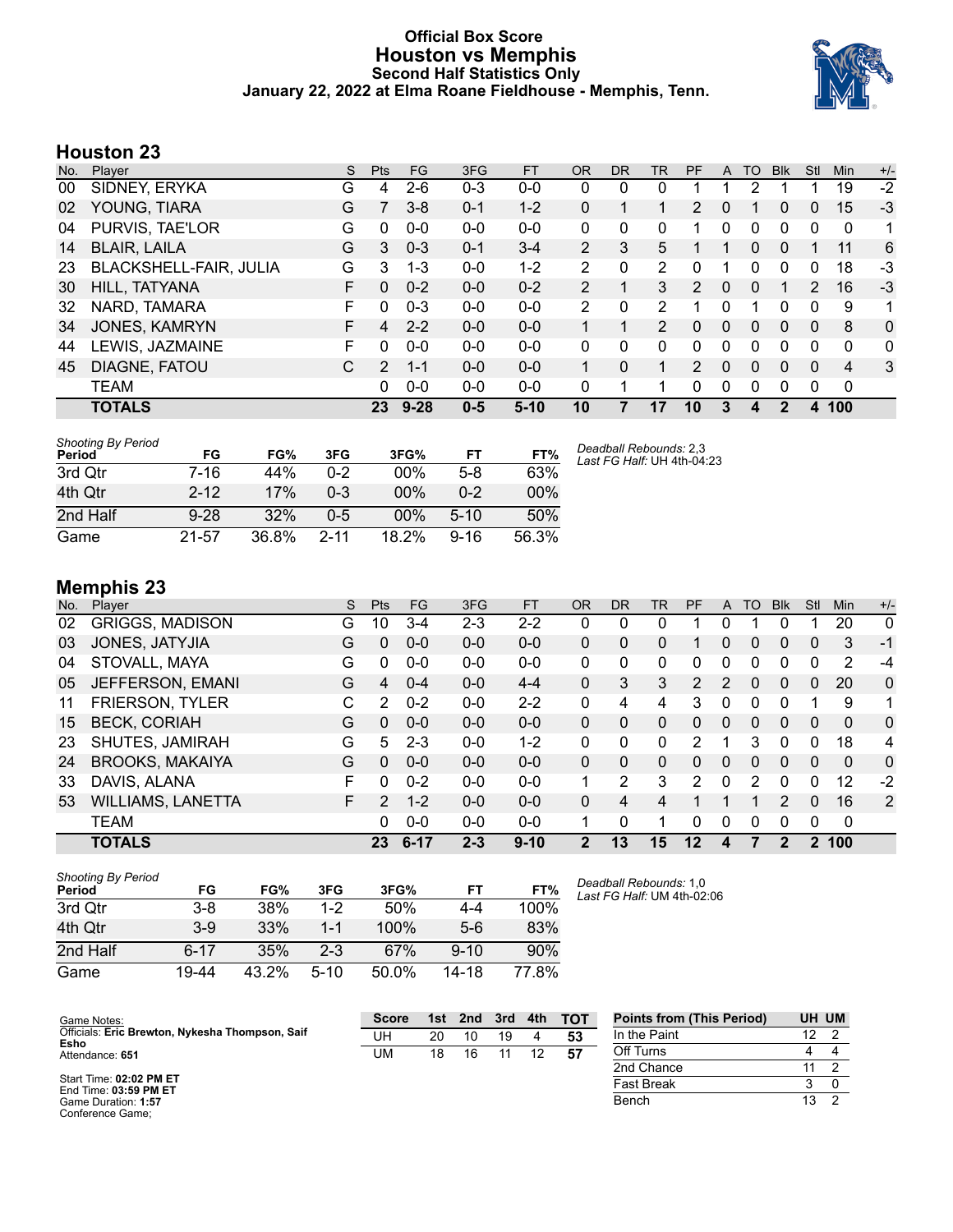#### **Official Box Score Houston vs Memphis Third Quarter Statistics Only January 22, 2022 at Elma Roane Fieldhouse - Memphis, Tenn.**



#### **Houston 23**

| No. | Player                 | S | <b>Pts</b>     | <b>FG</b> | 3FG     | <b>FT</b> | <b>OR</b> | D <sub>R</sub> | TR           | PF            | A        | TO           | <b>Blk</b> | <b>Stl</b>   | Min | $+/-$ |
|-----|------------------------|---|----------------|-----------|---------|-----------|-----------|----------------|--------------|---------------|----------|--------------|------------|--------------|-----|-------|
| 00  | SIDNEY, ERYKA          | G | 4              | $2 - 4$   | $0 - 1$ | $0 - 0$   | 0         | 0              | 0            | 0             |          | 0            | 0          |              | 9   | 6     |
| 14  | <b>BLAIR, LAILA</b>    | G | 3              | $0 - 3$   | $0 - 1$ | $3 - 4$   | 2         | 3              | 5            |               |          | 0            | 0          |              | 10  | 8     |
| 23  | BLACKSHELL-FAIR, JULIA | G | 3              | 1-1       | $0 - 0$ | 1-2       | 0         | 0              | 0            | 0             | 0        | 0            | 0          | 0            | 8   | 5     |
| 30  | HILL, TATYANA          | F | 0              | $0 - 1$   | $0 - 0$ | $0 - 0$   | 1         | 0              | 1            |               | $\Omega$ | $\Omega$     | 0          |              | 6   | 5     |
| 32  | NARD, TAMARA           | F | 0              | $0 - 2$   | $0 - 0$ | $0 - 0$   | 1         | $\Omega$       | 1            | 0             | $\Omega$ | 0            | 0          | $\Omega$     | 6   | 5     |
| 02  | YOUNG, TIARA           | G | 5              | $2 - 3$   | $0 - 0$ | $1 - 2$   | 0         | $\Omega$       | 0            | 0             | $\Omega$ | 0            | 0          | $\mathbf{0}$ | 5   | 5     |
| 04  | PURVIS, TAE'LOR        | G | $\Omega$       | $0 - 0$   | $0 - 0$ | $0 - 0$   | 0         | $\mathbf{0}$   | 0            |               | 0        | 0            | 0          | 0            | 0   | 1     |
| 34  | <b>JONES, KAMRYN</b>   | F | $\overline{2}$ | $1 - 1$   | $0 - 0$ | $0 - 0$   | $\Omega$  | $\mathbf{0}$   | 0            | 0             | $\Omega$ | 0            | 0          | $\mathbf{0}$ | 1   | 2     |
| 44  | LEWIS, JAZMAINE        | F | 0              | $0 - 0$   | $0 - 0$ | $0 - 0$   | 0         | 0              | 0            | 0             | 0        | 0            | 0          | 0            | 0   | 0     |
| 45  | DIAGNE, FATOU          | С | $\overline{2}$ | $1 - 1$   | $0-0$   | $0 - 0$   | 1         | $\mathbf{0}$   | $\mathbf{1}$ | $\mathcal{P}$ | $\Omega$ | 0            | 0          | $\Omega$     | 4   | 3     |
|     | <b>TEAM</b>            |   |                |           |         |           | 0         | 0              | 0            | 0             |          | 0            |            |              |     |       |
|     | <b>TOTALS</b>          |   | 19             | $7 - 16$  | $0 - 2$ | $5 - 8$   | 5         | 3              | 8            | 5             | 2        | $\mathbf{0}$ | 0          | 3            | 50  |       |

| <b>Shooting By Period</b><br>Period | FG    | FG%   | 3FG      | 3FG%  | FТ       | FT%   | Deadball Rebounds: 2,3 |
|-------------------------------------|-------|-------|----------|-------|----------|-------|------------------------|
| 2nd Half                            | 0-0   | 0%    | 0-0      | $0\%$ | 0-0      | 0%    |                        |
| Game                                | 21-57 | 36.8% | $2 - 11$ | 18.2% | $9 - 16$ | 56.3% |                        |

#### **Memphis 23**

| No. | Player                   | S | <b>Pts</b>     | FG      | 3FG     | <b>FT</b> | <b>OR</b> | <b>DR</b>      | TR          | PF | A            | TO       | <b>Blk</b> | Stl          | Min            | $+/-$        |
|-----|--------------------------|---|----------------|---------|---------|-----------|-----------|----------------|-------------|----|--------------|----------|------------|--------------|----------------|--------------|
| 02  | <b>GRIGGS, MADISON</b>   | G |                | $2 - 3$ | 1-2     | $2 - 2$   | 0         | 0              | 0           | 0  | 0            |          | 0          | 0            | 10             | -8           |
| 05  | JEFFERSON, EMANI         | G | $\overline{2}$ | $0 - 1$ | $0 - 0$ | $2 - 2$   | 0         | 2              | 2           |    | 0            | 0        | 0          | $\mathbf{0}$ | 10             | -8           |
| 23  | SHUTES, JAMIRAH          | G | 2              | 1-1     | $0 - 0$ | $0 - 0$   | 0         | 0              | 0           | 2  | 0            |          | 0          | 0            | 8              | $-4$         |
| 33  | DAVIS, ALANA             | F | 0              | $0 - 1$ | $0 - 0$ | $0 - 0$   | 0         |                | $\mathbf 1$ | 2  | $\mathbf{0}$ | 2        | $\Omega$   | $\mathbf{0}$ | 7              | $-7$         |
| 53  | <b>WILLIAMS, LANETTA</b> | F | 0              | $0 - 0$ | $0 - 0$ | $0 - 0$   | 0         | 2              | 2           | 0  |              |          |            | $\Omega$     | 6              | -6           |
| 03  | JONES, JATYJIA           | G | $\Omega$       | $0 - 0$ | $0 - 0$ | $0 - 0$   | 0         | $\Omega$       | 0           | 1  | $\Omega$     | 0        | 0          | $\Omega$     | 3              | -1           |
| 04  | STOVALL, MAYA            | G | 0              | $0 - 0$ | $0 - 0$ | $0 - 0$   | $\Omega$  | $\Omega$       | 0           | 0  | $\Omega$     | $\Omega$ | 0          | $\Omega$     | 2              | -4           |
| 11  | <b>FRIERSON, TYLER</b>   | С | 0              | $0 - 2$ | $0 - 0$ | $0 - 0$   | 0         | $\overline{2}$ | 2           |    | 0            | 0        | 0          | $\Omega$     | $\overline{4}$ | $-2$         |
| 15  | <b>BECK, CORIAH</b>      | G | 0              | $0 - 0$ | $0-0$   | $0 - 0$   | 0         | 0              | 0           | 0  | 0            | 0        | 0          | 0            | 0              | 0            |
| 24  | <b>BROOKS, MAKAIYA</b>   | G | 0              | $0 - 0$ | $0 - 0$ | $0 - 0$   | $\Omega$  | 0              | 0           | 0  | $\Omega$     | $\Omega$ | $\Omega$   | $\mathbf{0}$ | $\mathbf{0}$   | $\mathbf{0}$ |
|     | TEAM                     |   |                |         |         |           | 0         | 0              | 0           | 0  |              | 0        |            |              |                |              |
|     | <b>TOTALS</b>            |   | 11             | $3 - 8$ | $1 - 2$ | 4-4       | $\bf{0}$  | 7              |             |    |              | 5        | 1          | 0            | 50             |              |

| <b>Shooting By Period</b><br>Period | FG    | FG%   | 3FG    | 3FG%  | F٦    | FT%   |
|-------------------------------------|-------|-------|--------|-------|-------|-------|
| 2nd Half                            | 0-0   | 9%    | ი-ი    | $0\%$ | 0-0   | $0\%$ |
| Game                                | 19-44 | 43.2% | $5-10$ | 50.0% | 14-18 | 77.8% |

*Deadball Rebounds:* 1,0

| Game Notes:                                      | <b>Score</b> | 1st l | 2nd | 3rd | 4th | <b>TOT</b> | <b>Points (This Period)</b> | UH             | UM            |
|--------------------------------------------------|--------------|-------|-----|-----|-----|------------|-----------------------------|----------------|---------------|
| Officials: Eric Brewton, Nykesha Thompson, Saif  | UH           | 20    | 10  | 19  |     | 53         | In the Paint                |                |               |
| Esho<br>Attendance: 651                          | UM           | 18    | 16  |     | 12  | 57         | Off Turns                   |                |               |
|                                                  |              |       |     |     |     |            | 2nd Chance                  |                |               |
| Start Time: 02:02 PM ET<br>End Time: 03:59 PM ET |              |       |     |     |     |            | Fast Break                  |                |               |
| Game Duration: 1:57                              |              |       |     |     |     |            | Bench                       |                |               |
| Conference Game:                                 |              |       |     |     |     |            | Per Poss                    | . 357<br>10/14 | 0.733<br>5/15 |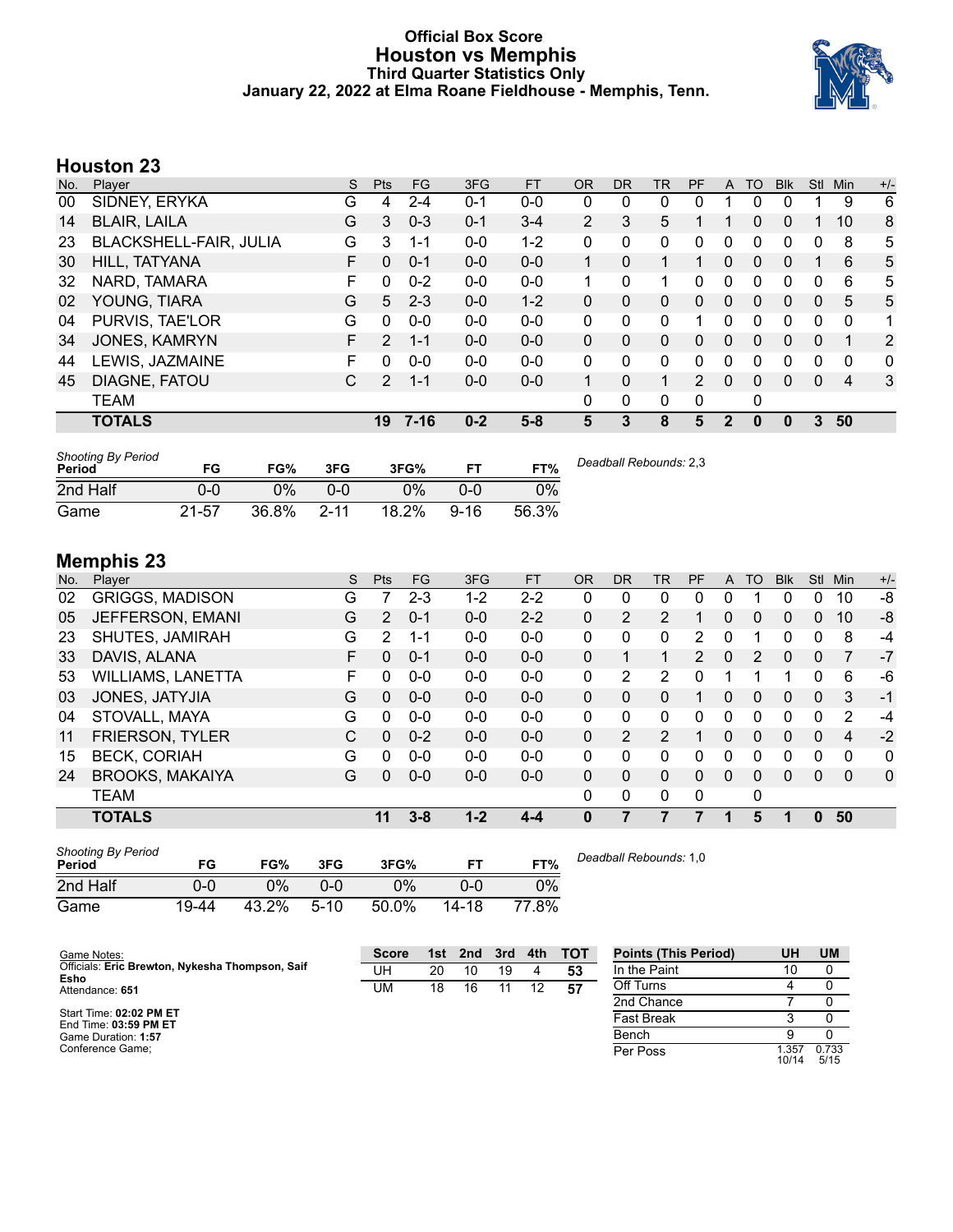#### **Official Play-By-Play Houston vs Memphis Third Quarter January 22, 2022 at Elma Roane Fieldhouse - Memphis, Tenn.**



#### **Period 3**

<mark>Startersː</mark><br>Houston: 0 SIDNEY,ERYKA (G); 14 BLAIR,LAILA (G); 23 BLACKSHELL-FAIR,JULIA (G); 30 HILL,TATYANA (F); 32 NARD,TAMARA (F);<br>**Memphis**: 2 GRIGGS,MADISON (G); 5 JEFFERSON,EMANI (G); 23 SHUTES,JAMIRAH (G); 33 DAVIS,AL

| Time           | <b>VISITORS: Houston</b>               | <b>Score</b> | <b>Margin</b>  | <b>HOME: Memphis</b>                    |
|----------------|----------------------------------------|--------------|----------------|-----------------------------------------|
| 10:00          |                                        |              |                | SUB OUT: FRIERSON, TYLER                |
| 10:00          |                                        |              |                | SUB IN: DAVIS, ALANA                    |
| 10:00          | SUB OUT: YOUNG, TIARA                  |              |                |                                         |
| 10:00          | SUB OUT: JONES, KAMRYN                 |              |                |                                         |
| 10:00          | SUB OUT: DIAGNE, FATOU                 |              |                |                                         |
| 10:00          | SUB IN: BLAIR, LAILA                   |              |                |                                         |
| 10:00          | SUB IN: HILL, TATYANA                  |              |                |                                         |
| 10:00          | SUB IN: NARD, TAMARA                   |              |                |                                         |
| 09:38          |                                        | 37-30        | H 7            | GOOD! 3PTR by GRIGGS, MADISON           |
| 09:38          |                                        |              |                | ASSIST by WILLIAMS, LANETTA             |
| 09:21          | MISSED LAYUP by NARD, TAMARA           |              |                |                                         |
| 09:21          |                                        |              |                | BLOCK by WILLIAMS, LANETTA              |
| 09:15          |                                        |              |                | REBOUND (DEF) by WILLIAMS, LANETTA      |
| 09:14          |                                        |              |                | MISSED 3PTR by GRIGGS, MADISON          |
| 09:11          | REBOUND (DEF) by BLAIR, LAILA          |              |                |                                         |
| 09:03          | MISSED LAYUP by HILL, TATYANA          |              |                |                                         |
| 08:59<br>08:52 | REBOUND (OFF) by HILL, TATYANA         | 37-32        | H <sub>5</sub> |                                         |
| 08:17          | GOOD! JUMPER by SIDNEY, ERYKA          |              |                |                                         |
| 08:17          | REBOUND (DEF) by TEAM                  |              |                | MISSED JUMPER by JEFFERSON, EMANI       |
| 07:49          | GOOD! JUMPER by BLACKSHELL-FAIR, JULIA | 37-34        | H <sub>3</sub> |                                         |
| 07:49          | ASSIST by SIDNEY, ERYKA                |              |                |                                         |
| 07:32          |                                        | 39-34        | H <sub>5</sub> | GOOD! JUMPER by GRIGGS, MADISON         |
| 07:13          |                                        |              |                | FOUL (PERSONAL) by SHUTES, JAMIRAH      |
| 07:13          | GOOD! FT by BLAIR, LAILA               | 39-35        | H4             |                                         |
| 07:13          | GOOD! FT by BLAIR, LAILA               | 39-36        | $H_3$          |                                         |
| 06:51          |                                        |              |                | FOUL (OFF) by DAVIS, ALANA              |
| 06:51          |                                        |              |                | TURNOVER (OFFENSIVE) by DAVIS, ALANA    |
| 06:34          | MISSED LAYUP by SIDNEY, ERYKA          |              |                |                                         |
| 06:31          |                                        |              |                | REBOUND (DEF) by WILLIAMS, LANETTA      |
| 06:19          |                                        |              |                | TURNOVER (BADPASS) by WILLIAMS, LANETTA |
| 06:19          | STEAL by HILL, TATYANA                 |              |                |                                         |
| 06:11          | MISSED 3PTR by SIDNEY, ERYKA           |              |                |                                         |
| 06:08          |                                        |              |                | REBOUND (DEF) by DAVIS, ALANA           |
| 05:52          |                                        |              |                | TURNOVER (LOSTBALL) by SHUTES, JAMIRAH  |
| 05:52          | STEAL by SIDNEY, ERYKA                 |              |                |                                         |
| 05:45          | GOOD! LAYUP by SIDNEY, ERYKA [FB]      | 39-38        | H <sub>1</sub> |                                         |
| 05:45          | ASSIST by BLAIR, LAILA                 |              |                |                                         |
| 05:25          |                                        |              |                | FOUL (OFF) by DAVIS, ALANA              |
| 05:25          |                                        |              |                | TURNOVER (OFFENSIVE) by DAVIS, ALANA    |
| 05:25          |                                        |              |                | SUB OUT: WILLIAMS, LANETTA              |
| 05:25          |                                        |              |                | SUB IN: FRIERSON, TYLER                 |
| 05:25          | SUB OUT: SIDNEY, ERYKA                 |              |                |                                         |
| 05:25          | SUB OUT: NARD, TAMARA                  |              |                |                                         |
| 05:25          | SUB IN: YOUNG, TIARA                   |              |                |                                         |
| 05:25          | SUB IN: JONES, KAMRYN                  |              |                |                                         |
| 05:08          | MISSED LAYUP by YOUNG, TIARA           |              |                |                                         |
| 05:05          |                                        |              |                | REBOUND (DEF) by JEFFERSON, EMANI       |
| 04:57          |                                        |              |                | MISSED JUMPER by DAVIS, ALANA           |
| 04:54          | REBOUND (DEF) by BLAIR, LAILA          |              |                |                                         |
| 04:39          | GOOD! LAYUP by JONES, KAMRYN           | 39-40        | V <sub>1</sub> |                                         |
| 04:18          | FOUL (PERSONAL) by HILL, TATYANA       |              |                |                                         |
| 04:18          |                                        |              |                |                                         |
| 04:18          |                                        |              |                | SUB OUT: DAVIS, ALANA                   |
| 04:18          |                                        |              |                | SUB IN: JONES, JATYJIA                  |
| 04:18          | SUB OUT: HILL, TATYANA                 |              |                |                                         |
| 04:18          | SUB IN: DIAGNE, FATOU                  |              |                |                                         |
| 04:03          | FOUL (PERSONAL) by DIAGNE, FATOU       |              |                |                                         |
| 04:03          | SUB OUT: JONES, KAMRYN                 |              |                |                                         |
| 04:03          | SUB IN: SIDNEY, ERYKA                  |              |                |                                         |
| 04:03          |                                        | 40-40        | Т              | GOOD! FT by JEFFERSON, EMANI            |
| 04:03          |                                        | 41-40        | H <sub>1</sub> | GOOD! FT by JEFFERSON, EMANI            |
| 03:47          | GOOD! LAYUP by YOUNG, TIARA            | 41-42        | V <sub>1</sub> |                                         |
| 03:32          |                                        |              |                | MISSED JUMPER by FRIERSON, TYLER        |
| 03:32          | REBOUND (DEF) by TEAM                  |              |                |                                         |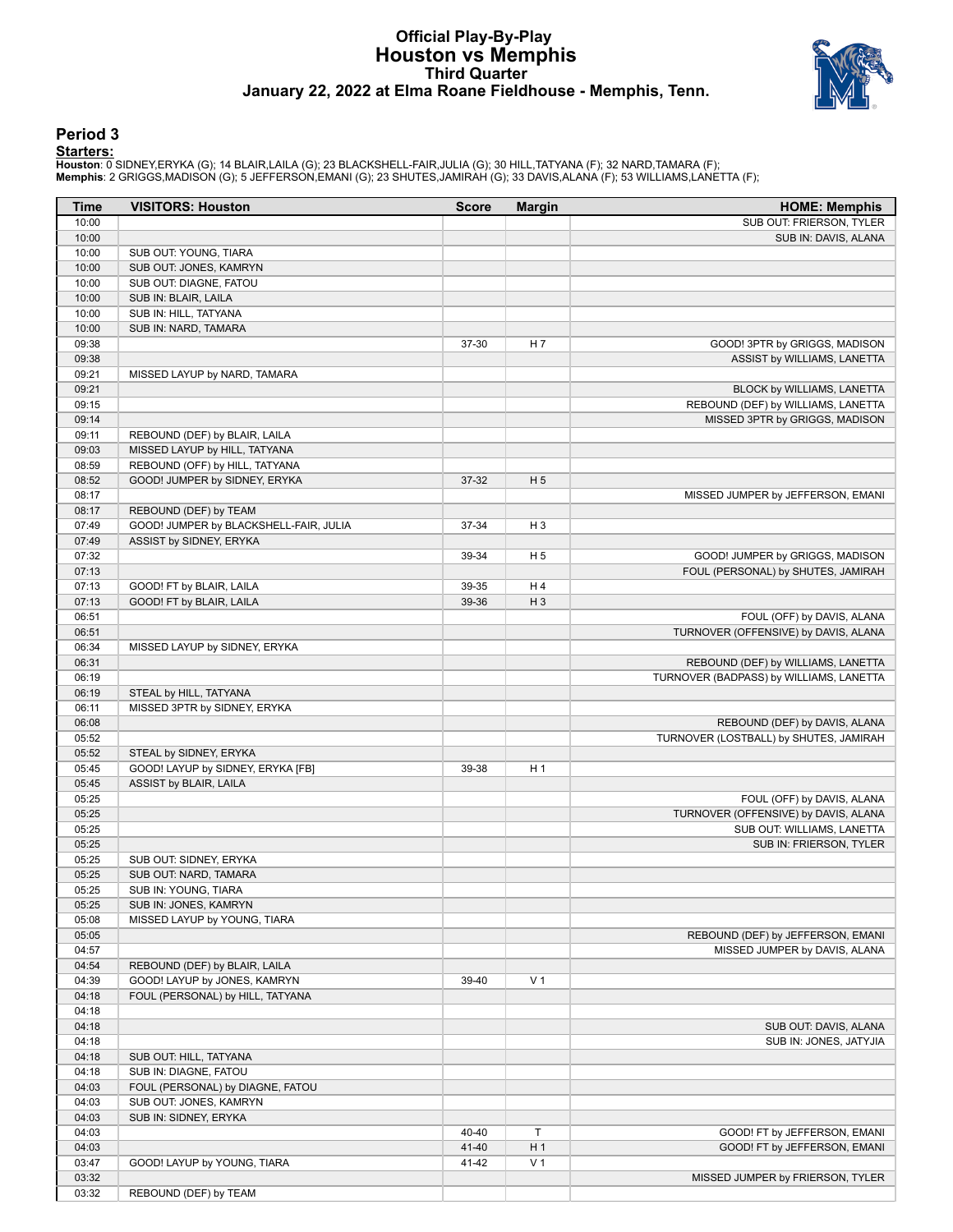| <b>Time</b> | <b>VISITORS: Houston</b>            | <b>Score</b> | <b>Margin</b>  | <b>HOME: Memphis</b>                  |
|-------------|-------------------------------------|--------------|----------------|---------------------------------------|
| 03:32       |                                     |              |                | FOUL (PERSONAL) by JEFFERSON, EMANI   |
| 03:16       |                                     |              |                | FOUL (PERSONAL) by JONES, JATYJIA     |
| 03:16       | GOOD! FT by BLACKSHELL-FAIR, JULIA  | $41 - 43$    | V <sub>2</sub> |                                       |
| 03:16       | MISSED FT by BLACKSHELL-FAIR, JULIA |              |                |                                       |
| 03:14       |                                     |              |                | REBOUND (DEF) by FRIERSON, TYLER      |
| 02:51       |                                     | 43-43        | T.             | GOOD! JUMPER by SHUTES, JAMIRAH       |
| 02:19       | MISSED 3PTR by BLAIR, LAILA         |              |                |                                       |
| 02:17       | REBOUND (OFF) by BLAIR, LAILA       |              |                |                                       |
| 02:17       |                                     |              |                | FOUL (PERSONAL) by SHUTES, JAMIRAH    |
| 02:17       |                                     |              |                | SUB OUT: SHUTES, JAMIRAH              |
| 02:17       |                                     |              |                | SUB IN: STOVALL, MAYA                 |
| 02:17       | GOOD! FT by BLAIR, LAILA            | 43-44        | V <sub>1</sub> |                                       |
| 02:16       | MISSED FT by BLAIR, LAILA           |              |                |                                       |
| 02:15       |                                     |              |                | REBOUND (DEF) by FRIERSON, TYLER      |
| 01:47       |                                     |              |                | MISSED JUMPER by FRIERSON, TYLER      |
| 01:44       | REBOUND (DEF) by BLAIR, LAILA       |              |                |                                       |
| 01:40       |                                     |              |                | FOUL (PERSONAL) by FRIERSON, TYLER    |
| 01:40       |                                     |              |                | SUB OUT: FRIERSON, TYLER              |
| 01:40       |                                     |              |                | SUB IN: WILLIAMS, LANETTA             |
| 01:40       | SUB OUT: BLACKSHELL-FAIR, JULIA     |              |                |                                       |
| 01:40       | SUB IN: PURVIS, TAE'LOR             |              |                |                                       |
| 01:40       | GOOD! FT by YOUNG, TIARA [FB]       | 43-45        | V <sub>2</sub> |                                       |
| 01:39       | MISSED FT by YOUNG, TIARA           |              |                |                                       |
| 01:38       |                                     |              |                | REBOUND (DEF) by JEFFERSON, EMANI     |
| 01:21       | FOUL (PERSONAL) by PURVIS, TAE'LOR  |              |                |                                       |
| 01:21       |                                     |              |                | SUB OUT: JONES, JATYJIA               |
| 01:21       |                                     |              |                | SUB IN: DAVIS, ALANA                  |
| 01:21       | SUB OUT: PURVIS, TAE'LOR            |              |                |                                       |
| 01:21       | SUB IN: NARD, TAMARA                |              |                |                                       |
| 01:12       | FOUL (PERSONAL) by BLAIR, LAILA     |              |                |                                       |
| 01:10       |                                     |              |                | TURNOVER (BADPASS) by GRIGGS, MADISON |
| 01:10       | STEAL by BLAIR, LAILA               |              |                |                                       |
| 01:05       | MISSED JUMPER by BLAIR, LAILA       |              |                |                                       |
| 01:01       | REBOUND (OFF) by NARD, TAMARA       |              |                |                                       |
| 01:01       | MISSED LAYUP by NARD, TAMARA        |              |                |                                       |
| 00:58       | REBOUND (OFF) by DIAGNE, FATOU      |              |                |                                       |
| 00:58       | GOOD! LAYUP by DIAGNE, FATOU        | 43-47        | V <sub>4</sub> |                                       |
| 00:39       | FOUL (PERSONAL) by DIAGNE, FATOU    |              |                |                                       |
| 00:39       |                                     | 44-47        | V <sub>3</sub> | GOOD! FT by GRIGGS, MADISON           |
| 00:39       |                                     | 45-47        | V <sub>2</sub> | GOOD! FT by GRIGGS, MADISON           |
| 00:11       | MISSED JUMPER by BLAIR, LAILA       |              |                |                                       |
| 00:09       | REBOUND (OFF) by BLAIR, LAILA       |              |                |                                       |
| 00:06       | GOOD! JUMPER by YOUNG, TIARA [PNT]  | 45-49        | V <sub>4</sub> |                                       |

#### **Houston 49, Memphis 45**

| <b>Points (This Period)</b> | UH             | <b>UM</b>     |
|-----------------------------|----------------|---------------|
| In the Paint                | 10             |               |
| Off Turns                   |                |               |
| 2nd Chance                  |                |               |
| Fast Break                  |                |               |
| Bench                       |                |               |
| Per Poss                    | 1.357<br>10/14 | 0.733<br>5/15 |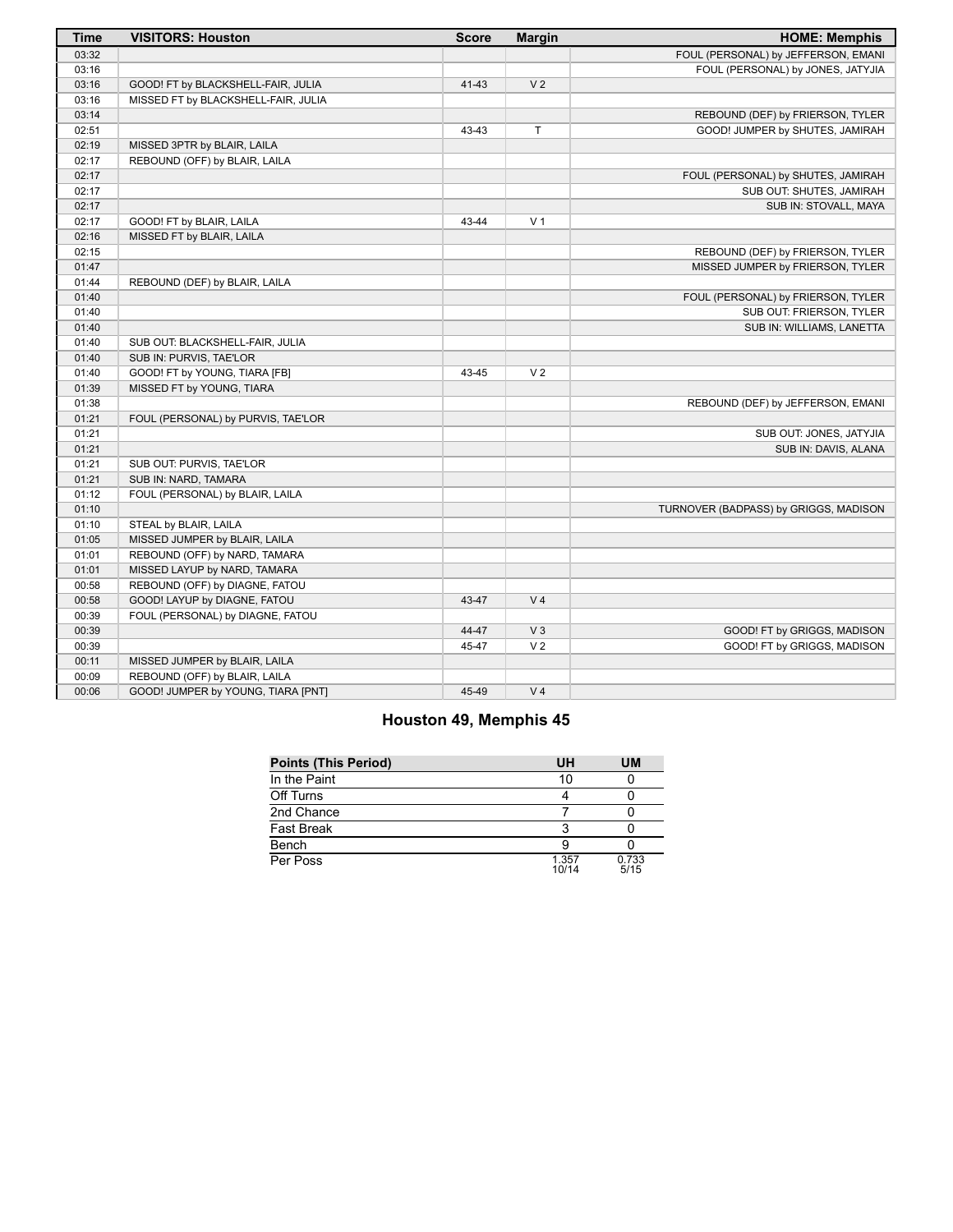#### **Official Box Score Houston vs Memphis Fourth Quarter Statistics Only January 22, 2022 at Elma Roane Fieldhouse - Memphis, Tenn.**



#### **Houston 4**

| No. | Player                        | S | <b>Pts</b>     | <b>FG</b> | 3FG     | <b>FT</b> | <b>OR</b>    | D <sub>R</sub> | TR             | PF       | A        | TO | <b>Blk</b> | <b>Stl</b>   | Min            | $+/-$       |
|-----|-------------------------------|---|----------------|-----------|---------|-----------|--------------|----------------|----------------|----------|----------|----|------------|--------------|----------------|-------------|
| 00  | SIDNEY, ERYKA                 | G | 0              | $0 - 2$   | $0 - 2$ | $0 - 0$   | 0            | 0              | 0              |          | 0        |    |            | 0            | 10             | -8          |
| 14  | <b>BLAIR, LAILA</b>           | G | 0              | $0 - 0$   | $0 - 0$ | $0 - 0$   | 0            | $\mathbf{0}$   | 0              | 0        | 0        | 0  | 0          | $\mathbf{0}$ | 1              | $-2$        |
| 23  | <b>BLACKSHELL-FAIR, JULIA</b> | G | 0              | $0 - 2$   | $0 - 0$ | $0 - 0$   | 2            | 0              | 2              | 0        |          | 0  | 0          | 0            | 10             | -8          |
| 30  | HILL, TATYANA                 | F | 0              | $0 - 1$   | $0 - 0$ | $0 - 2$   |              |                | $\overline{2}$ | 1        | $\Omega$ | 0  |            |              | 10             | -8          |
| 32  | NARD, TAMARA                  | F | 0              | $0 - 1$   | $0 - 0$ | $0-0$     |              | $\Omega$       |                |          | 0        |    | 0          | 0            | 3              | -4          |
| 02  | YOUNG, TIARA                  | G | $\overline{2}$ | $1 - 5$   | $0 - 1$ | $0 - 0$   | $\Omega$     |                | 1              | 2        | $\Omega$ |    | 0          | $\Omega$     | 10             | -8          |
| 04  | PURVIS, TAE'LOR               | G | 0              | $0 - 0$   | $0 - 0$ | $0-0$     | 0            | 0              | 0              | 0        | $\Omega$ | 0  | 0          | $\Omega$     | 0              | 0           |
| 34  | <b>JONES, KAMRYN</b>          | F | $\mathcal{P}$  | $1 - 1$   | $0 - 0$ | $0 - 0$   | 1            |                | $\mathcal{P}$  | $\Omega$ | $\Omega$ | 0  | 0          | $\Omega$     | $\overline{7}$ | $-2$        |
| 44  | LEWIS, JAZMAINE               | F | 0              | $0 - 0$   | $0 - 0$ | $0 - 0$   | 0            | $\mathbf{0}$   | 0              | 0        | $\Omega$ | 0  | 0          | $\mathbf 0$  | 0              | 0           |
| 45  | DIAGNE, FATOU                 | С | 0              | $0 - 0$   | $0-0$   | $0 - 0$   | 0            | $\mathbf{0}$   | 0              | $\Omega$ | $\Omega$ | 0  | 0          | $\Omega$     | $\Omega$       | $\mathbf 0$ |
|     | <b>TEAM</b>                   |   |                |           |         |           | $\mathbf{0}$ | 1              | 1              | 0        |          | 0  |            |              |                |             |
|     | <b>TOTALS</b>                 |   | 4              | $2 - 12$  | $0 - 3$ | $0-2$     | 5            | 4              | 9              | 5        |          | 4  | 2          |              | 50             |             |
|     |                               |   |                |           |         |           |              |                |                |          |          |    |            |              |                |             |

| <b>Shooting By Period</b><br>Period | FG        | FG%   | 3FG      | 3FG%  | FТ       | FT%   | Deadball Rebounds: 2,3 |
|-------------------------------------|-----------|-------|----------|-------|----------|-------|------------------------|
| Game                                | $21 - 57$ | 36.8% | $2 - 11$ | 18.2% | $9 - 16$ | 56.3% |                        |

#### **Memphis 12**

| No. | Player                   | S  | <b>Pts</b> | FG      | 3FG     | <b>FT</b> | <b>OR</b>    | <b>DR</b> | <b>TR</b>      | PF | A            | <b>TO</b>    | <b>Blk</b> | Stl            | Min      | $+/-$       |
|-----|--------------------------|----|------------|---------|---------|-----------|--------------|-----------|----------------|----|--------------|--------------|------------|----------------|----------|-------------|
| 02  | <b>GRIGGS, MADISON</b>   | G  | 3          | 1-1     | 1-1     | $0-0$     | 0            | 0         | 0              |    | 0            | 0            |            |                | 10       | 8           |
| 05  | JEFFERSON, EMANI         | G  | 2          | $0 - 3$ | $0 - 0$ | $2 - 2$   | $\Omega$     |           | 1              |    | 2            | $\mathbf{0}$ | 0          | 0              | 10       | 8           |
| 23  | SHUTES, JAMIRAH          | G  | 3          | $1 - 2$ | $0 - 0$ | $1 - 2$   | 0            | 0         | 0              | 0  |              | 2            | 0          | 0              | 10       | 8           |
| 33  | DAVIS, ALANA             | F. | 0          | $0 - 1$ | $0 - 0$ | $0 - 0$   | 1            |           | $\overline{2}$ | 0  | $\Omega$     | $\Omega$     | 0          | $\mathbf{0}$   | 5        | 5           |
| 53  | <b>WILLIAMS, LANETTA</b> | F  | 2          | $1 - 2$ | $0 - 0$ | $0 - 0$   | 0            | 2         | 2              |    | 0            | 0            |            | 0              | 10       | 8           |
| 03  | JONES, JATYJIA           | G  | 0          | $0 - 0$ | $0 - 0$ | $0 - 0$   | $\mathbf{0}$ | 0         | $\Omega$       | 0  | 0            | $\mathbf{0}$ | 0          | $\overline{0}$ | 0        | $\mathbf 0$ |
| 04  | STOVALL, MAYA            | G  | 0          | $0 - 0$ | $0 - 0$ | $0-0$     | 0            | 0         | 0              | 0  | 0            | ∩            | 0          | $\Omega$       | 0        | 0           |
| 11  | <b>FRIERSON, TYLER</b>   | C  | 2          | $0 - 0$ | $0 - 0$ | $2 - 2$   | $\Omega$     | 2         | 2              | 2  | $\mathbf{0}$ | $\Omega$     | 0          |                | 5        | 3           |
| 15  | <b>BECK, CORIAH</b>      | G  | 0          | $0 - 0$ | $0 - 0$ | $0 - 0$   | $\Omega$     | 0         | 0              | 0  | 0            | 0            | 0          | 0              | $\Omega$ | 0           |
| 24  | <b>BROOKS, MAKAIYA</b>   | G  | 0          | $0 - 0$ | $0 - 0$ | $0 - 0$   | $\mathbf{0}$ | 0         | $\mathbf{0}$   | 0  | $\mathbf{0}$ | $\Omega$     | $\Omega$   | $\mathbf{0}$   | 0        | $\mathbf 0$ |
|     | <b>TEAM</b>              |    |            |         |         |           |              | 0         | 1              | 0  |              | 0            |            |                |          |             |
|     | <b>TOTALS</b>            |    | 12         | $3-9$   | $1 - 1$ | $5-6$     | 2            | 6         | 8              | 5  | 3            | $\mathbf{2}$ | 1          | $\mathbf{2}$   | 50       |             |
|     |                          |    |            |         |         |           |              |           |                |    |              |              |            |                |          |             |

| <b>Shooting By Period</b> |       |       |        |       |       |       |  |  |  |  |  |
|---------------------------|-------|-------|--------|-------|-------|-------|--|--|--|--|--|
| Period                    | FG    | FG%   | 3FG    | 3FG%  | FТ    | FT%   |  |  |  |  |  |
| Game                      | 19-44 | 43.2% | $5-10$ | 50.0% | 14-18 | 77.8% |  |  |  |  |  |

*Deadball Rebounds:* 1,0

| Game Notes:                                             | <b>Score</b> | 1st | 2nd | 3rd | 4th | <b>TOT</b> | <b>Points (This Period)</b> | UH            | <b>UM</b>     |
|---------------------------------------------------------|--------------|-----|-----|-----|-----|------------|-----------------------------|---------------|---------------|
| Officials: Eric Brewton, Nykesha Thompson, Saif<br>Esho | UH           | 20  | 10  | 19  | д   | 53         | In the Paint                |               |               |
| Attendance: 651                                         | UM           | 18  | 16  |     |     | 57         | Off Turns                   |               |               |
|                                                         |              |     |     |     |     |            | 2nd Chance                  |               |               |
| Start Time: 02:02 PM ET<br>End Time: 03:59 PM ET        |              |     |     |     |     |            | <b>Fast Break</b>           |               |               |
| Game Duration: 1:57                                     |              |     |     |     |     |            | Bench                       |               |               |
| Conference Game:                                        |              |     |     |     |     |            | Per Poss                    | 0.333<br>2/12 | 1.091<br>6/11 |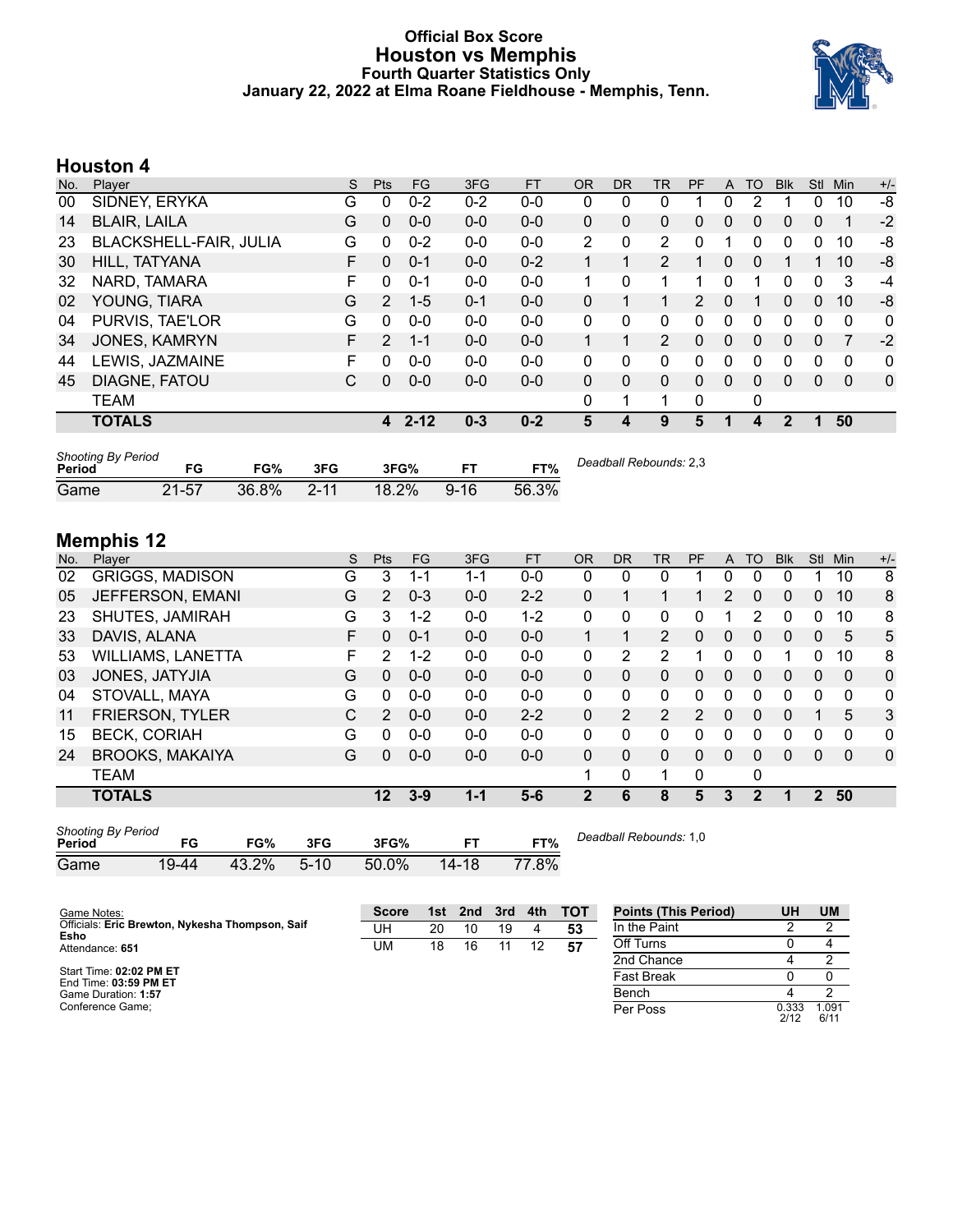#### **Official Play-By-Play Houston vs Memphis Fourth Quarter January 22, 2022 at Elma Roane Fieldhouse - Memphis, Tenn.**



#### **Period 4**

<mark>Startersː</mark><br>Houston: 0 SIDNEY,ERYKA (G); 14 BLAIR,LAILA (G); 23 BLACKSHELL-FAIR,JULIA (G); 30 HILL,TATYANA (F); 32 NARD,TAMARA (F);<br>**Memphis**: 2 GRIGGS,MADISON (G); 5 JEFFERSON,EMANI (G); 23 SHUTES,JAMIRAH (G); 33 DAVIS,AL

| Time           | <b>VISITORS: Houston</b>                | <b>Score</b> | <b>Margin</b>  | <b>HOME: Memphis</b>                                     |
|----------------|-----------------------------------------|--------------|----------------|----------------------------------------------------------|
| 10:00          |                                         |              |                | SUB OUT: STOVALL, MAYA                                   |
| 10:00          |                                         |              |                | SUB IN: SHUTES, JAMIRAH                                  |
| 10:00          | SUB OUT: BLAIR, LAILA                   |              |                |                                                          |
| 10:00          | SUB OUT: DIAGNE, FATOU                  |              |                |                                                          |
| 10:00          | SUB IN: BLACKSHELL-FAIR, JULIA          |              |                |                                                          |
| 10:00          | SUB IN: HILL, TATYANA                   |              |                |                                                          |
| 09:43          | TURNOVER (LOSTBALL) by NARD, TAMARA     |              |                |                                                          |
| 09:16          |                                         |              |                | MISSED LAYUP by JEFFERSON, EMANI                         |
| 09:09          | REBOUND (DEF) by YOUNG, TIARA           |              |                |                                                          |
| 08:57          | MISSED JUMPER by HILL, TATYANA          |              |                |                                                          |
| 08:54          |                                         |              |                | REBOUND (DEF) by WILLIAMS, LANETTA                       |
| 08:30          | FOUL (PERSONAL) by NARD, TAMARA         |              |                |                                                          |
| 08:30          |                                         | 46-49        | $V_3$          | GOOD! FT by JEFFERSON, EMANI                             |
| 08:30          |                                         | 47-49        | V <sub>2</sub> | GOOD! FT by JEFFERSON, EMANI                             |
| 08:14          | MISSED JUMPER by BLACKSHELL-FAIR, JULIA |              |                |                                                          |
| 08:11          | REBOUND (OFF) by NARD, TAMARA           |              |                |                                                          |
| 08:09          | TURNOVER (BADPASS) by SIDNEY, ERYKA     |              |                |                                                          |
| 08:09          |                                         |              |                | STEAL by GRIGGS, MADISON                                 |
| 07:49          |                                         | 49-49        | T              | GOOD! LAYUP by WILLIAMS, LANETTA                         |
| 07:49          |                                         |              |                | ASSIST by SHUTES, JAMIRAH                                |
| 07:24          | MISSED LAYUP by NARD, TAMARA            |              |                |                                                          |
| 07:24          |                                         |              |                | BLOCK by WILLIAMS, LANETTA                               |
| 07:24          |                                         |              |                | REBOUND (DEF) by DAVIS, ALANA                            |
| 07:24          | TIMEOUT 30SEC                           |              |                |                                                          |
| 07:24          |                                         |              |                |                                                          |
| 07:24          | SUB OUT: NARD, TAMARA                   |              |                |                                                          |
| 07:24          | SUB IN: JONES, KAMRYN                   |              |                |                                                          |
| 06:52          |                                         |              |                | MISSED JUMPER by JEFFERSON, EMANI                        |
| 06:52          | BLOCK by SIDNEY, ERYKA                  |              |                |                                                          |
| 06:52          | REBOUND (DEF) by TEAM                   |              |                |                                                          |
| 06:25          | MISSED 3PTR by YOUNG, TIARA             |              |                |                                                          |
| 06:21          | REBOUND (OFF) by BLACKSHELL-FAIR, JULIA |              |                |                                                          |
| 06:19          | GOOD! LAYUP by JONES, KAMRYN            | 49-51        | V <sub>2</sub> |                                                          |
| 06:19          | ASSIST by BLACKSHELL-FAIR, JULIA        |              |                |                                                          |
| 06:00          |                                         | $52 - 51$    | H <sub>1</sub> | GOOD! 3PTR by GRIGGS, MADISON                            |
| 06:00          |                                         |              |                | ASSIST by JEFFERSON, EMANI                               |
| 05:30          | MISSED JUMPER by YOUNG, TIARA           |              |                |                                                          |
| 05:27          |                                         |              |                | REBOUND (DEF) by WILLIAMS, LANETTA                       |
| 04:59          |                                         |              |                | MISSED JUMPER by WILLIAMS, LANETTA                       |
| 04:53          |                                         |              |                | REBOUND (OFF) by DAVIS, ALANA                            |
| 04:53          |                                         |              |                | MISSED LAYUP by DAVIS, ALANA                             |
| 04:51          | REBOUND (DEF) by JONES, KAMRYN          |              |                |                                                          |
| 04:48          |                                         |              |                | FOUL (PERSONAL) by GRIGGS, MADISON                       |
| 04:48          |                                         |              |                |                                                          |
| 04:48          |                                         |              |                | SUB OUT: DAVIS, ALANA                                    |
| 04:48          |                                         |              |                | SUB IN: FRIERSON, TYLER                                  |
| 04:44          | MISSED 3PTR by SIDNEY, ERYKA            |              |                |                                                          |
| 04:40          | REBOUND (OFF) by BLACKSHELL-FAIR, JULIA |              |                |                                                          |
| 04:23          | GOOD! JUMPER by YOUNG, TIARA            | 52-53        | V <sub>1</sub> |                                                          |
| 04:05          | FOUL (PERSONAL) by YOUNG, TIARA         |              |                |                                                          |
| 04:05          |                                         | 53-53        | Τ              | GOOD! FT by SHUTES, JAMIRAH                              |
| 04:05          |                                         |              |                | MISSED FT by SHUTES, JAMIRAH                             |
| 04:05          | REBOUND (DEF) by TEAM                   |              |                |                                                          |
| 04:05          |                                         |              |                | FOUL (PERSONAL) by FRIERSON, TYLER                       |
| 03:34          | MISSED JUMPER by YOUNG, TIARA           |              |                |                                                          |
| 03:32          |                                         |              |                | REBOUND (DEF) by FRIERSON, TYLER                         |
| 03:03          |                                         |              |                | TURNOVER (LOSTBALL) by SHUTES, JAMIRAH                   |
| 03:03          | STEAL by HILL, TATYANA                  |              |                |                                                          |
| 02:46          |                                         |              |                | FOUL (PERSONAL) by WILLIAMS, LANETTA                     |
| 02:35          | TURNOVER (TRAVEL) by YOUNG, TIARA       |              |                |                                                          |
| 02:07          |                                         |              |                | MISSED LAYUP by SHUTES, JAMIRAH                          |
| 02:07          | BLOCK by HILL, TATYANA                  |              |                |                                                          |
| 02:07<br>02:06 |                                         |              | H <sub>2</sub> | REBOUND (OFF) by TEAM<br>GOOD! JUMPER by SHUTES, JAMIRAH |
| 02:06          |                                         | 55-53        |                | ASSIST by JEFFERSON, EMANI                               |
|                |                                         |              |                |                                                          |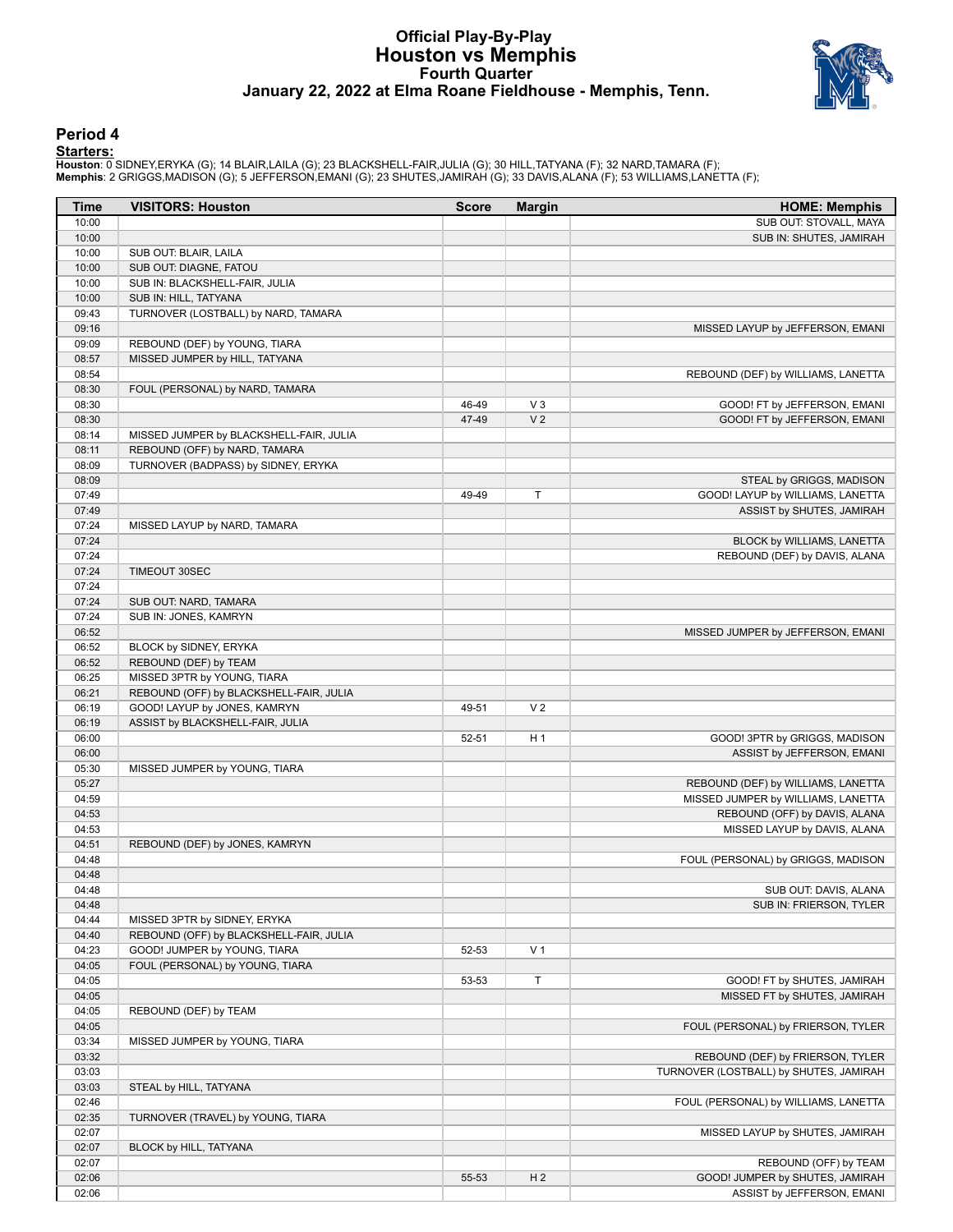| <b>Time</b> | <b>VISITORS: Houston</b>                | <b>Score</b> | <b>Margin</b> | <b>HOME: Memphis</b>                   |
|-------------|-----------------------------------------|--------------|---------------|----------------------------------------|
| 01:46       | MISSED JUMPER by BLACKSHELL-FAIR, JULIA |              |               |                                        |
| 01:42       | REBOUND (OFF) by JONES, KAMRYN          |              |               |                                        |
| 01:42       | TIMEOUT 30SEC                           |              |               |                                        |
| 01:23       | TURNOVER (LOSTBALL) by SIDNEY, ERYKA    |              |               |                                        |
| 01:23       |                                         |              |               | STEAL by FRIERSON, TYLER               |
| 00:55       |                                         |              |               | MISSED JUMPER by JEFFERSON, EMANI      |
| 00:50       | REBOUND (DEF) by HILL, TATYANA          |              |               |                                        |
| 00:41       | MISSED JUMPER by YOUNG, TIARA           |              |               |                                        |
| 00:37       | REBOUND (OFF) by HILL, TATYANA          |              |               |                                        |
| 00:36       | <b>TIMEOUT TEAM</b>                     |              |               |                                        |
| 00:36       | SUB OUT: JONES, KAMRYN                  |              |               |                                        |
| 00:36       | SUB IN: BLAIR, LAILA                    |              |               |                                        |
| 00:34       |                                         |              |               | FOUL (PERSONAL) by JEFFERSON, EMANI    |
| 00:26       |                                         |              |               | FOUL (PERSONAL) by FRIERSON, TYLER     |
| 00:26       | MISSED FT by HILL, TATYANA              |              |               |                                        |
| 00:26       | REBOUND (OFF) by TEAM                   |              |               |                                        |
| 00:26       | MISSED FT by HILL, TATYANA              |              |               |                                        |
| 00:25       |                                         |              |               | REBOUND (DEF) by FRIERSON, TYLER       |
| 00:25       |                                         |              |               | TIMEOUT 30SEC                          |
| 00:25       | SUB OUT: BLAIR, LAILA                   |              |               |                                        |
| 00:25       | SUB IN: JONES, KAMRYN                   |              |               |                                        |
| 00:22       | FOUL (PERSONAL) by YOUNG, TIARA         |              |               |                                        |
| 00:22       | SUB OUT: JONES, KAMRYN                  |              |               |                                        |
| 00:22       | SUB IN: BLAIR, LAILA                    |              |               |                                        |
| 00:20       | FOUL (PERSONAL) by SIDNEY, ERYKA        |              |               |                                        |
| 00:20       |                                         |              |               | TIMEOUT 30SEC                          |
| 00:19       | FOUL (PERSONAL) by HILL, TATYANA        |              |               |                                        |
| 00:19       |                                         | 56-53        | $H_3$         | GOOD! FT by FRIERSON, TYLER            |
| 00:19       |                                         | 57-53        | H4            | GOOD! FT by FRIERSON, TYLER            |
| 00:19       | TIMEOUT 30SEC                           |              |               |                                        |
| 00:19       | SUB OUT: HILL, TATYANA                  |              |               |                                        |
| 00:19       | SUB IN: DIAGNE, FATOU                   |              |               |                                        |
| 00:14       | MISSED 3PTR by SIDNEY, ERYKA            |              |               |                                        |
| 00:11       |                                         |              |               | REBOUND (DEF) by JEFFERSON, EMANI      |
| 00:03       |                                         |              |               | TURNOVER (LOSTBALL) by SHUTES, JAMIRAH |

#### **Houston 53, Memphis 57**

| <b>Points (This Period)</b> | UH            | UΜ            |
|-----------------------------|---------------|---------------|
| In the Paint                |               |               |
| Off Turns                   |               |               |
| 2nd Chance                  |               |               |
| <b>Fast Break</b>           |               |               |
| Bench                       |               |               |
| Per Poss                    | 0.333<br>2/12 | 1.091<br>6/11 |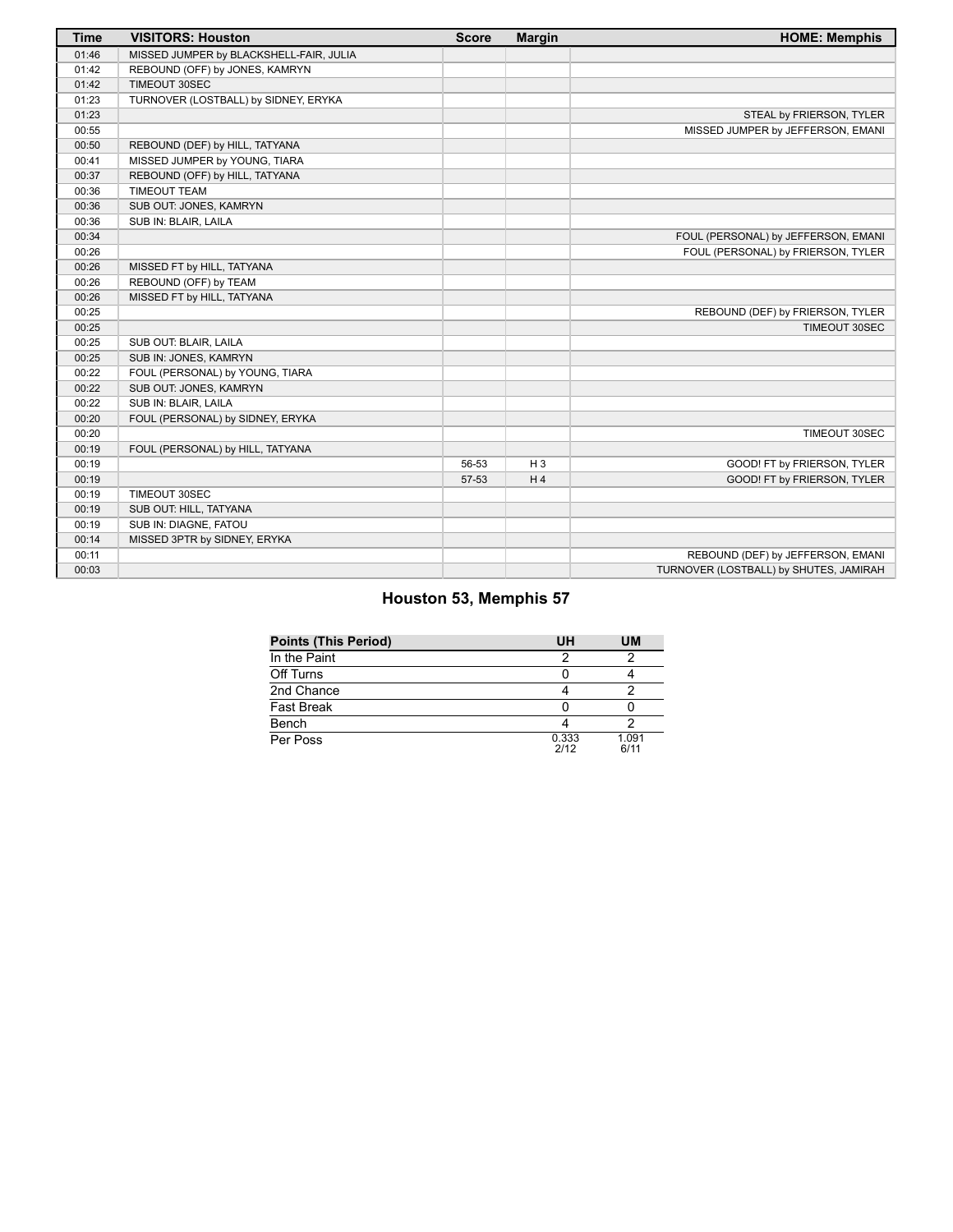#### **Official Scoring/Possession Reference Chart Houston vs Memphis Period 1 January 22, 2022 at Elma Roane Fieldhouse - Memphis, Tenn.**



#### **Period 1**

<mark>Startersː</mark><br>Houston: 0 SIDNEY,ERYKA (G); 14 BLAIR,LAILA (G); 23 BLACKSHELL-FAIR,JULIA (G); 30 HILL,TATYANA (F); 32 NARD,TAMARA (F);<br>**Memphis**: 2 GRIGGS,MADISON (G); 5 JEFFERSON,EMANI (G); 23 SHUTES,JAMIRAH (G); 33 DAVIS,AL

| <b>Time</b> | <b>VISITORS: Houston</b>              | <b>Score</b> | <b>Margin</b>  | <b>HOME: Memphis</b>                 |
|-------------|---------------------------------------|--------------|----------------|--------------------------------------|
| 09:12       |                                       | $2 - 0$      | H <sub>2</sub> | GOOD! LAYUP by WILLIAMS, LANETTA     |
| 08:55       |                                       | $4 - 0$      | H <sub>4</sub> | GOOD! LAYUP by JEFFERSON, EMANI [FB] |
| 07:43       | GOOD! 3PTR by BLAIR, LAILA [FB]       | $4 - 3$      | H <sub>1</sub> |                                      |
| 07:11       | GOOD! LAYUP by BLACKSHELL-FAIR, JULIA | $4 - 5$      | V <sub>1</sub> |                                      |
| 06:56       |                                       | $7-5$        | H <sub>2</sub> | GOOD! 3PTR by GRIGGS, MADISON        |
| 05:49       | GOOD! FT by SIDNEY, ERYKA [FB]        | $7-6$        | H <sub>1</sub> |                                      |
| 05:49       | GOOD! FT by SIDNEY, ERYKA [FB]        | $7 - 7$      | T              |                                      |
| 05:19       |                                       | $10 - 7$     | $H_3$          | GOOD! 3PTR by STOVALL, MAYA          |
| 05:02       | GOOD! 3PTR by SIDNEY, ERYKA           | $10 - 10$    | T              |                                      |
| 04:41       | GOOD! LAYUP by YOUNG, TIARA [FB]      | $10 - 12$    | V <sub>2</sub> |                                      |
| 03:43       |                                       | $12 - 12$    | T              | GOOD! JUMPER by WILLIAMS, LANETTA    |
| 03:13       | GOOD! JUMPER by YOUNG, TIARA          | $12 - 14$    | V <sub>2</sub> |                                      |
| 02:59       | GOOD! FT by BLAIR, LAILA [FB]         | $12 - 15$    | $V_3$          |                                      |
| 02:59       | GOOD! FT by BLAIR, LAILA [FB]         | $12 - 16$    | V <sub>4</sub> |                                      |
| 02:41       |                                       | $14 - 16$    | V <sub>2</sub> | GOOD! LAYUP by JEFFERSON, EMANI      |
| 02:02       | GOOD! LAYUP by DIAGNE, FATOU          | $14 - 18$    | V <sub>4</sub> |                                      |
| 01:51       |                                       | $15 - 18$    | V <sub>3</sub> | GOOD! FT by JEFFERSON, EMANI         |
| 01:51       |                                       | $16 - 18$    | V <sub>2</sub> | GOOD! FT by JEFFERSON, EMANI         |
| 00:10       |                                       | $18 - 18$    | $\mathsf{T}$   | GOOD! LAYUP by DAVIS, ALANA          |
| 00:00       | GOOD! JUMPER by NARD, TAMARA          | 18-20        | V <sub>2</sub> |                                      |

**Houston 20, Memphis 18**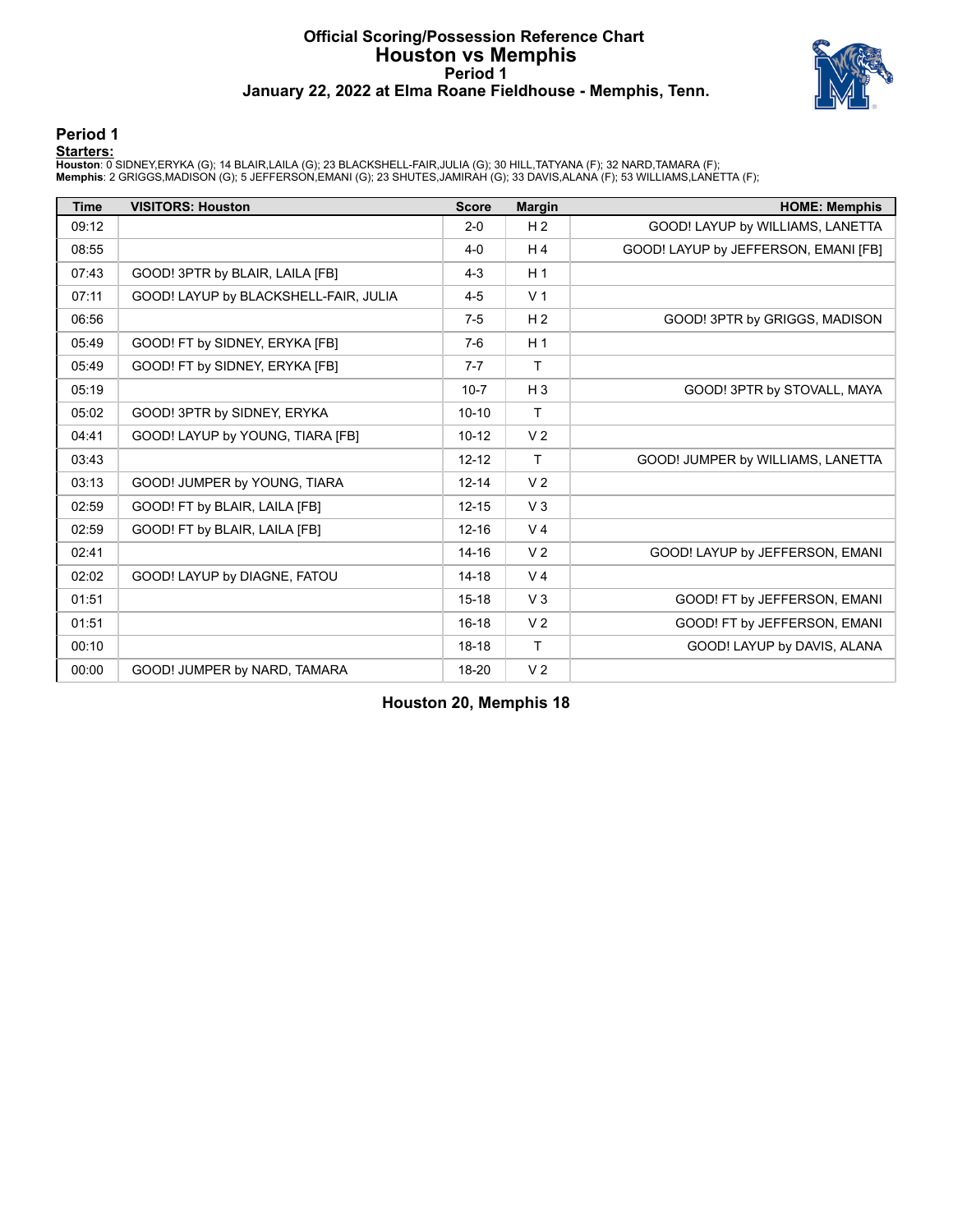#### **Official Scoring/Possession Reference Chart Houston vs Memphis Period 2 January 22, 2022 at Elma Roane Fieldhouse - Memphis, Tenn.**



#### **Period 2**

#### **Starters:**

Houston: 0 SIDNEY,ERYKA (G); 14 BLAIR,LAILA (G); 23 BLACKSHELL-FAIR,JULIA (G); 30 HILL,TATYANA (F); 32 NARD,TAMARA (F);<br>**Memphis**: 2 GRIGGS,MADISON (G); 5 JEFFERSON,EMANI (G); 23 SHUTES,JAMIRAH (G); 33 DAVIS,ALANA (F); 53

| <b>Time</b> | <b>VISITORS: Houston</b>                    | <b>Score</b> | <b>Margin</b>  | <b>HOME: Memphis</b>                |
|-------------|---------------------------------------------|--------------|----------------|-------------------------------------|
| 07:59       | GOOD! LAYUP by HILL, TATYANA                | 18-22        | V <sub>4</sub> |                                     |
| 07:41       |                                             | 19-22        | $V_3$          | GOOD! FT by SHUTES, JAMIRAH         |
| 07:41       |                                             | $20 - 22$    | V <sub>2</sub> | GOOD! FT by SHUTES, JAMIRAH         |
| 06:38       |                                             | $23 - 22$    | H <sub>1</sub> | GOOD! 3PTR by JEFFERSON, EMANI      |
| 06:12       | GOOD! JUMPER by NARD, TAMARA [PNT]          | $23 - 24$    | V <sub>1</sub> |                                     |
| 06:01       |                                             | $25 - 24$    | H <sub>1</sub> | GOOD! LAYUP by FRIERSON, TYLER [FB] |
| 05:20       |                                             | $27 - 24$    | $H_3$          | GOOD! LAYUP by FRIERSON, TYLER      |
| 04:33       | GOOD! JUMPER by BLAIR, LAILA                | $27 - 26$    | H <sub>1</sub> |                                     |
| 04:24       |                                             | 29-26        | $H_3$          | GOOD! LAYUP by DAVIS, ALANA         |
| 02:54       |                                             | $31 - 26$    | H <sub>5</sub> | GOOD! LAYUP by DAVIS, ALANA         |
| 02:28       |                                             | $32 - 26$    | H <sub>6</sub> | GOOD! FT by SHUTES, JAMIRAH [FB]    |
| 01:37       | GOOD! JUMPER by JONES, KAMRYN [FB]          | $32 - 28$    | H <sub>4</sub> |                                     |
| 01:06       | GOOD! LAYUP by BLACKSHELL-FAIR, JULIA [PNT] | 32-30        | H <sub>2</sub> |                                     |
| 00:09       |                                             | 34-30        | H <sub>4</sub> | GOOD! LAYUP by FRIERSON, TYLER      |

#### **Houston 30, Memphis 34**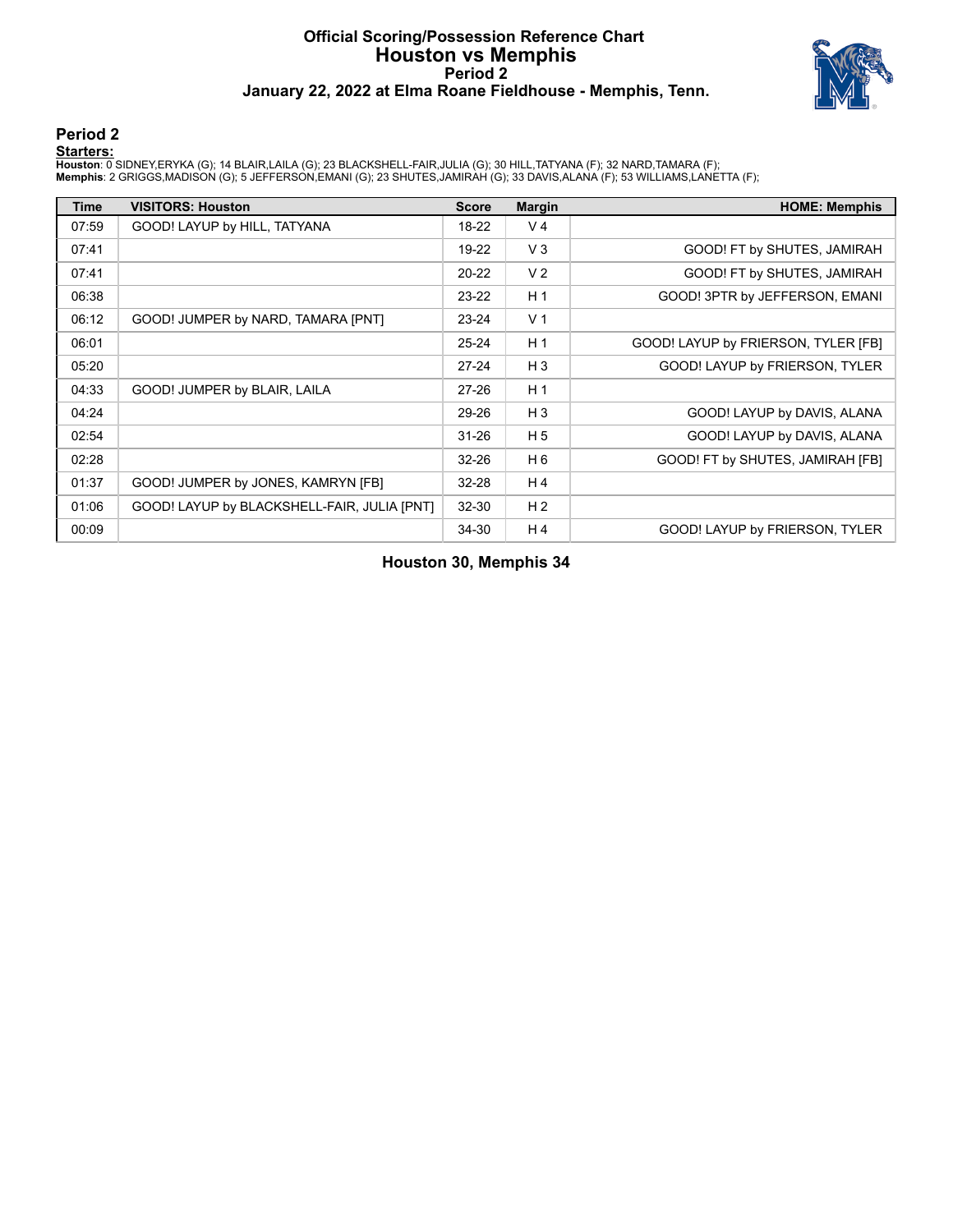#### **Official Scoring/Possession Reference Chart Houston vs Memphis Period 3 January 22, 2022 at Elma Roane Fieldhouse - Memphis, Tenn.**



#### **Period 3**

#### **Starters:**

Houston: 0 SIDNEY,ERYKA (G); 14 BLAIR,LAILA (G); 23 BLACKSHELL-FAIR,JULIA (G); 30 HILL,TATYANA (F); 32 NARD,TAMARA (F);<br>**Memphis**: 2 GRIGGS,MADISON (G); 5 JEFFERSON,EMANI (G); 23 SHUTES,JAMIRAH (G); 33 DAVIS,ALANA (F); 53

| <b>Time</b> | <b>VISITORS: Houston</b>               | <b>Score</b> | <b>Margin</b>  | <b>HOME: Memphis</b>            |
|-------------|----------------------------------------|--------------|----------------|---------------------------------|
| 09:38       |                                        | $37 - 30$    | H 7            | GOOD! 3PTR by GRIGGS, MADISON   |
| 08:52       | GOOD! JUMPER by SIDNEY, ERYKA          | $37 - 32$    | H <sub>5</sub> |                                 |
| 07:49       | GOOD! JUMPER by BLACKSHELL-FAIR, JULIA | 37-34        | $H_3$          |                                 |
| 07:32       |                                        | 39-34        | H <sub>5</sub> | GOOD! JUMPER by GRIGGS, MADISON |
| 07:13       | GOOD! FT by BLAIR, LAILA               | 39-35        | H <sub>4</sub> |                                 |
| 07:13       | GOOD! FT by BLAIR, LAILA               | 39-36        | $H_3$          |                                 |
| 05:45       | GOOD! LAYUP by SIDNEY, ERYKA [FB]      | 39-38        | H <sub>1</sub> |                                 |
| 04:39       | GOOD! LAYUP by JONES, KAMRYN           | 39-40        | V <sub>1</sub> |                                 |
| 04:03       |                                        | 40-40        | T              | GOOD! FT by JEFFERSON, EMANI    |
| 04:03       |                                        | 41-40        | H <sub>1</sub> | GOOD! FT by JEFFERSON, EMANI    |
| 03:47       | GOOD! LAYUP by YOUNG, TIARA            | 41-42        | V <sub>1</sub> |                                 |
| 03:16       | GOOD! FT by BLACKSHELL-FAIR, JULIA     | $41 - 43$    | V <sub>2</sub> |                                 |
| 02:51       |                                        | 43-43        | T              | GOOD! JUMPER by SHUTES, JAMIRAH |
| 02:17       | GOOD! FT by BLAIR, LAILA               | 43-44        | V <sub>1</sub> |                                 |
| 01:40       | GOOD! FT by YOUNG, TIARA [FB]          | 43-45        | V <sub>2</sub> |                                 |
| 00:58       | GOOD! LAYUP by DIAGNE, FATOU           | 43-47        | V <sub>4</sub> |                                 |
| 00:39       |                                        | 44-47        | V <sub>3</sub> | GOOD! FT by GRIGGS, MADISON     |
| 00:39       |                                        | 45-47        | V <sub>2</sub> | GOOD! FT by GRIGGS, MADISON     |
| 00:06       | GOOD! JUMPER by YOUNG, TIARA [PNT]     | 45-49        | V <sub>4</sub> |                                 |

**Houston 49, Memphis 45**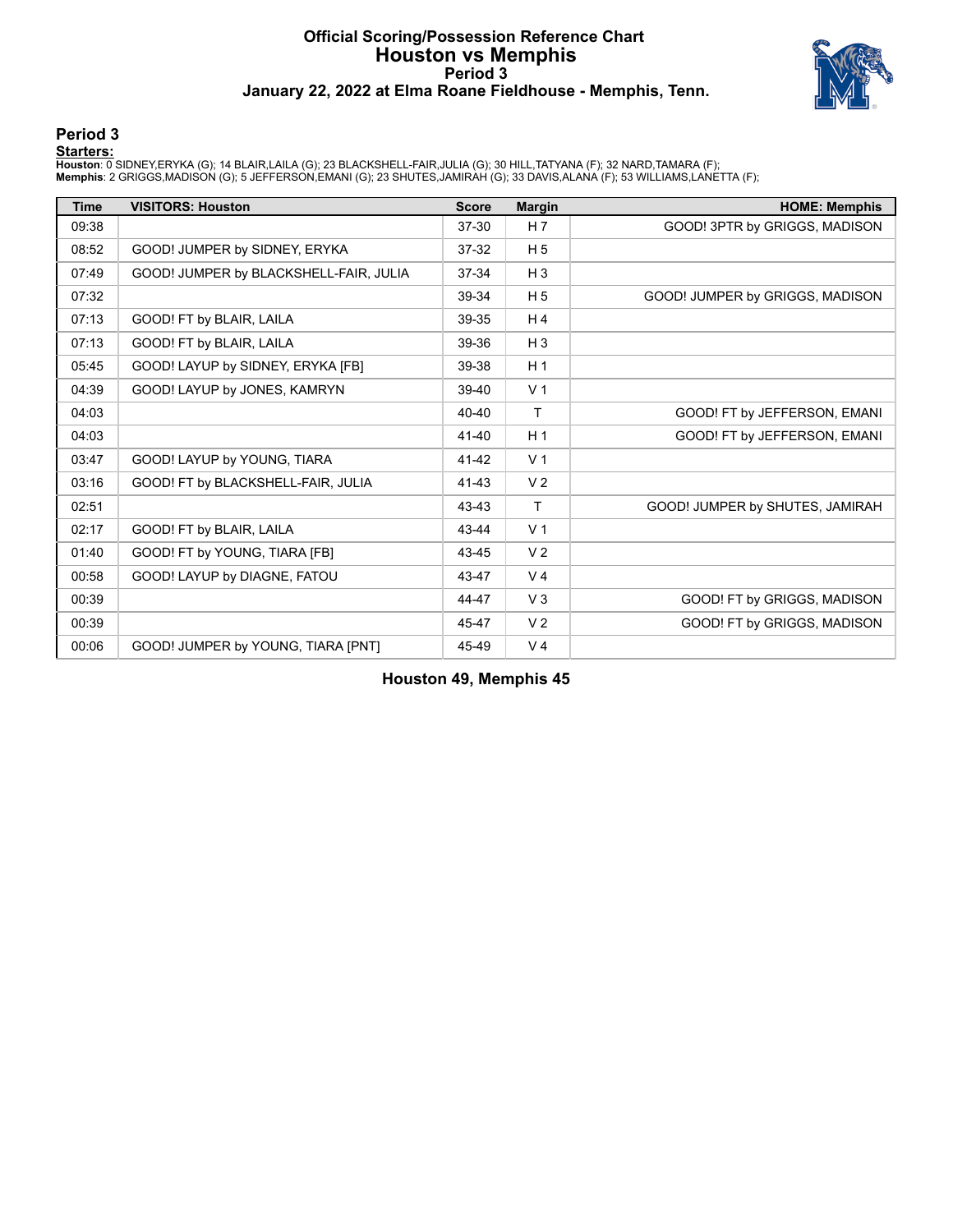#### **Official Scoring/Possession Reference Chart Houston vs Memphis Period 4 January 22, 2022 at Elma Roane Fieldhouse - Memphis, Tenn.**



**Period 4**

#### **Starters:**

Houston: 0 SIDNEY,ERYKA (G); 14 BLAIR,LAILA (G); 23 BLACKSHELL-FAIR,JULIA (G); 30 HILL,TATYANA (F); 32 NARD,TAMARA (F);<br>**Memphis**: 2 GRIGGS,MADISON (G); 5 JEFFERSON,EMANI (G); 23 SHUTES,JAMIRAH (G); 33 DAVIS,ALANA (F); 53

| <b>Time</b> | <b>VISITORS: Houston</b>     | <b>Score</b> | <b>Margin</b>  | <b>HOME: Memphis</b>             |
|-------------|------------------------------|--------------|----------------|----------------------------------|
| 08:30       |                              | 46-49        | $V_3$          | GOOD! FT by JEFFERSON, EMANI     |
| 08:30       |                              | 47-49        | V <sub>2</sub> | GOOD! FT by JEFFERSON, EMANI     |
| 07:49       |                              | 49-49        | т              | GOOD! LAYUP by WILLIAMS, LANETTA |
| 06:19       | GOOD! LAYUP by JONES, KAMRYN | 49-51        | V <sub>2</sub> |                                  |
| 06:00       |                              | $52 - 51$    | H <sub>1</sub> | GOOD! 3PTR by GRIGGS, MADISON    |
| 04:23       | GOOD! JUMPER by YOUNG, TIARA | 52-53        | V <sub>1</sub> |                                  |
| 04:05       |                              | 53-53        | т              | GOOD! FT by SHUTES, JAMIRAH      |
| 02:06       |                              | 55-53        | H <sub>2</sub> | GOOD! JUMPER by SHUTES, JAMIRAH  |
| 00:19       |                              | 56-53        | $H_3$          | GOOD! FT by FRIERSON, TYLER      |
| 00:19       |                              | 57-53        | H <sub>4</sub> | GOOD! FT by FRIERSON, TYLER      |

**Houston 53, Memphis 57**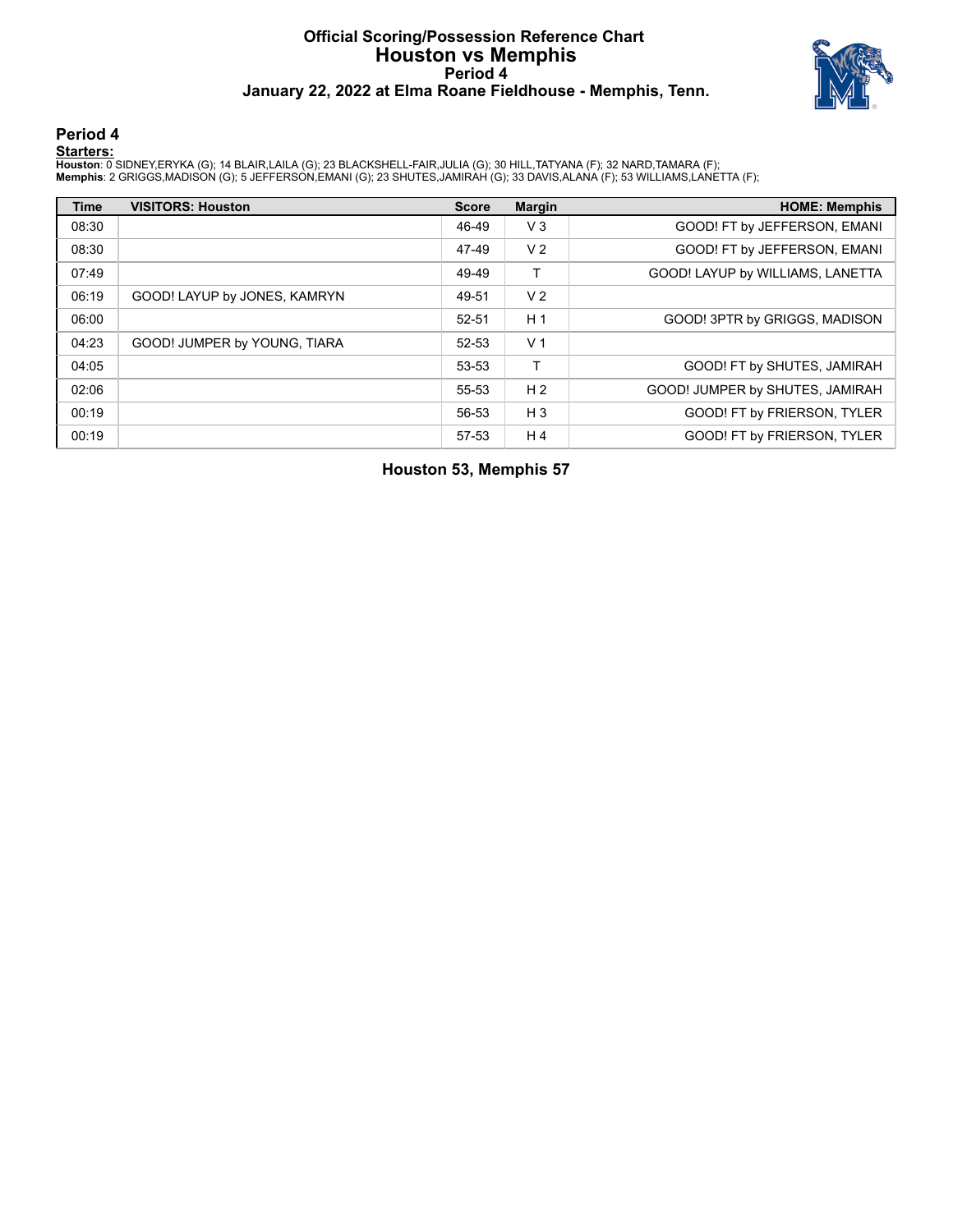#### **Official Substitutions Log Houston vs Memphis Period 1 January 22, 2022 at Elma Roane Fieldhouse - Memphis, Tenn.**



| <b>VISITORS: Houston</b>           | <b>Time</b> | <b>Score</b> | <b>HOME: Memphis</b>       |
|------------------------------------|-------------|--------------|----------------------------|
| 0 SIDNEY.ERYKA                     |             |              | 2 GRIGGS.MADISON           |
| 14 BLAIR, LAILA                    |             |              | 5 JEFFERSON, EMANI         |
| 23 BLACKSHELL-FAIR, JULIA          |             |              | 23 SHUTES, JAMIRAH         |
| 30 HILL, TATYANA                   |             |              | 33 DAVIS, ALANA            |
| 32 NARD, TAMARA                    |             |              | 53 WILLIAMS, LANETTA       |
|                                    | 06:22       | $5 - 7$      | SUB OUT: JEFFERSON, EMANI  |
|                                    | 06:22       |              | SUB OUT: WILLIAMS, LANETTA |
|                                    | 06:22       |              | SUB IN: STOVALL, MAYA      |
|                                    | 06:22       |              | SUB IN: FRIERSON, TYLER    |
| SUB OUT: 23 BLACKSHELL-FAIR, JULIA | 06:22       |              |                            |
| SUB IN: 2 YOUNG, TIARA             | 06:22       |              |                            |
| SUB OUT: 32 NARD, TAMARA           | 05:49       | $5 - 7$      |                            |
| SUB IN: 34 JONES, KAMRYN           | 05:49       |              |                            |
|                                    | 04:07       | $12 - 10$    | SUB OUT: SHUTES, JAMIRAH   |
|                                    | 04:07       |              | SUB OUT: DAVIS, ALANA      |
|                                    | 04:07       |              | SUB IN: JEFFERSON, EMANI   |
|                                    | 04:07       |              | SUB IN: WILLIAMS, LANETTA  |
| SUB OUT: 0 SIDNEY, ERYKA           | 04:07       |              |                            |
| SUB IN: 23 BLACKSHELL-FAIR, JULIA  | 04:07       |              |                            |
|                                    | 02:59       | $14 - 12$    | SUB OUT: FRIERSON, TYLER   |
|                                    | 02:59       |              | SUB IN: DAVIS, ALANA       |
|                                    | 02:16       | $16 - 14$    | SUB OUT: GRIGGS.MADISON    |
|                                    | 02:16       |              | SUB IN: SHUTES, JAMIRAH    |
| SUB OUT: 30 HILL, TATYANA          | 02:16       |              |                            |
| SUB IN: 45 DIAGNE, FATOU           | 02:16       |              |                            |
| SUB OUT: 34 JONES, KAMRYN          | 01:51       | $18 - 14$    |                            |
| SUB IN: 32 NARD, TAMARA            | 01:51       |              |                            |
|                                    | 01:34       | $18 - 16$    | SUB OUT: STOVALL, MAYA     |
|                                    | 01:34       |              | SUB IN: BROOKS, MAKAIYA    |
| SUB OUT: 14 BLAIR, LAILA           | 01:01       | $18 - 16$    |                            |
| SUB IN: 0 SIDNEY, ERYKA            | 01:01       |              |                            |

**Houston 20, Memphis 18**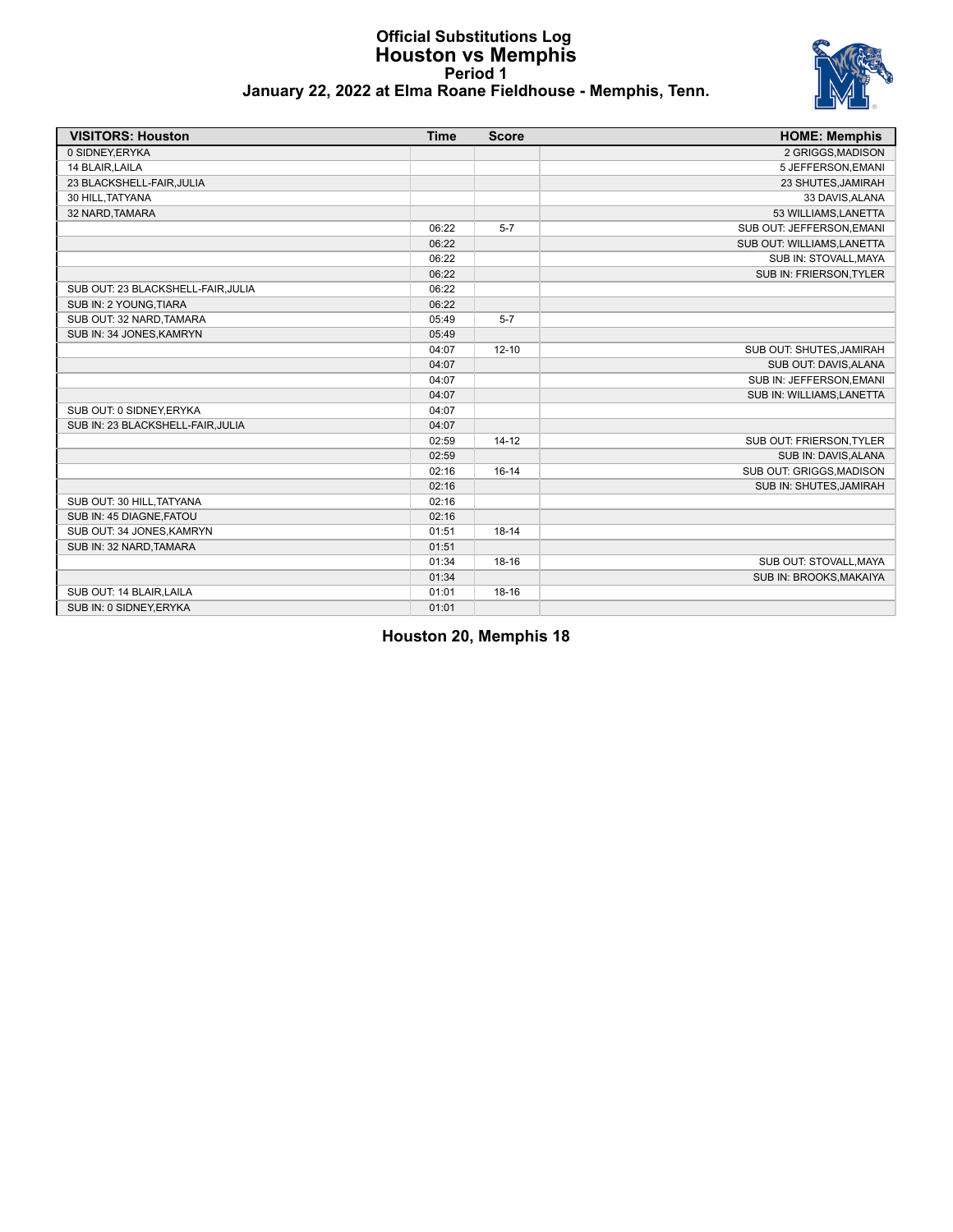#### **Official Substitutions Log Houston vs Memphis Period 2 January 22, 2022 at Elma Roane Fieldhouse - Memphis, Tenn.**



| <b>VISITORS: Houston</b>           | <b>Time</b> | <b>Score</b>             | <b>HOME: Memphis</b>       |
|------------------------------------|-------------|--------------------------|----------------------------|
| 0 SIDNEY, ERYKA                    |             |                          | 2 GRIGGS, MADISON          |
| 14 BLAIR, LAILA                    |             |                          | 5 JEFFERSON, EMANI         |
| 23 BLACKSHELL-FAIR, JULIA          |             |                          | 23 SHUTES, JAMIRAH         |
| 30 HILL, TATYANA                   |             |                          | 33 DAVIS, ALANA            |
| 32 NARD, TAMARA                    |             |                          | 53 WILLIAMS, LANETTA       |
|                                    | 10:00       | $\overline{\phantom{a}}$ | SUB OUT: BROOKS, MAKAIYA   |
|                                    | 10:00       |                          | SUB IN: GRIGGS, MADISON    |
| SUB OUT: 45 DIAGNE, FATOU          | 10:00       |                          |                            |
| SUB IN: 30 HILL, TATYANA           | 10:00       |                          |                            |
|                                    | 08:12       | $\overline{\phantom{a}}$ | SUB OUT: WILLIAMS, LANETTA |
|                                    | 08:12       |                          | SUB IN: FRIERSON, TYLER    |
| SUB OUT: 2 YOUNG, TIARA            | 07:41       | $22 - 18$                |                            |
| SUB OUT: 23 BLACKSHELL-FAIR, JULIA | 07:41       |                          |                            |
| SUB IN: 4 PURVIS, TAE'LOR          | 07:41       |                          |                            |
| SUB IN: 14 BLAIR, LAILA            | 07:41       |                          |                            |
|                                    | 04:49       | 24-27                    | SUB OUT: FRIERSON, TYLER   |
|                                    | 04:49       |                          | SUB OUT: SHUTES, JAMIRAH   |
|                                    | 04:49       |                          | SUB IN: BECK, CORIAH       |
|                                    | 04:49       |                          | SUB IN: WILLIAMS, LANETTA  |
| SUB OUT: 30 HILL, TATYANA          | 04:49       |                          |                            |
| SUB OUT: 32 NARD, TAMARA           | 04:49       |                          |                            |
| SUB IN: 34 JONES, KAMRYN           | 04:49       |                          |                            |
| SUB IN: 44 LEWIS, JAZMAINE         | 04:49       |                          |                            |
|                                    | 04:37       | 24-27                    | SUB OUT: JEFFERSON, EMANI  |
|                                    | 04:37       |                          | SUB IN: STOVALL, MAYA      |
| SUB OUT: 4 PURVIS, TAE'LOR         | 04:08       | 26-29                    |                            |
| SUB IN: 23 BLACKSHELL-FAIR, JULIA  | 04:08       |                          |                            |
|                                    | 03:20       | 26-29                    | SUB OUT: BECK, CORIAH      |
|                                    | 03:20       |                          | SUB IN: SHUTES, JAMIRAH    |
|                                    | 02:28       | 26-31                    | SUB OUT: STOVALL, MAYA     |
|                                    | 02:28       |                          | SUB OUT: DAVIS, ALANA      |
|                                    | 02:28       |                          | SUB IN: JEFFERSON, EMANI   |
|                                    | 02:28       |                          | SUB IN: FRIERSON, TYLER    |
| SUB OUT: 14 BLAIR LAILA            | 02:28       |                          |                            |
| SUB OUT: 44 LEWIS, JAZMAINE        | 02:28       |                          |                            |
| SUB IN: 2 YOUNG, TIARA             | 02:28       |                          |                            |
| SUB IN: 45 DIAGNE, FATOU           | 02:28       |                          |                            |

**Houston 30, Memphis 34**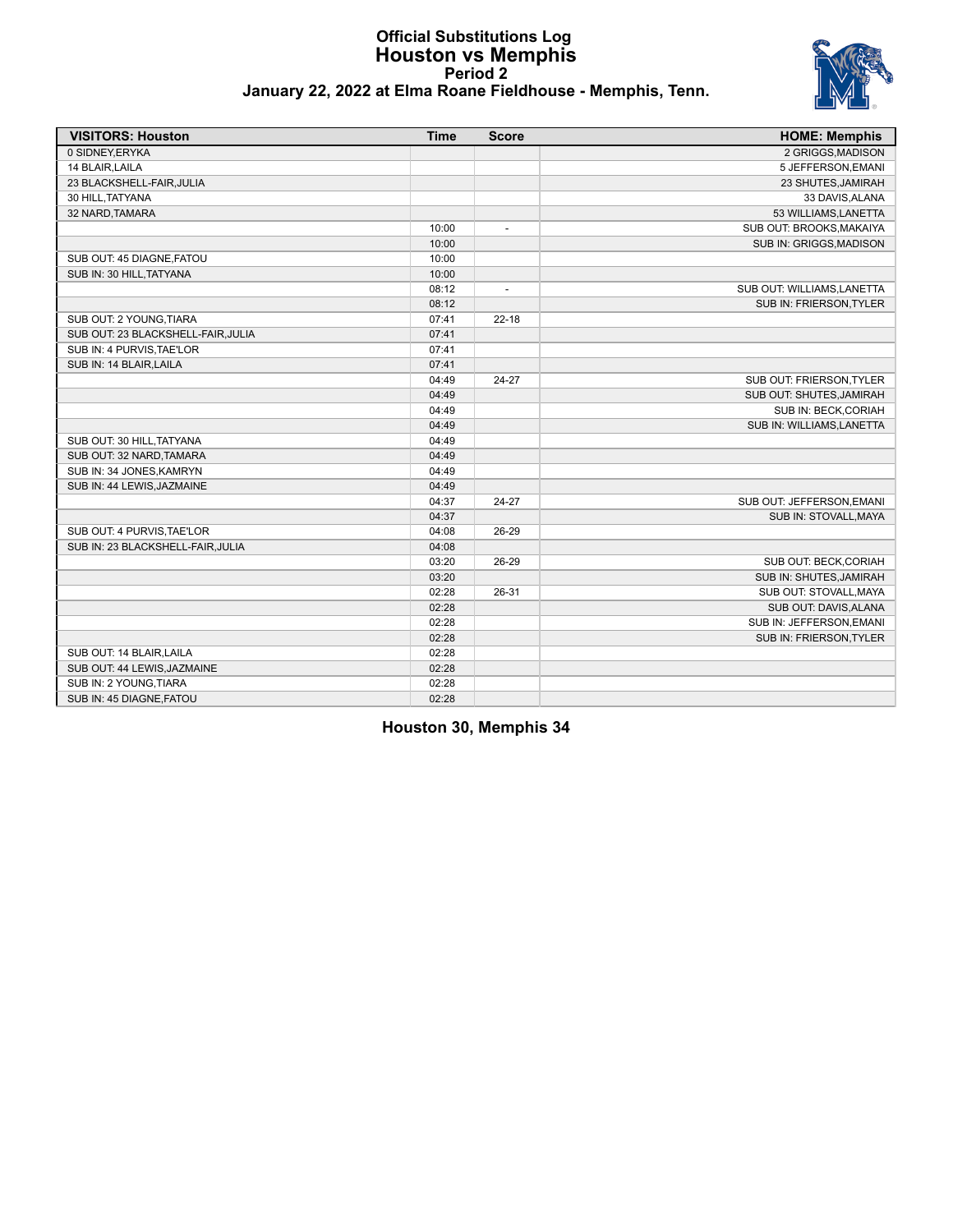#### **Official Substitutions Log Houston vs Memphis Period 3 January 22, 2022 at Elma Roane Fieldhouse - Memphis, Tenn.**



| <b>VISITORS: Houston</b>          | <b>Time</b> | <b>Score</b>             | <b>HOME: Memphis</b>       |
|-----------------------------------|-------------|--------------------------|----------------------------|
| 0 SIDNEY, ERYKA                   |             |                          | 2 GRIGGS, MADISON          |
| 14 BLAIR, LAILA                   |             |                          | 5 JEFFERSON, EMANI         |
| 23 BLACKSHELL-FAIR, JULIA         |             |                          | 23 SHUTES, JAMIRAH         |
| 30 HILL, TATYANA                  |             |                          | 33 DAVIS, ALANA            |
| 32 NARD, TAMARA                   |             |                          | 53 WILLIAMS, LANETTA       |
|                                   | 10:00       | $\overline{\phantom{a}}$ | SUB OUT: FRIERSON, TYLER   |
|                                   | 10:00       |                          | SUB IN: DAVIS, ALANA       |
| SUB OUT: 2 YOUNG, TIARA           | 10:00       |                          |                            |
| SUB OUT: 34 JONES, KAMRYN         | 10:00       |                          |                            |
| SUB OUT: 45 DIAGNE, FATOU         | 10:00       |                          |                            |
| SUB IN: 14 BLAIR, LAILA           | 10:00       |                          |                            |
| SUB IN: 30 HILL, TATYANA          | 10:00       |                          |                            |
| SUB IN: 32 NARD, TAMARA           | 10:00       |                          |                            |
|                                   | 05:25       | 38-39                    | SUB OUT: WILLIAMS, LANETTA |
|                                   | 05:25       |                          | SUB IN: FRIERSON, TYLER    |
| SUB OUT: 0 SIDNEY, ERYKA          | 05:25       |                          |                            |
| SUB OUT: 32 NARD, TAMARA          | 05:25       |                          |                            |
| SUB IN: 2 YOUNG, TIARA            | 05:25       |                          |                            |
| SUB IN: 34 JONES, KAMRYN          | 05:25       |                          |                            |
|                                   | 04:18       | 40-39                    | SUB OUT: DAVIS, ALANA      |
|                                   | 04:18       |                          | SUB IN: JONES, JATYJIA     |
| SUB OUT: 30 HILL, TATYANA         | 04:18       |                          |                            |
| SUB IN: 45 DIAGNE, FATOU          | 04:18       |                          |                            |
| SUB OUT: 34 JONES, KAMRYN         | 04:03       | 40-39                    |                            |
| SUB IN: 0 SIDNEY, ERYKA           | 04:03       |                          |                            |
|                                   | 02:17       | 43-43                    | SUB OUT: SHUTES, JAMIRAH   |
|                                   | 02:17       |                          | SUB IN: STOVALL, MAYA      |
|                                   | 01:40       | 44-43                    | SUB OUT: FRIERSON, TYLER   |
|                                   | 01:40       |                          | SUB IN: WILLIAMS, LANETTA  |
| SUB OUT: 23 BLACKSHELL-FAIR.JULIA | 01:40       |                          |                            |
| SUB IN: 4 PURVIS, TAE'LOR         | 01:40       |                          |                            |
|                                   | 01:21       | 45-43                    | SUB OUT: JONES, JATYJIA    |
|                                   | 01:21       |                          | SUB IN: DAVIS, ALANA       |
| SUB OUT: 4 PURVIS, TAE'LOR        | 01:21       |                          |                            |
| SUB IN: 32 NARD, TAMARA           | 01:21       |                          |                            |

**Houston 49, Memphis 45**